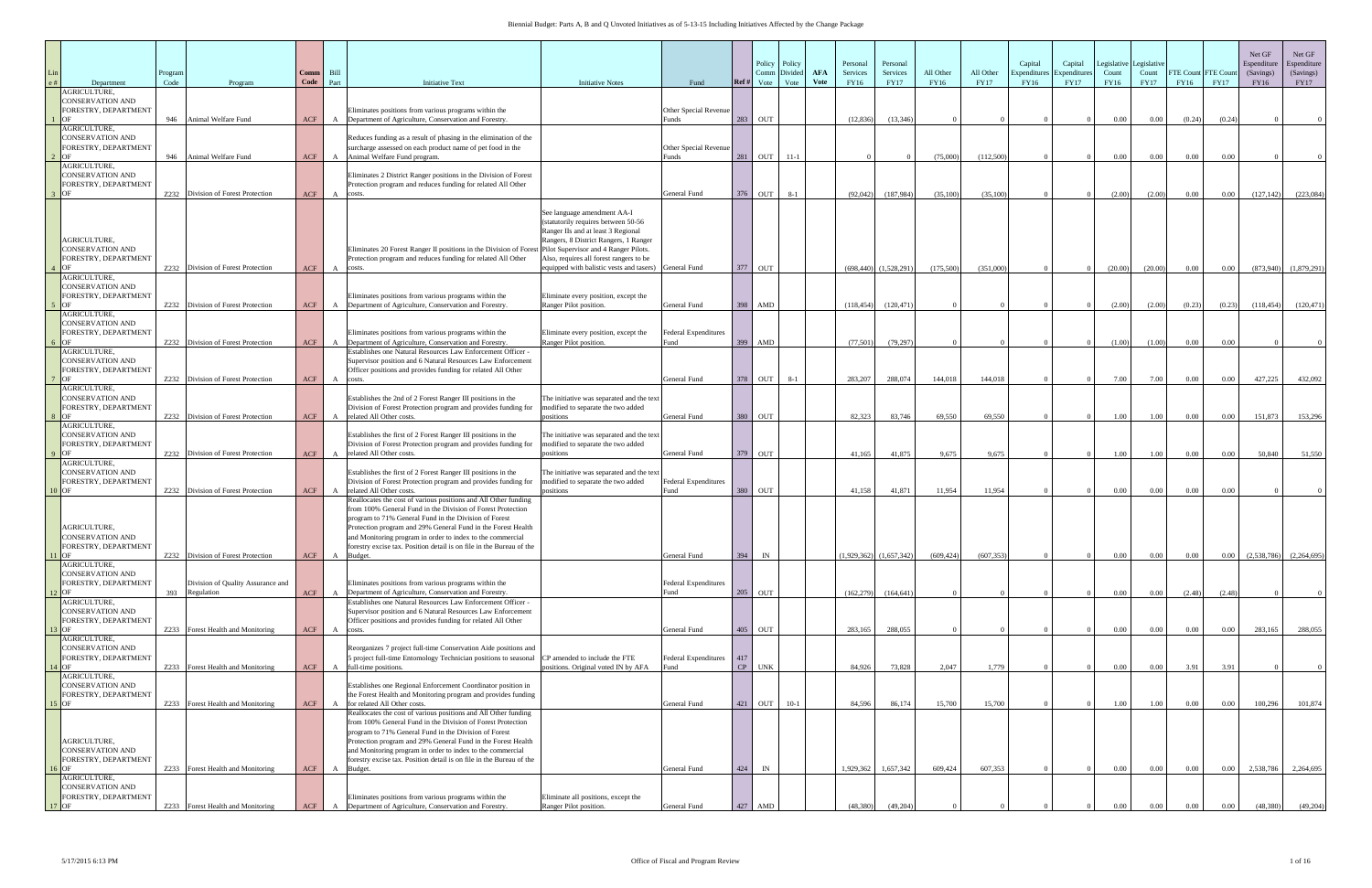|                    | Department                                                      | Program<br>Code | Program                                                                | Comm<br>Code | Bill<br>Part | <b>Initiative Text</b>                                                                                                                                                                                                                                                                                                                                                                     | <b>Initiative Notes</b>                                       | Fund                                        | Ref# | Policy<br>Comm Divide<br>Vote | Policy<br>Vote | <b>AFA</b><br><b>Vote</b> | Personal<br>Services<br>FY16 | Personal<br>Services<br><b>FY17</b> | All Other<br>FY16 | All Other<br><b>FY17</b> | Capital<br>Expenditur<br>FY16 | Capital<br>Expenditure<br><b>FY17</b> | egislative<br>Count<br>FY16 | Legislative<br>Count<br><b>FY17</b> | FTE Count FTE Cour<br>FY16 | <b>FY17</b>  | Net GF<br>Espenditure<br>(Savings)<br>FY16 | Net GF<br>Espenditure<br>(Savings)<br><b>FY17</b> |
|--------------------|-----------------------------------------------------------------|-----------------|------------------------------------------------------------------------|--------------|--------------|--------------------------------------------------------------------------------------------------------------------------------------------------------------------------------------------------------------------------------------------------------------------------------------------------------------------------------------------------------------------------------------------|---------------------------------------------------------------|---------------------------------------------|------|-------------------------------|----------------|---------------------------|------------------------------|-------------------------------------|-------------------|--------------------------|-------------------------------|---------------------------------------|-----------------------------|-------------------------------------|----------------------------|--------------|--------------------------------------------|---------------------------------------------------|
| 18 OF              | AGRICULTURE,<br><b>CONSERVATION AND</b><br>FORESTRY, DEPARTMENT | Z233            | Forest Health and Monitoring                                           | ACF          |              | Eliminates positions from various programs within the<br>Department of Agriculture, Conservation and Forestry.                                                                                                                                                                                                                                                                             | Eliminate all positions, except the<br>Ranger Pilot position. | Federal Expenditures<br>Fund                | 428  | OUT                           | $7 - 3$        |                           | (93,092)                     | (94, 607)                           |                   |                          |                               |                                       | (1.00)                      | (1.00)                              | (0.51)                     | (0.51)       |                                            |                                                   |
| 9.0F               | AGRICULTURE,<br><b>CONSERVATION AND</b><br>FORESTRY, DEPARTMENT | Z239            | Land Management and Planning                                           | ACF          | A            | Reallocates one Public Service Coordinator I position and related<br>All Other from 50% General Fund in the Parks - General<br>Operations program and 50% Other Special Revenue Funds in<br>the Land Management and Planning program to 50% General<br>Fund in the Parks - General Operations and 50% Other Special<br>Revenue Funds in the Maine State Parks Development Fund<br>program. |                                                               | Other Special Revenue<br>Funds              | 460  | OUT                           | $10-1$         |                           | (48, 364)                    | (47, 268)                           | (1,871)           | (1,829)                  |                               |                                       | 0.00                        | $0.00\,$                            | 0.00                       | 0.00         |                                            |                                                   |
| 20 IOF             | AGRICULTURE,<br><b>CONSERVATION AND</b><br>FORESTRY, DEPARTMENT | Z239            | Land Management and Planning                                           | ACF          |              | Transfers one Policy Development Specialist position from the<br>Parks - General Operations program, General Fund to the Land<br>Management and Planning program, Other Special Revenue<br>Funds and provides funding for related All Other costs.                                                                                                                                         |                                                               | Other Special Revenue<br>Funds              | 461  | OUT                           | $10-1$         |                           | 102.821                      | 100,273                             | 3.978             | 3.880                    |                               |                                       | 1.00                        | 1.00                                | 0.00                       | 0.00         |                                            |                                                   |
|                    | AGRICULTURE,<br><b>CONSERVATION AND</b><br>FORESTRY, DEPARTMENT | Z239            | Land Management and Planning                                           | ACF          |              | Reallocates one GIS Coordinator position from 100% Other<br>Special Revenue Funds in the Land Management and Planning<br>program to 25% General Fund in the Parks - General Operations<br>program and 75% Other Special Revenue Funds in the Land<br>Management and Planning program and reduces funding for<br>related All Other costs.                                                   |                                                               | Other Special Revenue<br>Funds              | 462  | OUT                           | $10-1$         |                           | (23,000)                     | (22, 521)                           | (890)             | (871)                    |                               |                                       | $0.00\,$                    | $0.00\,$                            | $0.00\,$                   | 0.00         |                                            |                                                   |
| $2$ OF             | AGRICULTURE,<br><b>CONSERVATION AND</b><br>FORESTRY, DEPARTMENT | Z239            | Land Management and Planning                                           | ACF          |              | Eliminates positions from various programs within the<br>Department of Agriculture, Conservation and Forestry.                                                                                                                                                                                                                                                                             |                                                               | Other Special Revenue<br>Funds              | 466  | OUT                           |                |                           | (79,212)                     | (80, 692)                           |                   |                          |                               |                                       | (1.00)                      | (1.00)                              | $0.00\,$                   | 0.00         |                                            |                                                   |
| $3$ OF             | AGRICULTURE,<br><b>CONSERVATION AND</b><br>FORESTRY, DEPARTMENT |                 | Z239 Land Management and Planning                                      | ACF          |              | Transfers and reallocates one Outdoor Recreation Planner<br>position from 100% Other Special Revenue Funds in the Land<br>Management and Planning program to 50% General Fund in the<br>Parks - General Operations program and 50% Other Special<br>Revenue Funds in the Land Management and Planning program.                                                                             |                                                               | Other Special Revenue NEW<br>Funds          |      | CP UNK                        |                |                           | (40, 104)                    | (40, 595)                           |                   |                          |                               |                                       | (1.00)                      | (1.00)                              | 0.00                       | 0.00         |                                            |                                                   |
|                    | AGRICULTURE,<br><b>CONSERVATION AND</b><br>FORESTRY, DEPARTMENT |                 |                                                                        |              |              | Reallocates one Office Assistant II position from 70% General<br>Fund in the Parks - General Operations program and 30% Other<br>Special Revenue Funds in the Land Management and Planning<br>program to 90% General Fund in the Parks - General Operations<br>program and 10% Other Special Revenue Funds in the Maine                                                                    |                                                               | Other Special Revenue NEW                   |      |                               |                |                           |                              |                                     |                   |                          |                               |                                       |                             |                                     |                            |              |                                            |                                                   |
| $24$ OF            | AGRICULTURE,<br><b>CONSERVATION AND</b><br>FORESTRY, DEPARTMENT | Z239            | Land Management and Planning                                           | ACF          |              | State Parks Development Fund program.<br>Fransfers and reallocates one Planning and Research Associate I<br>position from 100% Other Special Revenue Funds in the Land<br>Management and Planning program to 75% Other Special<br>Revenue Funds in the Maine State Parks Development Fund and<br>25% Other Special Revenue Funds in the Land Management and                                |                                                               | Funds<br>Other Special Revenue NEW          |      | CP UNK                        |                |                           | (16,275)                     | (16,668)                            |                   |                          |                               |                                       | 0.00                        | $0.00\,$                            | 0.00                       | 0.00         |                                            |                                                   |
| $25$ OF<br>$26$ OF | AGRICULTURE,<br><b>CONSERVATION AND</b><br>FORESTRY, DEPARTMENT |                 | Z239 Land Management and Planning<br>Z239 Land Management and Planning | ACF<br>ACF   |              | Planning program.<br>Transfers and reallocates one Secretary position from 100%<br>Other Special Revenue Funds in the Land Management and<br>Planning program to 50% General Fund in the Parks - General<br>Operations program and 50% Other Special Revenue Funds in<br>the Maine State Parks Development Fund program.                                                                   |                                                               | Funds<br>Other Special Revenue NEW<br>Funds |      | CP UNK<br>CP UNK              |                |                           | (58, 855)<br>(61, 386)       | (57, 530)<br>(60, 150)              |                   |                          |                               |                                       | (1.00)<br>(1.00)            | (1.00)<br>(1.00)                    | $0.00\,$<br>$0.00\,$       | 0.00<br>0.00 |                                            |                                                   |
| $27$ OF            | AGRICULTURE,<br><b>CONSERVATION AND</b><br>FORESTRY, DEPARTMENT | Z342 Fund       | Maine State Parks Development                                          | ACF          |              | Reallocates one Office Assistant II position from 70% General<br>Fund in the Parks - General Operations program and 30% Other<br>Special Revenue Funds in the Land Management and Planning<br>program to 90% General Fund in the Parks - General Operations<br>program and 10% Other Special Revenue Funds in the Maine<br>State Parks Development Fund program.                           |                                                               | Other Special Revenue NEW<br>Funds          |      | CP UNK                        |                |                           | 5,425                        | 5.558                               |                   |                          |                               |                                       | 0.00                        | $0.00\,$                            | 0.00                       | 0.00         |                                            |                                                   |
| $28$ OF            | AGRICULTURE,<br><b>CONSERVATION AND</b><br>FORESTRY, DEPARTMENT | Z342 Fund       | Maine State Parks Development                                          | <b>ACF</b>   |              | Transfers and reallocates one Planning and Research Associate II<br>position from 100% Other Special Revenue Funds in the Land<br>Management and Planning program to 75% Other Special<br>Revenue Funds in the Maine State Parks Development Fund and<br>25% Other Special Revenue Funds in the Land Management and<br>A Planning program.                                                 |                                                               | Other Special Revenue NEW<br>Funds          |      | CP UNK                        |                |                           | 58.855                       | 57,530                              |                   |                          |                               |                                       | 1.00                        | 1.00                                | 0.00                       | 0.00         |                                            |                                                   |
| $29$ OF            | AGRICULTURE,<br><b>CONSERVATION AND</b><br>FORESTRY, DEPARTMENT | $Z342$ Fund     | Maine State Parks Development                                          | ACF          |              | Transfers and reallocates one Secretary position from 100%<br>Other Special Revenue Funds in the Land Management and<br>Planning program to 50% General Fund in the Parks - General<br>Operations program and 50% Other Special Revenue Funds in<br>the Maine State Parks Development Fund program.                                                                                        |                                                               | Other Special Revenue NEW<br>Funds          |      | CP UNK                        |                |                           | 30.691                       | 30,075                              |                   |                          |                               |                                       | $0.00\,$                    | $0.00\,$                            | $0.00\,$                   | 0.00         |                                            |                                                   |
| 30 OF              | AGRICULTURE,<br><b>CONSERVATION AND</b><br>FORESTRY, DEPARTMENT |                 | Z161 Municipal Planning Assistance                                     | ACF          |              | Eliminates positions from various programs within the<br>Department of Agriculture, Conservation and Forestry.                                                                                                                                                                                                                                                                             |                                                               | Federal Expenditures<br>Fund                | 306  | OUT                           |                |                           | (87, 881)                    | (85,984)                            |                   |                          |                               |                                       | (1.00)                      | (1.00)                              | $0.00\,$                   | 0.00         |                                            |                                                   |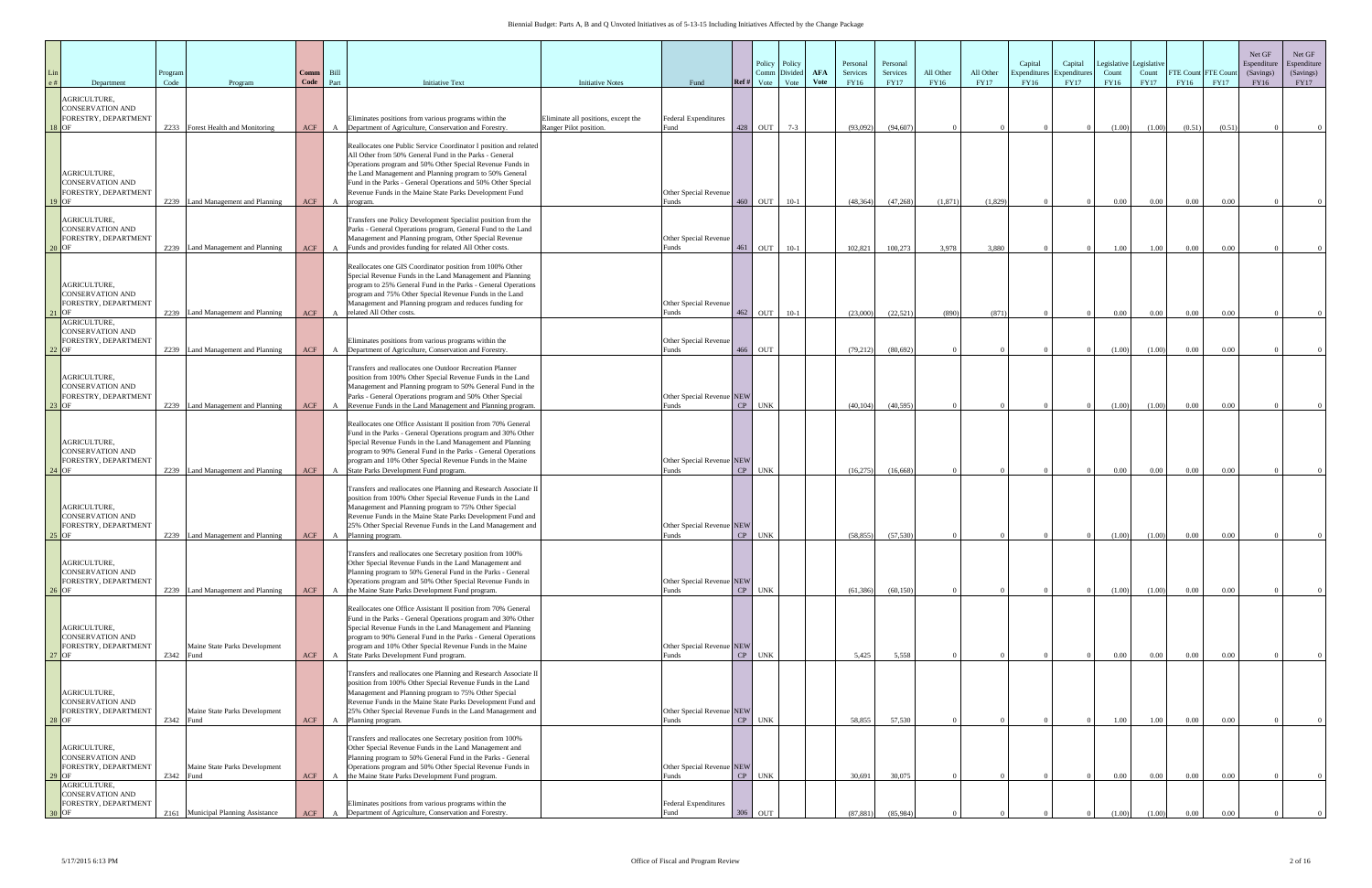| Department                                                                         | Program<br>Code | Program                         | Comm<br>Code | Bill<br>Part | <b>Initiative Text</b><br><b>Initiative Notes</b>                                                                                                                                                                                                                                                                                                                                                                                                                    | Fund                                       | Ref#             | Policy<br>Comm<br>Vote | Policy<br>Divide<br>Vote | <b>AFA</b><br><b>Vote</b> | Personal<br>Services<br>FY16 | Personal<br>Services<br><b>FY17</b> | All Other<br>FY16 | All Other<br><b>FY17</b> | Capital<br>Capital<br>Expenditure<br>Expenditure.<br>FY16<br><b>FY17</b> | Legislative<br>Count<br>FY16 | Legislative<br>Count<br><b>FY17</b> | FTE Count FTE Cour<br>FY16 | <b>FY17</b> | Net GF<br>Espenditure<br>(Savings)<br>FY16 | Net GF<br>Espenditure<br>(Savings)<br><b>FY17</b> |
|------------------------------------------------------------------------------------|-----------------|---------------------------------|--------------|--------------|----------------------------------------------------------------------------------------------------------------------------------------------------------------------------------------------------------------------------------------------------------------------------------------------------------------------------------------------------------------------------------------------------------------------------------------------------------------------|--------------------------------------------|------------------|------------------------|--------------------------|---------------------------|------------------------------|-------------------------------------|-------------------|--------------------------|--------------------------------------------------------------------------|------------------------------|-------------------------------------|----------------------------|-------------|--------------------------------------------|---------------------------------------------------|
| <b>AGRICULTURE.</b><br><b>CONSERVATION AND</b><br>FORESTRY, DEPARTMENT<br>$31$ OF  |                 | 401 Office of the Commissioner  | ACF          |              | Eliminates 2 District Ranger positions in the Division of Forest<br>Protection program and reduces funding for related All Other<br>A costs.                                                                                                                                                                                                                                                                                                                         | General Fund                               |                  | 233 OUT                | $8-1$                    |                           |                              |                                     | (9,115)           | (9,115)                  |                                                                          | $0.00\,$                     | $0.00\,$                            | 0.00                       | $0.00\,$    | (9,115)                                    | (9,115)                                           |
| AGRICULTURE,<br><b>CONSERVATION AND</b><br>FORESTRY, DEPARTMENT<br>$2$ OF          |                 | 401 Office of the Commissioner  | ACF          |              | Eliminates 2 District Ranger positions in the Division of Forest<br>Protection program and reduces funding for related All Other<br>A costs.                                                                                                                                                                                                                                                                                                                         | Other Special Revenue<br>unds <sup>3</sup> |                  | 234 OUT                | $8 - 1$                  |                           |                              |                                     | (1,609)           | (1.609)                  |                                                                          | 0.00                         | $0.00\,$                            | 0.00                       | 0.00        |                                            |                                                   |
| <b>AGRICULTURE,</b><br><b>CONSERVATION AND</b><br>FORESTRY, DEPARTMENT<br>$3$ OF   | 401             | Office of the Commissioner      | ACF          |              | Eliminates 20 Forest Ranger II positions in the Division of Forest<br>Protection program and reduces funding for related All Other<br>A costs.                                                                                                                                                                                                                                                                                                                       | General Fund                               | 235              | OUT                    |                          |                           |                              |                                     | (33,031)          | (66,062)                 |                                                                          | 0.00                         | 0.00                                | 0.00                       | $0.00\,$    | (33,031)                                   | (66,062)                                          |
| AGRICULTURE.<br><b>CONSERVATION AND</b><br>FORESTRY, DEPARTMENT<br>$4$ OF          |                 | 401 Office of the Commissioner  | ACF          |              | Eliminates 20 Forest Ranger II positions in the Division of Forest<br>Protection program and reduces funding for related All Other<br>A costs.                                                                                                                                                                                                                                                                                                                       | Other Special Revenue<br>Funds             |                  | 236 OUT                |                          |                           |                              |                                     | (5,829)           | (11,658)                 |                                                                          | $0.00\,$                     | 0.00                                | 0.00                       | 0.00        |                                            |                                                   |
| AGRICULTURE,<br><b>CONSERVATION AND</b><br>FORESTRY, DEPARTMENT<br>$\overline{OP}$ |                 | 401 Office of the Commissioner  | ACF          | $\mathbf{A}$ | Establishes one Natural Resources Law Enforcement Officer<br>Supervisor position and 6 Natural Resources Law Enforcement<br>Officer positions and provides funding for related All Other<br>costs.                                                                                                                                                                                                                                                                   | General Fund                               |                  | 237 OUT                |                          |                           |                              |                                     | 43.646            | 43,646                   |                                                                          | $0.00\,$                     | 0.00                                | 0.00                       | 0.00        | 43,646                                     | 43,646                                            |
| AGRICULTURE,<br><b>CONSERVATION AND</b><br>FORESTRY, DEPARTMENT<br><b>OF</b>       |                 | 401 Office of the Commissioner  | ACF          | $\mathbf{A}$ | Establishes one Natural Resources Law Enforcement Officer<br>Supervisor position and 6 Natural Resources Law Enforcement<br>Officer positions and provides funding for related All Other<br>costs                                                                                                                                                                                                                                                                    | Other Special Revenue<br>unds              |                  | 238 OUT                |                          |                           |                              |                                     | 7,702             | 7,702                    |                                                                          | 0.00                         | 0.00                                | 0.00                       | 0.00        |                                            |                                                   |
| AGRICULTURE,<br><b>CONSERVATION AND</b><br>FORESTRY, DEPARTMENT<br>$7$ OF          | 401             | Office of the Commissioner      | <b>ACF</b>   | $\mathbf{A}$ | Establishes the first of 2 Forest Ranger III positions in the<br>Division of Forest Protection program and provides funding for<br>Modified inititiative text to keep two<br>related All Other costs.<br>distinct initiatives.                                                                                                                                                                                                                                       | General Fund                               |                  | 239 OUT                |                          |                           |                              |                                     | 2,279             | 2,279                    |                                                                          | $0.00\,$                     | 0.00                                | 0.00                       | 0.00        | 2,279                                      | 2,279                                             |
| <b>AGRICULTURE</b><br><b>CONSERVATION AND</b><br>FORESTRY, DEPARTMENT<br><b>OF</b> |                 | 401 Office of the Commissioner  | ACF          | $\mathbf{A}$ | Establishes the first of 2 Forest Ranger III positions in the<br>Division of Forest Protection program and provides funding for Modified initiative text to keep two<br>related All Other costs.<br>distinct initiatives.                                                                                                                                                                                                                                            | Other Special Revenue<br>Funds             |                  | 240 OUT                |                          |                           |                              |                                     | 845               | 845                      |                                                                          | 0.00                         | $0.00\,$                            | 0.00                       | 0.00        |                                            |                                                   |
| <b>AGRICULTURE,</b><br><b>CONSERVATION AND</b><br>FORESTRY, DEPARTMENT<br>OC       |                 | 401 Office of the Commissioner  | ACF          | $\mathbf{A}$ | Establishes the 2nd of 2 Forest Ranger III positions in the<br>Division of Forest Protection program and provides funding for<br>related All Other costs.                                                                                                                                                                                                                                                                                                            | General Fund                               |                  | 240 OUT                |                          |                           |                              |                                     | 4.558             | 4.558                    |                                                                          | $0.00\,$                     | 0.00                                | 0.00                       | 0.00        | 4.558                                      | 4,558                                             |
| AGRICULTURE,<br><b>CONSERVATION AND</b><br>FORESTRY, DEPARTMENT<br>$0$ OF          |                 | 401 Office of the Commissioner  | ACF          | $\mathbf{A}$ | Establishes the 2nd of 2 Forest Ranger III positions in the<br>Division of Forest Protection program and provides funding for<br>related All Other costs.                                                                                                                                                                                                                                                                                                            | Other Special Revenue<br>unds <sup>?</sup> | 240              | OUT                    |                          |                           |                              |                                     | 845               | 845                      |                                                                          | 0.00                         | 0.00                                | 0.00                       | 0.00        |                                            |                                                   |
| AGRICULTURE,<br><b>CONSERVATION AND</b><br>FORESTRY, DEPARTMENT<br>$11$ OF         | 401             | Office of the Commissioner      | <b>ACF</b>   |              | Establishes one Regional Enforcement Coordinator position in<br>the Forest Health and Monitoring program and provides funding<br>for related All Other costs.                                                                                                                                                                                                                                                                                                        | General Fund                               |                  | 242 OUT                | $10-1$                   |                           |                              |                                     | 3,726             | 3,726                    |                                                                          | $0.00\,$                     | $0.00\,$                            | 0.00                       | $0.00\,$    | 3,726                                      | 3,726                                             |
| AGRICULTURE,<br><b>CONSERVATION AND</b><br>FORESTRY, DEPARTMENT<br>$42$ OF         | 401             | Office of the Commissioner      | ACF          | $\mathbf{A}$ | Establishes one Regional Enforcement Coordinator position in<br>the Forest Health and Monitoring program and provides funding<br>for related All Other costs.                                                                                                                                                                                                                                                                                                        | Other Special Revenue<br>unds <sup>.</sup> |                  | 243 OUT                | $10-1$                   |                           |                              |                                     | 691               | 691                      |                                                                          | $0.00\,$                     | $0.00\,$                            | 0.00                       | 0.00        |                                            |                                                   |
| AGRICULTURE,<br><b>CONSERVATION AND</b><br>FORESTRY, DEPARTMENT                    |                 |                                 |              |              | OFPR suggests the added text in the<br>initiative in order to book the estimated<br>Establishes one 20-week Customer Representative Associate I<br>position and one 20-week Assistant Park Ranger position at<br>\$55,000 per year in undedicated<br>revenue. The initiatve was previously<br>Mackworth Island and provides funding for related All Other<br>costs which will result in an estimated \$55,000 per year increase vote IN by AFA without the suggested |                                            |                  |                        |                          |                           |                              |                                     |                   |                          |                                                                          |                              |                                     |                            |             |                                            |                                                   |
| $43$ OF                                                                            |                 | Z221 Parks - General Operations | ACF          | A            | in undedicated revenue.<br>initiative change<br>Reallocates one Office Assistant II position from 70% General                                                                                                                                                                                                                                                                                                                                                        | General Fund                               | 331              | IN                     |                          |                           | 40,961                       | 40,325                              |                   |                          |                                                                          | $0.00\,$                     | $0.00\,$                            | 0.77                       | 0.77        | (14,039)                                   | (14,675)                                          |
| AGRICULTURE,<br><b>CONSERVATION AND</b><br>FORESTRY, DEPARTMENT<br>$14$ OF         |                 | Z221 Parks - General Operations | ACF          | A            | Fund in the Parks - General Operations program and 30% Other<br>Special Revenue Funds in the Land Management and Planning<br>program to 90% General Fund in the Parks - General Operations<br>program and 10% Other Special Revenue Funds in the Maine<br>State Parks Development Fund program.                                                                                                                                                                      | General Fund                               | <b>NEW</b><br>CP | <b>UNK</b>             |                          |                           | 10,850                       | 11,110                              |                   |                          |                                                                          | $0.00\,$                     | $0.00\,$                            | 0.00                       | $0.00\,$    | 10,850                                     | 11,110                                            |
| AGRICULTURE,<br><b>CONSERVATION AND</b><br>FORESTRY, DEPARTMENT<br>$45$ OF         |                 | Z221 Parks - General Operations | ACF          | A            | Transfers and reallocates one Outdoor Recreation Planner<br>position from 100% Other Special Revenue Funds in the Land<br>Management and Planning program to 50% General Fund in the<br>Parks - General Operations program and 50% Other Special<br>Revenue Funds in the Land Management and Planning program.                                                                                                                                                       | General Fund                               | <b>NEW</b>       | CP UNK                 |                          |                           | 40,104                       | 40,595                              |                   |                          |                                                                          | $1.00\,$                     | $1.00\,$                            | 0.00                       | $0.00\,$    | 40,104                                     | 40,595                                            |
| AGRICULTURE,<br><b>CONSERVATION AND</b><br>FORESTRY, DEPARTMENT<br>$16$ OF         |                 | Z221 Parks - General Operations | ACF          | $\mathbf{A}$ | Transfers and reallocates one Secretary position from 100%<br>Other Special Revenue Funds in the Land Management and<br>Planning program to 50% General Fund in the Parks - General<br>Operations program and 50% Other Special Revenue Funds in<br>the Maine State Parks Development Fund program.                                                                                                                                                                  | General Fund                               | <b>NEW</b><br>CP | UNK                    |                          |                           | 30,695                       | 30,075                              |                   |                          |                                                                          | 1.00                         | 1.00                                | $0.00\,$                   | 0.00        | 30,695                                     | 30,075                                            |
| CORRECTIONS.<br><b>47 DEPARTMENT OF</b>                                            |                 | Z189 Departmentwide - Parity    |              |              | Provides funding for Personal Services costs to provided parity<br>between State correctional employees and the county jails<br>CJPS A employees who perform similar direct supervision.<br>Added in CP1. See Part EEEE                                                                                                                                                                                                                                              | General Fund                               | <b>NEW</b>       | CP UNK                 |                          |                           | 6,500,000                    | 6,500,000                           |                   |                          |                                                                          |                              |                                     |                            |             | 6.500.000                                  | 6,500,000                                         |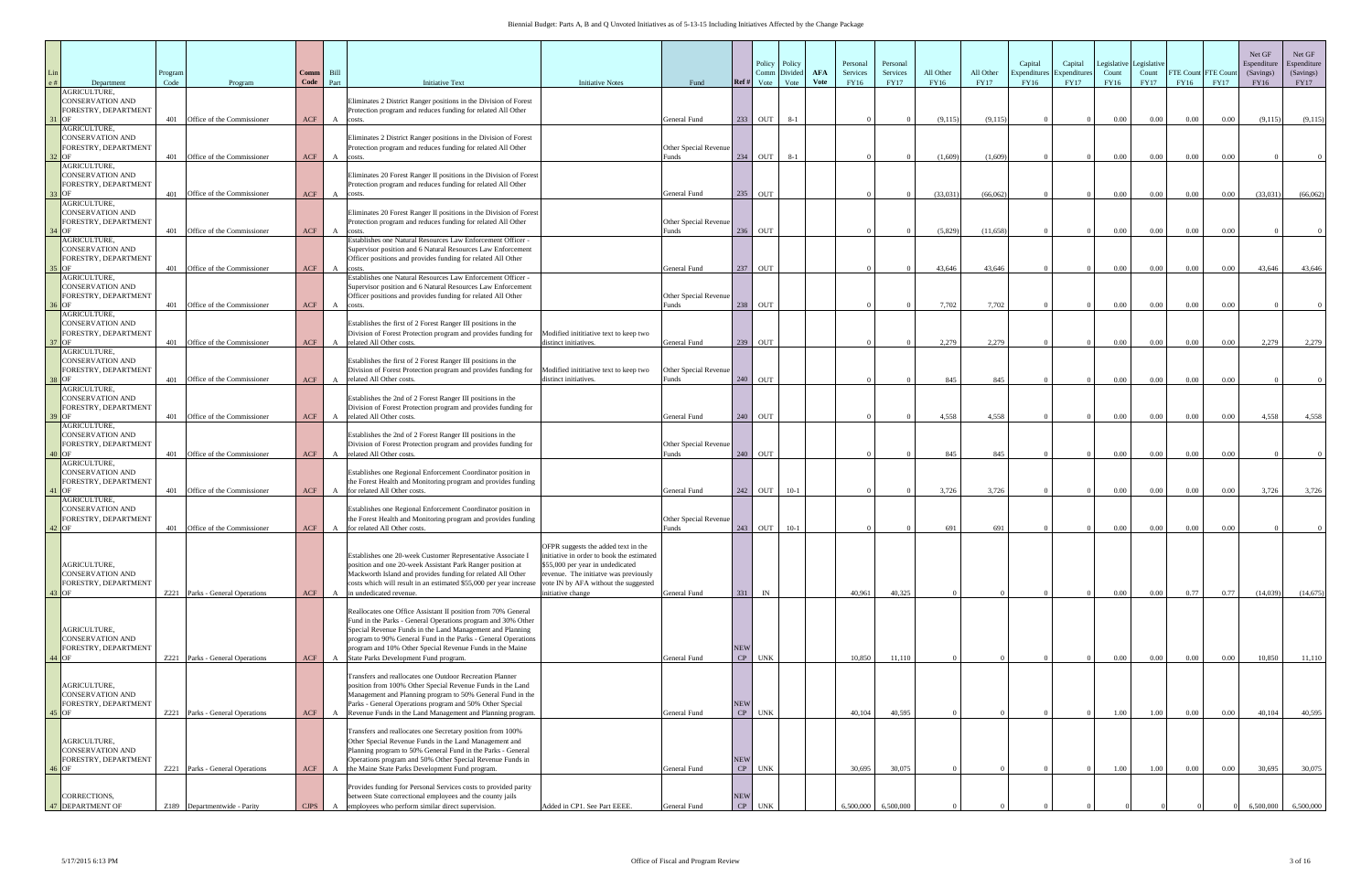| Department                                                | Program<br>Code | Program                                                                        | Comm<br>Code             | Bill<br>Part | <b>Initiative Text</b>                                                                                                                                                                                                                                                                                                                                                                                                                                                                                                                                                                                                                                                                                                                                                                                        | <b>Initiative Notes</b>                                                                                                                                                                                                                                                              | Fund                                       | Ref#             | Policy<br>Comm<br>Vote | Policy<br>Divide<br>Vote | <b>AFA</b><br><b>Vote</b> | Personal<br>Services<br>FY16 | Personal<br>Services<br><b>FY17</b> | All Other<br>FY16    | All Other<br><b>FY17</b> | Capital<br>Expenditur<br>FY16 | Capital<br>Expenditure<br><b>FY17</b> | egislative<br>Count<br>FY16 | Legislative<br>Count<br><b>FY17</b> | FTE Count FTE Cour<br>FY16 | <b>FY17</b>  | Net GF<br>Espenditure<br>(Savings)<br>FY16 | Net GF<br>Espenditure<br>(Savings)<br><b>FY17</b> |
|-----------------------------------------------------------|-----------------|--------------------------------------------------------------------------------|--------------------------|--------------|---------------------------------------------------------------------------------------------------------------------------------------------------------------------------------------------------------------------------------------------------------------------------------------------------------------------------------------------------------------------------------------------------------------------------------------------------------------------------------------------------------------------------------------------------------------------------------------------------------------------------------------------------------------------------------------------------------------------------------------------------------------------------------------------------------------|--------------------------------------------------------------------------------------------------------------------------------------------------------------------------------------------------------------------------------------------------------------------------------------|--------------------------------------------|------------------|------------------------|--------------------------|---------------------------|------------------------------|-------------------------------------|----------------------|--------------------------|-------------------------------|---------------------------------------|-----------------------------|-------------------------------------|----------------------------|--------------|--------------------------------------------|---------------------------------------------------|
|                                                           |                 |                                                                                |                          |              |                                                                                                                                                                                                                                                                                                                                                                                                                                                                                                                                                                                                                                                                                                                                                                                                               | Added in CP1. This intiative would not<br>not eliminate all state funding (GF<br>baseline is \$12,202,104 per year and<br>OSR is \$791,384 in FY16 and \$794,008<br>in FY 17) so an amendment to the<br>initiative text may be needed. Other<br>statutory changes needed may also be |                                            |                  |                        |                          |                           |                              |                                     |                      |                          |                               |                                       |                             |                                     |                            |              |                                            |                                                   |
| <b>CORRECTIONS, STATE</b><br>48 BOARD OF                  |                 | <b>State Board of Corrections</b><br>Z087 Operational Support Fund             | <b>CJPS</b>              | A            | Reduces funding to eliminate the state's contributions to the<br>operations of the State Board of Corrections.                                                                                                                                                                                                                                                                                                                                                                                                                                                                                                                                                                                                                                                                                                | required to eliminate a certain category<br>of funding.                                                                                                                                                                                                                              | General Fund                               | <b>NEW</b><br>CP | TBL                    |                          |                           |                              |                                     | (6, 555, 542)        | (6,555,542)              |                               |                                       | $0.00\,$                    | $0.00\,$                            | $0.00\,$                   | $0.00\,$     | (6,555,542)                                | (6,555,542)                                       |
| PUBLIC SAFETY,<br>49 DEPARTMENT OF                        |                 | 388 Drug Enforcement Agency                                                    | CIPS                     |              | Provides funding for 7 Investigative Agent positions from the<br>General Fund and funding for training and costs associated with<br>conducting investigations from Other Special Revenue Funds.                                                                                                                                                                                                                                                                                                                                                                                                                                                                                                                                                                                                               |                                                                                                                                                                                                                                                                                      | General Fund                               |                  | 2600 TBL               |                          |                           |                              |                                     | 895,702              | 895,702                  |                               |                                       | $0.00\,$                    | $0.00\,$                            | $0.00\,$                   | $0.00\,$     | 895,702                                    | 895,702                                           |
| PUBLIC SAFETY,<br>O DEPARTMENT OF                         |                 | 388 Drug Enforcement Agency                                                    | <b>CJPS</b>              |              | Provides funding for 7 Investigative Agent positions from the<br>General Fund and funding for training and costs associated with<br>conducting investigations from Other Special Revenue Funds.                                                                                                                                                                                                                                                                                                                                                                                                                                                                                                                                                                                                               |                                                                                                                                                                                                                                                                                      | Other Special Revenue<br><sup>3</sup> unds |                  | 2601 TBL               |                          |                           |                              |                                     | 227,859              | 118,847                  |                               |                                       | $0.00\,$                    | $0.00\,$                            | $0.00\,$                   | 0.00         |                                            |                                                   |
| PUBLIC SAFETY,<br><b>51 DEPARTMENT OF</b>                 | 388             | Drug Enforcement Agency                                                        | <b>CJPS</b>              |              | Provides funding to process crime scenes involving the seizure of<br>methamphetamine labs and dump sites.                                                                                                                                                                                                                                                                                                                                                                                                                                                                                                                                                                                                                                                                                                     |                                                                                                                                                                                                                                                                                      | General Fund                               | 2599             | $\mathbb{N}$           |                          |                           |                              |                                     | 300,000              | 300,000                  |                               |                                       | 0.00                        | $0.00\,$                            | 0.00                       | $0.00\,$     | 300,000                                    | 300,000                                           |
| EDUCATION,<br>53 DEPARTMENT OF                            | Z005            | Fund for the Efficient Delivery of<br><b>Educational Services</b>              | <b>EDU</b>               |              | Provides one-time funding for consolidation of school<br>administrative units.                                                                                                                                                                                                                                                                                                                                                                                                                                                                                                                                                                                                                                                                                                                                | EDU Cmte minority report does not<br>support this initiative and instead<br>proposes to appropriate additonal \$5.0<br>million each year to GPA                                                                                                                                      | Other Special Revenue<br>Funds             | 1164             | IN                     | $12-1$                   |                           |                              |                                     | 5,000,000            | 5,000,000                |                               |                                       | 0.00                        | $0.00\,$                            | $0.00\,$                   | 0.00         |                                            |                                                   |
| EDUCATION,<br><b>54 DEPARTMENT OF</b>                     | 308             | General Purpose Aid for Local<br>Schools                                       | EDU                      | $\mathbf{A}$ | Provides funding to cover obligations in support of publicly<br>funded students and teachers in the State.                                                                                                                                                                                                                                                                                                                                                                                                                                                                                                                                                                                                                                                                                                    | EDU Majority Rpt recommends add'l<br>GF \$49,174,205 in FY16<br>EDU Minority Rpt recommends add'l<br>GF \$25,000,000 in FY16                                                                                                                                                         | General Fund                               |                  | $1141$ AMD             | $8 - 5$                  |                           |                              |                                     | 15,199,613           | 16,630,634               |                               |                                       | 0.00                        | 0.00                                | $0.00\,$                   | 0.00         | 15,199,613                                 | 16,630,634                                        |
| EDUCATION,<br><b>55 DEPARTMENT OF</b>                     | 308             | General Purpose Aid for Local<br>Schools                                       | EDU                      | $\mathbf{A}$ | Provides funding to cover obligations in support of publicly<br>funded students and teachers in the State.                                                                                                                                                                                                                                                                                                                                                                                                                                                                                                                                                                                                                                                                                                    | EDU Majority Rpt recommends add'l<br>GF \$49,174,205 in FY16<br>EDU Minority Rpt recommends add'l<br>GF \$25,000,000 in FY16                                                                                                                                                         | Other Special Revenue<br>Funds             |                  | $1142$ AMD             | $8 - 5$                  |                           |                              |                                     | 2,405,259            | 2,567,138                |                               |                                       | 0.00                        | $0.00\,$                            | 0.00                       | 0.00         |                                            |                                                   |
| EDUCATION,                                                |                 | PK-20, Adult Education and Federal                                             |                          |              | Continues one Education Specialist II position, established by<br>Financial Order 002791F5, through December 31, 2018 and<br>provides funding for school administrative units who will be sub-<br>recipients of the preschool development grant received by the                                                                                                                                                                                                                                                                                                                                                                                                                                                                                                                                               |                                                                                                                                                                                                                                                                                      | Federal Expenditures<br>Fund               | <b>NEW</b>       |                        |                          |                           |                              |                                     |                      |                          |                               |                                       |                             |                                     |                            |              |                                            |                                                   |
| <b>56 DEPARTMENT OF</b><br>EDUCATION,                     | Z081            | Programs Team<br>PK-20, Adult Education and Federal                            | EDU                      | A            | department.<br>Transfers one Senior Planner position from the PK-20, Adult<br>Education and Federal Programs Team program, Federal Block<br>Grant Fund to the Leadership Team program, General Fund. This<br>position will be funded with a transfer from the All Other line<br>category in the General Purpose Aid for Local Schools program, FEF - Original PS amounts \$102,223 in<br>General Fund to the Personal Services line category in the<br>Leadership Team program, General Fund. This initiative also<br>transfers 90% of the costs of one Education Specialist III position FBG - Original amount \$22,404 in<br>from the Federal Expenditures Fund to the Federal Block Grant<br>Fund in the PK-20, Adult Education and Federal Programs Team Associated with Ref. #'s 1147, 1189              | FY16 and \$100,179 in FY17, AO did<br>not change<br>FY16 and \$18,855 in FY17                                                                                                                                                                                                        | Federal Expenditures 1261                  | CP               | <b>UNK</b>             |                          |                           | 97,876                       | 96,160                              | 3,672,095            | 3,825,789                |                               |                                       | $0.00\,$                    | $0.00\,$                            | $0.00\,$                   | 0.00         |                                            |                                                   |
| 57 DEPARTMENT OF<br>EDUCATION,<br><b>58 DEPARTMENT OF</b> |                 | Z081 Programs Team<br>PK-20, Adult Education and Federal<br>Z081 Programs Team | <b>EDU</b><br><b>EDU</b> |              | A program.<br>Transfers one Senior Planner position from the PK-20, Adult<br>Education and Federal Programs Team program, Federal Block<br>Grant Fund to the Leadership Team program, General Fund. This<br>position will be funded with a transfer from the All Other line<br>category in the General Purpose Aid for Local Schools program, FEF - Original PS amounts \$102,223 in<br>General Fund to the Personal Services line category in the<br>Leadership Team program, General Fund. This initiative also<br>transfers 90% of the costs of one Education Specialist III position FBG - Original amount \$22,404 in<br>from the Federal Expenditures Fund to the Federal Block Grant<br>Fund in the PK-20, Adult Education and Federal Programs Team Associated with Ref. #'s 1147, 1189<br>A program. | AFA Voted Original Proposal IN<br>FY16 and \$100,179 in FY17, AO did<br>not change<br>FY16 and \$18,855 in FY17<br>AFA Voted Original Proposal IN                                                                                                                                    | Fund<br>Federal Block Grant<br>Fund        | 1262<br>CP       | $CP$ IN<br>IN          |                          |                           | (92,002)<br>12,183           | (90, 161)<br>8,837                  | (6,595)<br>(12, 183) | (6, 464)<br>(8, 837)     |                               |                                       | (1.00)<br>0.00              | (1.00)<br>$0.00\,$                  | $0.00\,$<br>0.00           | 0.00<br>0.00 |                                            |                                                   |
| EDUCATION,<br><b>59 DEPARTMENT OF</b>                     | Z080            | Special Services Team                                                          | <b>EDU</b>               |              | Provides funding to increase the hours of one Education<br>Specialist II position from 64 to 80 hours biweekly in the $PK-20$ , GF amounts are same as original<br>Adult Education and Federal Programs Team program. Also<br>transfers and reallocates the cost of one Education Specialist II<br>position from 80% Federal Expenditures Fund and 20% General<br>Fund in the Special Services Team to 50% in the PK-20, Adult<br>Education and Federal Programs Team program, Federal<br>Expenditures Fund and 50% in the Leadership Team program,<br>Other Special Revenue Funds.                                                                                                                                                                                                                           | budget. Change Package corrected the<br>Federal line from an offsetting increase<br>in Personal Services and Decrease in All<br>Other of \$693.<br>Associated with Ref. #1241. The<br>original initiative was voted IN by AFA Federal Expenditures<br>on 04-02-15                    | Fund                                       | 1214<br>CP       | IN                     |                          |                           | (61, 515)                    | (62, 777)                           |                      |                          |                               |                                       | (1.00)                      | (1.00)                              | $0.00\,$                   | 0.00         |                                            |                                                   |
| FINANCE AUTHORITY OF<br>60 MAINE                          | 653             | <b>Student Financial Assistance</b><br>Programs                                | <b>EDU</b>               |              | Provides additional funding of \$5,000,000 for the Maine State<br>Grant Program.                                                                                                                                                                                                                                                                                                                                                                                                                                                                                                                                                                                                                                                                                                                              | EDU committee majority rpt<br>recommends add'l \$22.0 million per<br>year<br>EDU committee minority rpt approves<br>initiative as proposed                                                                                                                                           | General Fund                               |                  | 1414 AMD               | $8 - 4$                  |                           |                              |                                     | 5,000,000            | 5,000,000                |                               |                                       | $0.00\,$                    | $0.00\,$                            | $0.00\,$                   | $0.00\,$     | 5,000,000                                  | 5,000,000                                         |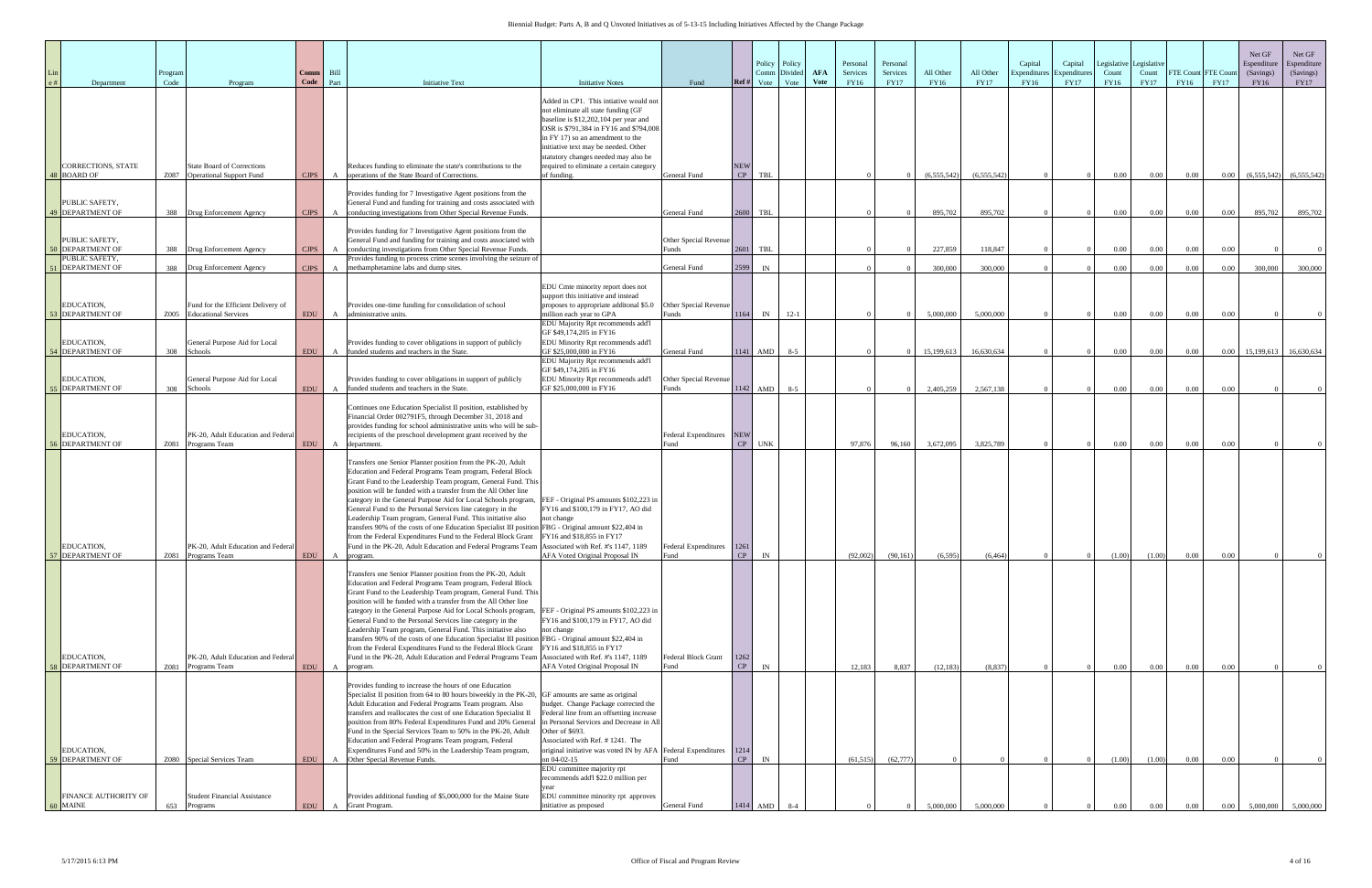| Department                                                              | Program<br>Code | Program                                                              | Comm<br>Code             | Bill<br>Part      | <b>Initiative Text</b><br><b>Initiative Notes</b>                                                                                                                                                                                                                                                                                                                                                                                                                                    | Fund                                            | Ref#             | Comm<br>Vote | Policy Policy<br>Divide<br>Vote | <b>AFA</b><br><b>Vote</b> | Personal<br><b>Services</b><br>FY16 | Personal<br>Services<br><b>FY17</b> | All Other<br>FY16       | All Other<br><b>FY17</b> | Capital<br>Expenditure<br>FY16 | Capital<br>Expenditure<br><b>FY17</b> | Count<br>FY16    | Legislative Legislative<br>Count<br><b>FY17</b> | FTE Count FTE Cour<br>FY16 | <b>FY17</b> | Net GF<br>Espenditure<br>(Savings)<br>FY16 | Net GF<br>Espenditure<br>(Savings)<br><b>FY17</b> |
|-------------------------------------------------------------------------|-----------------|----------------------------------------------------------------------|--------------------------|-------------------|--------------------------------------------------------------------------------------------------------------------------------------------------------------------------------------------------------------------------------------------------------------------------------------------------------------------------------------------------------------------------------------------------------------------------------------------------------------------------------------|-------------------------------------------------|------------------|--------------|---------------------------------|---------------------------|-------------------------------------|-------------------------------------|-------------------------|--------------------------|--------------------------------|---------------------------------------|------------------|-------------------------------------------------|----------------------------|-------------|--------------------------------------------|---------------------------------------------------|
| <b>ENVIRONMENTAL</b><br>PROTECTION,<br><b>61 DEPARTMENT OF</b>          |                 | 248 Land and Water Quality                                           | ENR                      |                   | Transfers 28 positions and associated All Other from the Land<br>and Water Quality program to the Land Resources program.<br>Positions on file at the Bureau of Budget.                                                                                                                                                                                                                                                                                                              | General Fund                                    | <b>NEW</b><br>CP | <b>UNK</b>   |                                 |                           | $(1,888,876)$ $(1,891,289)$         |                                     | (100,000)               | (100,000)                |                                |                                       | (25.00)          | (25.00)                                         | $0.00\,$                   | $0.00\,$    | (1,988,876)                                | (1,991,289)                                       |
| <b>ENVIRONMENTAL</b><br>PROTECTION,<br>2 DEPARTMENT OF                  |                 | 248 Land and Water Ouality                                           | <b>ENR</b>               | $\mathbf{A}$      | Transfers 28 positions and associated All Other from the Land<br>and Water Quality program to the Land Resources program.<br>Positions on file at the Bureau of Budget.                                                                                                                                                                                                                                                                                                              | <b>Federal Expenditures</b><br>und <sup>3</sup> | <b>NEW</b><br>CP | <b>UNK</b>   |                                 |                           | (215, 231)                          | (216, 121)                          | (17,240)                | (17,240)                 |                                |                                       | (3.00)           | (3.00)                                          | 0.00                       | 0.00        |                                            |                                                   |
| <b>ENVIRONMENTAL</b><br>PROTECTION,<br><b>B</b> DEPARTMENT OF           |                 | Z188 Land Resources                                                  | <b>ENR</b>               |                   | Transfers 28 positions and associated All Other from the Land<br>and Water Quality program to the Land Resources program.<br>Positions on file at the Bureau of Budget.                                                                                                                                                                                                                                                                                                              | General Fund                                    | <b>NEW</b><br>CP | <b>UNK</b>   |                                 |                           | 1.888.876                           | 1,891,289                           | 100,000                 | 100.000                  |                                |                                       | 25.00            | 25.00                                           | 0.00                       | $0.00\,$    | 1.988.876                                  | 1,991,289                                         |
| <b>ENVIRONMENTAL</b><br>PROTECTION.<br><b>DEPARTMENT OF</b>             |                 | Z188 Land Resources                                                  | <b>ENR</b>               |                   | Transfers 28 positions and associated All Other from the Land<br>and Water Quality program to the Land Resources program.<br>A Positions on file at the Bureau of Budget.                                                                                                                                                                                                                                                                                                            | Federal Expenditures NEW<br>und                 |                  | $CP$ UNK     |                                 |                           | 215,231                             | 216,121                             | 17,240                  | 17,240                   |                                |                                       | 3.00             | 3.00                                            | 0.00                       | 0.00        |                                            |                                                   |
| <b>ENVIRONMENTAL</b><br>PROTECTION,<br><b>55 DEPARTMENT OF</b>          | 421             | Maine Environmental Protection<br>Fund                               | ENR                      |                   | Eliminates one Public Service Manager II position and<br>establishes one Bureau Director, Land Resources position within<br>A the same program.                                                                                                                                                                                                                                                                                                                                      | Other Special Revenue NEW<br>Funds              |                  | CP UNK       |                                 |                           | (14, 346)                           | (9,400)                             |                         |                          |                                |                                       | $0.00\,$         | $0.00\,$                                        | 0.00                       | 0.00        |                                            |                                                   |
| <b>66 EXECUTIVE DEPARTMENT</b>                                          |                 | 410 Public Advocate                                                  | <b>EUT</b>               | A                 | Related to LD 271 which put the<br>Continues one Public Service Coordinator I position previously<br>position in statute as well as continued<br>established by Financial Order 002437 F5 to serve as a consumer it. That bill was vetoed and the veto<br>advisor and provides funding for related All Other.<br>was sustained in the House                                                                                                                                          | Other Special Revenue<br>Funds                  |                  | 1399 IN      |                                 |                           | 102,924                             | 101,033                             | 8,825                   | 8,825                    |                                |                                       | 1.00             | 1.00                                            | 0.00                       | 0.00        |                                            |                                                   |
| HEALTH AND HUMAN<br>SERVICES, DEPARTMENT<br>OF (FORMERLY BDS)           | 105             | Riverview Psychiatric Center                                         | <b>HHS</b>               |                   | Provides funding for Secure Residential Treatment facility for<br>Testimony indicated a plan for 27-bed<br>forensic residents.<br>facilities.                                                                                                                                                                                                                                                                                                                                        | General Fund                                    | <b>NEW</b><br>CP | <b>UNK</b>   |                                 |                           |                                     |                                     | 3,066,000               | 3.066,000                |                                |                                       | $0.00\,$         | 0.00                                            | 0.00                       | 0.00        | 3,066,000                                  | 3,066,000                                         |
| HEALTH AND HUMAN<br>SERVICES, DEPARTMENT<br>1 OF (FORMERLY DHS)         | 147             | Medical Care - Payments to<br>Providers                              |                          |                   | Adjusts funding by restructuring the General Assistance -<br>Reimbursement to Cities and Towns program to reflect a change<br>in the reimbursements made to municipalities and providing<br>funding for the MaineCare Benefits Manual, Chapters II and III,<br>Section 21: Home and Community Benefits for Members with<br>Intellectual Disabilities or Autistic Disorder based on the amount<br>of savings in the General Assistance - Reimbursement to Cities                      | <b>Federal Expenditures</b><br>Fund             | 1685             | IN           |                                 |                           |                                     |                                     |                         | 10.517.937               |                                |                                       |                  |                                                 |                            | 0.00        |                                            |                                                   |
| <b>HEALTH AND HUMAN</b><br>SERVICES, DEPARTMENT<br>72 OF (FORMERLY DHS) |                 | Medical Care - Payments to<br>147 Providers                          | <b>HHS</b><br><b>HHS</b> | $\mathbf{A}$<br>A | and Towns program.<br>Provides funding to eliminate the waiting list for community-<br>based services provided under the MaineCare Benefits Manual,<br>Chapters II and III, Section 18: Home and Community-Based<br>Services for Adults with Brain Injury.                                                                                                                                                                                                                           | Federal Expenditures<br>Fund                    | 1648             | IN           |                                 |                           |                                     |                                     | 10.419.911<br>1,664,535 | 3,357,621                |                                |                                       | 0.00<br>$0.00\,$ | 0.00<br>$0.00\,$                                | 0.00<br>$0.00\,$           | 0.00        |                                            |                                                   |
| HEALTH AND HUMAN<br>SERVICES, DEPARTMENT<br><b>73 OF (FORMERLY DHS)</b> | 147             | Medical Care - Payments to<br>Providers                              | <b>HHS</b>               |                   | Provides funding to eliminate the waiting list for community-<br>based services provided under the MaineCare Benefits Manual,<br>Chapters II and III, Section 21: Home and Community Benefits<br>for Members with Intellectual Disabilities or Autistic Disorder.                                                                                                                                                                                                                    | <b>Federal Expenditures</b><br>Fund             | 1649             | IN           |                                 |                           |                                     |                                     | 35,168,984              | 44, 101, 977             |                                |                                       | $0.00\,$         | 0.00                                            | 0.00                       | 0.00        |                                            |                                                   |
| HEALTH AND HUMAN<br>SERVICES, DEPARTMENT<br><b>74 OF (FORMERLY BDS)</b> | 987             | Developmental Services Waiver -<br>MaineCare                         | <b>HHS</b>               |                   | Provides funding to eliminate the waiting list for community-<br>based services provided under the MaineCare Benefits Manual,<br>Chapters II and III, Section 21: Home and Community Benefits<br>for Members with Intellectual Disabilities or Autistic Disorder.                                                                                                                                                                                                                    | General Fund                                    |                  | 800 IN       |                                 |                           |                                     |                                     | 18,313,544              | 22,751,187               |                                |                                       | 0.00             | 0.00                                            | $0.00\,$                   | 0.00        | 18,313,544 22,751,187                      |                                                   |
| HEALTH AND HUMAN<br>SERVICES, DEPARTMENT<br><b>75 OF (FORMERLY BDS)</b> | 705             | Medicaid Services - Developmental<br>Services                        | <b>HHS</b>               | $\mathbf{A}$      | Provides funding to eliminate the waiting list for community-<br>based services provided under the MaineCare Benefits Manual,<br>Chapters II and III, Section 21: Home and Community Benefits<br>for Members with Intellectual Disabilities or Autistic Disorder.                                                                                                                                                                                                                    | Other Special Revenue<br>Funds                  | 727              | $\mathbb{N}$ |                                 |                           |                                     |                                     | 2,814,870               | 3.518.588                |                                |                                       | 0.00             | $0.00\,$                                        | 0.00                       | 0.00        |                                            |                                                   |
| HEALTH AND HUMAN<br>SERVICES, DEPARTMENT<br><b>76 OF (FORMERLY BDS)</b> | 705             | Medicaid Services - Developmental<br><b>Services</b>                 | <b>HHS</b>               |                   | Provides funding to eliminate the waiting list for community-<br>based services provided under the MaineCare Benefits Manual,<br>Chapters II and III, Section 18: Home and Community-Based<br>Services for Adults with Brain Injury.                                                                                                                                                                                                                                                 | Other Special Revenue<br>Funds                  | 728              | IN           |                                 |                           |                                     |                                     | 133,227                 | 267,881                  |                                |                                       | $0.00\,$         | $0.00\,$                                        |                            | $0.00\,$    |                                            |                                                   |
| HEALTH AND HUMAN<br>SERVICES, DEPARTMENT<br>77 OF (FORMERLY BDS)        |                 | Medicaid Waiver for Brain Injury<br>Z160 Residential /Community Serv | <b>HHS</b>               | A<br>A            | Provides funding to eliminate the waiting list for community-<br>based services provided under the MaineCare Benefits Manual,<br>Chapters II and III, Section 18: Home and Community-Based<br>Services for Adults with Brain Injury.                                                                                                                                                                                                                                                 | General Fund                                    | 839              | $\mathbb{N}$ |                                 |                           |                                     |                                     | 866,773                 | 1,732,119                |                                |                                       | $0.00\,$         | 0.00                                            | $0.00\,$<br>$0.00\,$       | $0.00\,$    | 866,773                                    | 1,732,119                                         |
| HEALTH AND HUMAN<br>SERVICES, DEPARTMENT<br>8 OF (FORMERLY BDS)         | 987             | Developmental Services Waiver -<br>MaineCare                         |                          |                   | Adjusts funding by restructuring the General Assistance -<br>Reimbursement to Cities and Towns program to reflect a change<br>in the reimbursements made to municipalities and providing<br>funding for the MaineCare Benefits Manual, Chapters II and III,<br>Section 21: Home and Community Benefits for Members with<br>Intellectual Disabilities or Autistic Disorder based on the amount<br>of savings in the General Assistance - Reimbursement to Cities<br>and Towns program | General Fund                                    |                  |              |                                 |                           |                                     |                                     | 5,425,960               | 5.425,960                |                                |                                       |                  |                                                 |                            |             | 5.425.960                                  | 5.425.960                                         |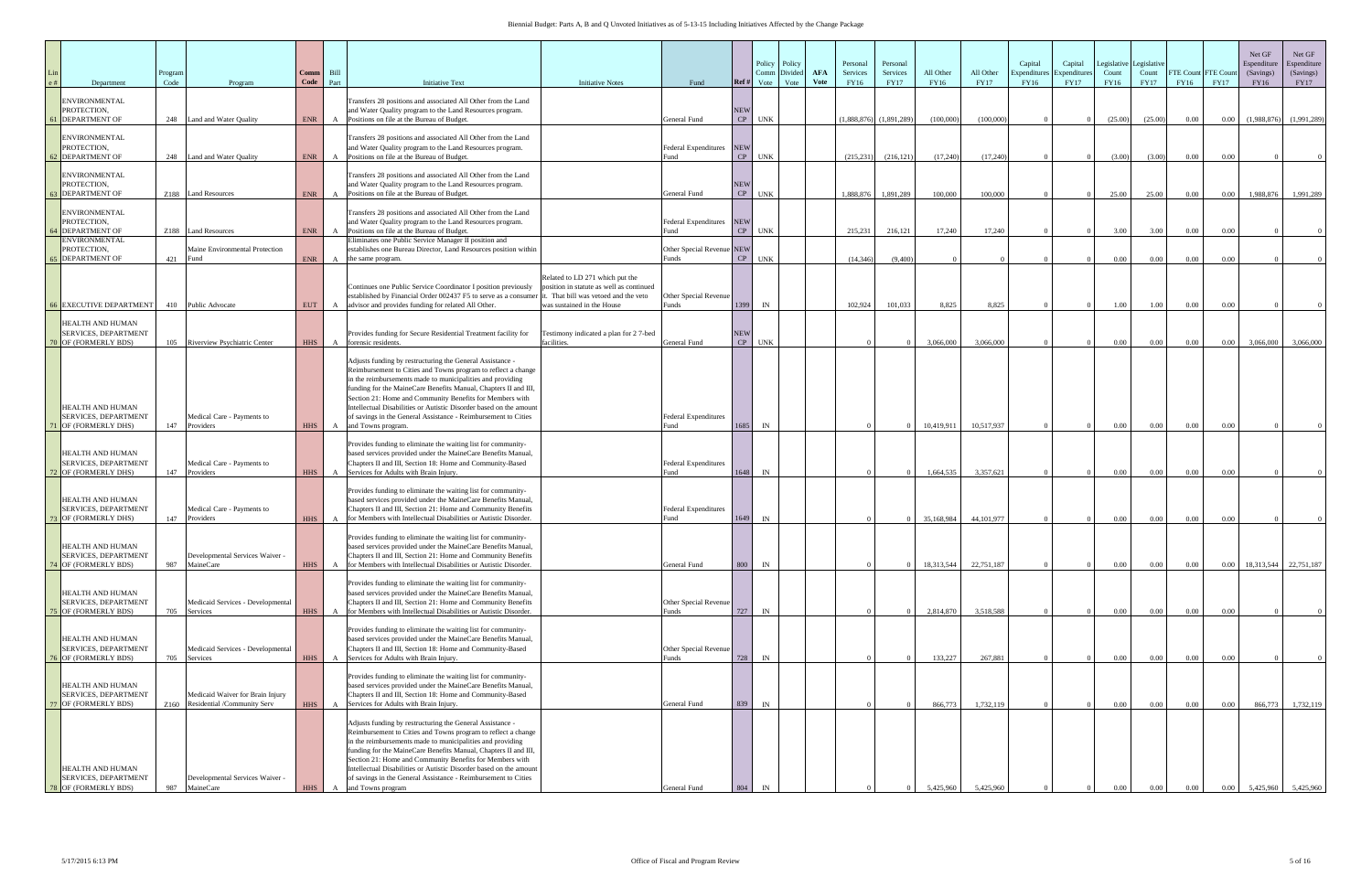| Department                                                              | Program<br>Code | Program                                                                                              | Comm<br>Code | Bill<br>Part | <b>Initiative Text</b>                                                                                                                                                                                                                                                                                                                                                                                                                                                                | <b>Initiative Notes</b>        | Fund                                       | Policy Policy<br>Divided<br>Comm<br>Vote<br>Ref #<br>Vote | <b>AFA</b><br>Vote | Personal<br>Services<br>FY16 | Personal<br>Services<br><b>FY17</b> | All Other<br>FY16 | All Other<br><b>FY17</b> | Capital<br>Expenditur<br>FY16 | Capital<br>Expenditure<br><b>FY17</b> | Legislative<br>Count<br>FY16 | Legislativ<br>Count<br><b>FY17</b> | FTE Count FTE Coun<br>FY16 | <b>FY17</b> | Net GF<br>Espenditure<br>(Savings)<br>FY16 | Net GF<br>Espenditure<br>(Savings)<br><b>FY17</b> |
|-------------------------------------------------------------------------|-----------------|------------------------------------------------------------------------------------------------------|--------------|--------------|---------------------------------------------------------------------------------------------------------------------------------------------------------------------------------------------------------------------------------------------------------------------------------------------------------------------------------------------------------------------------------------------------------------------------------------------------------------------------------------|--------------------------------|--------------------------------------------|-----------------------------------------------------------|--------------------|------------------------------|-------------------------------------|-------------------|--------------------------|-------------------------------|---------------------------------------|------------------------------|------------------------------------|----------------------------|-------------|--------------------------------------------|---------------------------------------------------|
| HEALTH AND HUMAN<br>SERVICES, DEPARTMENT<br>79 OF (FORMERLY BDS)        | 705             | Medicaid Services - Developmental<br>Services                                                        | <b>HHS</b>   | $\mathbf{A}$ | Adjusts funding by restructuring the General Assistance -<br>Reimbursement to Cities and Towns program to reflect a change<br>in the reimbursements made to municipalities and providing<br>funding for the MaineCare Benefits Manual, Chapters II and III,<br>Section 21: Home and Community Benefits for Members with<br>Intellectual Disabilities or Autistic Disorder based on the amount<br>of savings in the General Assistance - Reimbursement to Cities<br>and Towns program. |                                | Other Special Revenue<br>Funds             | 734<br>$\ensuremath{\text{IN}}$                           |                    |                              |                                     | 833.993           | 839,153                  |                               |                                       | $0.00\,$                     | $0.00\,$                           | 0.00                       | 0.00        |                                            |                                                   |
| HEALTH AND HUMAN<br>SERVICES, DEPARTMENT<br>80 OF (FORMERLY DHS)        | 140             | Office of Aging and Disability<br>Services Central Office                                            | <b>HHS</b>   | $\mathbf{A}$ | Provides funding to strengthen the effectiveness of quality<br>management and delivery system oversight within the Office of<br>Aging and Disability Services Central Office program.                                                                                                                                                                                                                                                                                                 |                                | General Fund                               | 1553<br>IN                                                |                    |                              |                                     | 125,000           | 125,000                  |                               |                                       | $0.00\,$                     | $0.00\,$                           | 0.00                       | $0.00\,$    | 125,000                                    | 125,000                                           |
| HEALTH AND HUMAN<br>SERVICES, DEPARTMENT<br><b>1 OF (FORMERLY DHS)</b>  | 129             | Office of MaineCare Services                                                                         | <b>HHS</b>   | $\mathbf{A}$ | Provides funding to strengthen the effectiveness of quality<br>management and delivery system oversight within the Office of<br>Aging and Disability Services Central Office program.                                                                                                                                                                                                                                                                                                 |                                | Federal Expenditures<br>Fund               | 1500<br>IN                                                |                    |                              |                                     | 250,000           | 250,000                  |                               |                                       | $0.00\,$                     | $0.00\,$                           | 0.00                       | 0.00        |                                            |                                                   |
| HEALTH AND HUMAN<br>SERVICES, DEPARTMENT<br>82 OF (FORMERLY BDS)        | 122             | Developmental Services -<br>Community                                                                | <b>HHS</b>   | $\mathbf{A}$ | Provides funding to strengthen the effectiveness of quality<br>management and delivery system oversight within the<br>department's office of aging and disability services.                                                                                                                                                                                                                                                                                                           |                                | General Fund                               | 682<br>IN                                                 |                    |                              |                                     | 125,000           | 125,000                  |                               |                                       | $0.00\,$                     | $0.00\,$                           | 0.00                       | $0.00\,$    | 125,000                                    | 125,000                                           |
| HEALTH AND HUMAN<br>SERVICES, DEPARTMENT<br><b>3 OF (FORMERLY DHS)</b>  | 146             | Additional Support for People in<br>Retraining and Employment                                        | <b>HHS</b>   | $\mathbf{A}$ | Eliminates 100 positions from various accounts within the<br>Department of Health and Human Services. Position detail is on<br>file in the Bureau of Budget.                                                                                                                                                                                                                                                                                                                          |                                | Federal Block Grant<br>Fund                | 1633<br>AMD<br>$7-6$                                      |                    | (83,957)                     | (88, 147)                           |                   |                          |                               |                                       | (2.00)                       | (2.00)                             | 0.00                       | 0.00        |                                            |                                                   |
| HEALTH AND HUMAN<br>SERVICES, DEPARTMENT<br>84 OF (FORMERLY DHS)        | 100             | Child Support                                                                                        | <b>HHS</b>   | A            | Eliminates 100 positions from various accounts within the<br>Department of Health and Human Services. Position detail is on<br>file in the Bureau of the Budget.                                                                                                                                                                                                                                                                                                                      |                                | General Fund                               | $7-6$<br>1486<br>AMD                                      |                    | (73,605)                     | (76, 566)                           |                   |                          |                               |                                       | (1.00)                       | (1.00)                             | 0.00                       | $0.00\,$    | (73,605)                                   | (76, 566)                                         |
| HEALTH AND HUMAN<br>SERVICES, DEPARTMENT<br>OF (FORMERLY DHS)           | 100             | Child Support                                                                                        | <b>HHS</b>   | $\mathbf{A}$ | Eliminates 100 positions from various accounts within the<br>Department of Health and Human Services. Position detail is on<br>file in the Bureau of the Budget.                                                                                                                                                                                                                                                                                                                      |                                | <b>Federal Expenditures</b><br>Fund        | $7-6$<br>1487<br>AMD                                      |                    | (183, 375)                   | (191, 132)                          |                   |                          |                               |                                       | (4.00)                       | (4.00)                             | 0.00                       | 0.00        |                                            |                                                   |
| HEALTH AND HUMAN<br>SERVICES, DEPARTMENT<br>86 OF (FORMERLY DHS)        | 100             | Child Support                                                                                        | <b>HHS</b>   | A            | Eliminates 100 positions from various accounts within the<br>Department of Health and Human Services. Position detail is on<br>file in the Bureau of the Budget.                                                                                                                                                                                                                                                                                                                      |                                | Other Special Revenue<br><sup>3</sup> unds | 1488<br>AMD<br>$7-6$                                      |                    | (18, 474)                    | (19, 421)                           |                   |                          |                               |                                       | $0.00\,$                     | $0.00\,$                           | 0.00                       | 0.00        |                                            |                                                   |
| HEALTH AND HUMAN<br>SERVICES, DEPARTMENT<br>87 OF (FORMERLY DHS)        | Z037            | Data, Research and Vital Statistics                                                                  | <b>HHS</b>   | $\mathbf{A}$ | Eliminates 100 positions from various accounts within the<br>Department of Health and Human Services. Position detail is on<br>file in the Bureau of Budget.                                                                                                                                                                                                                                                                                                                          |                                | Federal Block Grant<br>Fund                | AMD<br>$7-6$<br>1949                                      |                    | (72, 352)                    | (75,998)                            |                   |                          |                               |                                       | (1.00)                       | (1.00)                             | 0.00                       | 0.00        |                                            |                                                   |
| HEALTH AND HUMAN<br>SERVICES, DEPARTMENT<br>88 OF (FORMERLY BDS)        | 122             | Developmental Services -<br>Community                                                                | <b>HHS</b>   | $\mathbf{A}$ | Eliminates 100 positions from various accounts within the<br>Department of Health and Human Services. Position detail is on<br>file with the Bureau of the Budget.                                                                                                                                                                                                                                                                                                                    |                                | General Fund                               | 685<br><b>AMD</b><br>$7-6$                                |                    | (139, 466)                   | (146, 722)                          |                   |                          |                               |                                       | (2.00)                       | (2.00)                             | 0.00                       | $0.00\,$    | (139, 466)                                 | (146, 722)                                        |
| HEALTH AND HUMAN<br>SERVICES, DEPARTMENT<br>89 OF (FORMERLY DHS)        | 208             | Disability Determination - Division                                                                  | <b>HHS</b>   | $\mathbf{A}$ | Eliminates 100 positions from various accounts within the<br>Department of Health and Human Services. Position detail is on<br>file in the Bureau of the Budget.                                                                                                                                                                                                                                                                                                                      |                                | <b>Federal Expenditures</b><br>Fund        | 1764<br><b>AMD</b><br>$7-6$                               |                    | (423, 215)                   | (444, 548)                          | $\Omega$          |                          | $\Omega$                      | $\overline{0}$                        | (7.00)                       | (7.00)                             | 0.00                       | 0.00        | $\Omega$                                   |                                                   |
| HEALTH AND HUMAN<br><b>SERVICES, DEPARTMENT</b><br>90 OF (FORMERLY DHS) |                 | 728 Drinking Water Enforcement                                                                       | <b>HHS</b>   | A            | Eliminates 100 positions from various accounts within the<br>Department of Health and Human Services. Position detail is on<br>file in the Bureau of the Budget.                                                                                                                                                                                                                                                                                                                      |                                | Other Special Revenue<br>Funds             | 1870<br>AMD<br>$7-6$                                      |                    | (30, 818)                    | (32, 408)                           |                   |                          |                               |                                       | (1.00)                       | (1.00)                             | 0.00                       | $0.00\,$    |                                            |                                                   |
| HEALTH AND HUMAN<br>SERVICES, DEPARTMENT<br>1 OF (FORMERLY BDS)         | 700             | Driver Education and Evaluation<br>Program - Office of Substance<br>Abuse and Mental Health Services | <b>HHS</b>   | $\mathbf{A}$ | Eliminates 100 positions from various accounts within the<br>Department of Health and Human Services. Position detail is on<br>file in the Bureau of the Budget.                                                                                                                                                                                                                                                                                                                      |                                | General Fund                               | AMD<br>721<br>$7-6$                                       |                    | (58, 351)                    | (61, 327)                           |                   |                          |                               |                                       | (1.00)                       | (1.00)                             | 0.00                       | 0.00        | (58, 351)                                  | (61, 327)                                         |
| HEALTH AND HUMAN<br>SERVICES, DEPARTMENT<br>92 OF (FORMERLY BDS)        |                 | Z123 Forensic Services                                                                               | <b>HHS</b>   |              | Eliminates 100 positions from various accounts within the<br>Department of Health and Human Services. Position detail is on<br>A file in the Bureau of the Budget.                                                                                                                                                                                                                                                                                                                    |                                | General Fund                               | 827 AMD<br>$7-6$                                          |                    | (57,256)                     | (60, 159)                           |                   |                          |                               |                                       | (1.00)                       | (1.00)                             | $0.00\,$                   | $0.00\,$    | (57, 256)                                  | (60, 159)                                         |
| HEALTH AND HUMAN<br>SERVICES, DEPARTMENT<br>93 OF (FORMERLY DHS)        |                 | Maine Center for Disease Control<br>143 and Prevention                                               | <b>HHS</b>   | A            | Eliminates 100 positions from various accounts within the<br>Department of Health and Human Services. Position detail is on<br>file in the Bureau of the Budget.                                                                                                                                                                                                                                                                                                                      |                                | General Fund                               | $1615$ AMD<br>$7-6$                                       |                    | (850, 254)                   | (887, 321)                          |                   |                          |                               |                                       | (11.00)                      | (11.00)                            | $0.00\,$                   | 0.00        | (850, 254)                                 | (887, 321)                                        |
| HEALTH AND HUMAN<br>SERVICES, DEPARTMENT<br>94 OF (FORMERLY DHS)        | 143             | Maine Center for Disease Control<br>and Prevention                                                   | <b>HHS</b>   | $\mathbf{A}$ | Eliminates 100 positions from various accounts within the<br>Department of Health and Human Services. Position detail is on HHS: Eliminate all positions identified Federal Expenditures<br>file in the Bureau of the Budget.                                                                                                                                                                                                                                                         | EXCEPT those within CDC        | ≀und                                       | 1616<br>AMD<br>$7-6$                                      |                    |                              | $(1,446,947)$ $(1,509,659)$         |                   |                          |                               |                                       | (19.00)                      | (19.00)                            | 0.00                       | 0.00        |                                            |                                                   |
| HEALTH AND HUMAN<br>SERVICES, DEPARTMENT<br>95 OF (FORMERLY DHS)        | 143             | Maine Center for Disease Control<br>and Prevention                                                   | <b>HHS</b>   |              | Eliminates 100 positions from various accounts within the<br>Department of Health and Human Services. Position detail is on HHS: Eliminate all positions identified Other Special Revenue<br>A file in the Bureau of the Budget.                                                                                                                                                                                                                                                      | <b>EXCEPT</b> those within CDC | Funds                                      | 1617<br>AMD<br>$7-6$                                      |                    | (83,312)                     | (87, 224)                           |                   |                          |                               |                                       | (1.00)                       | (1.00)                             | 0.00                       | $0.00\,$    |                                            |                                                   |
| HEALTH AND HUMAN<br>SERVICES, DEPARTMENT<br>96 OF (FORMERLY DHS)        | 143             | Maine Center for Disease Control<br>and Prevention                                                   |              |              | Eliminates 100 positions from various accounts within the<br>Department of Health and Human Services. Position detail is on HHS: Eliminate all positions identified Other Special Revenue<br>HHS A file in the Bureau of the Budget.                                                                                                                                                                                                                                                  | EXCEPT those within CDC        | Funds                                      | 1618 AMD<br>$7-6$                                         |                    | (307,676)                    | (320, 239)                          |                   |                          |                               |                                       | (4.00)                       | (4.00)                             | (0.50)                     | (0.50)      |                                            |                                                   |
| HEALTH AND HUMAN<br>SERVICES, DEPARTMENT<br>97 OF (FORMERLY DHS)        | 143             | Maine Center for Disease Control<br>and Prevention                                                   | <b>HHS</b>   | $\mathbf{A}$ | Eliminates 100 positions from various accounts within the<br>Department of Health and Human Services. Position detail is on HHS: Eliminate all positions identified Other Special Revenue<br>file in the Bureau of the Budget.                                                                                                                                                                                                                                                        | <b>EXCEPT</b> those within CDC | Funds                                      | 1619<br>AMD                                               |                    | (18,087)                     | (18.997                             |                   |                          |                               |                                       | 0.00                         | 0.00                               | 0.00                       |             |                                            |                                                   |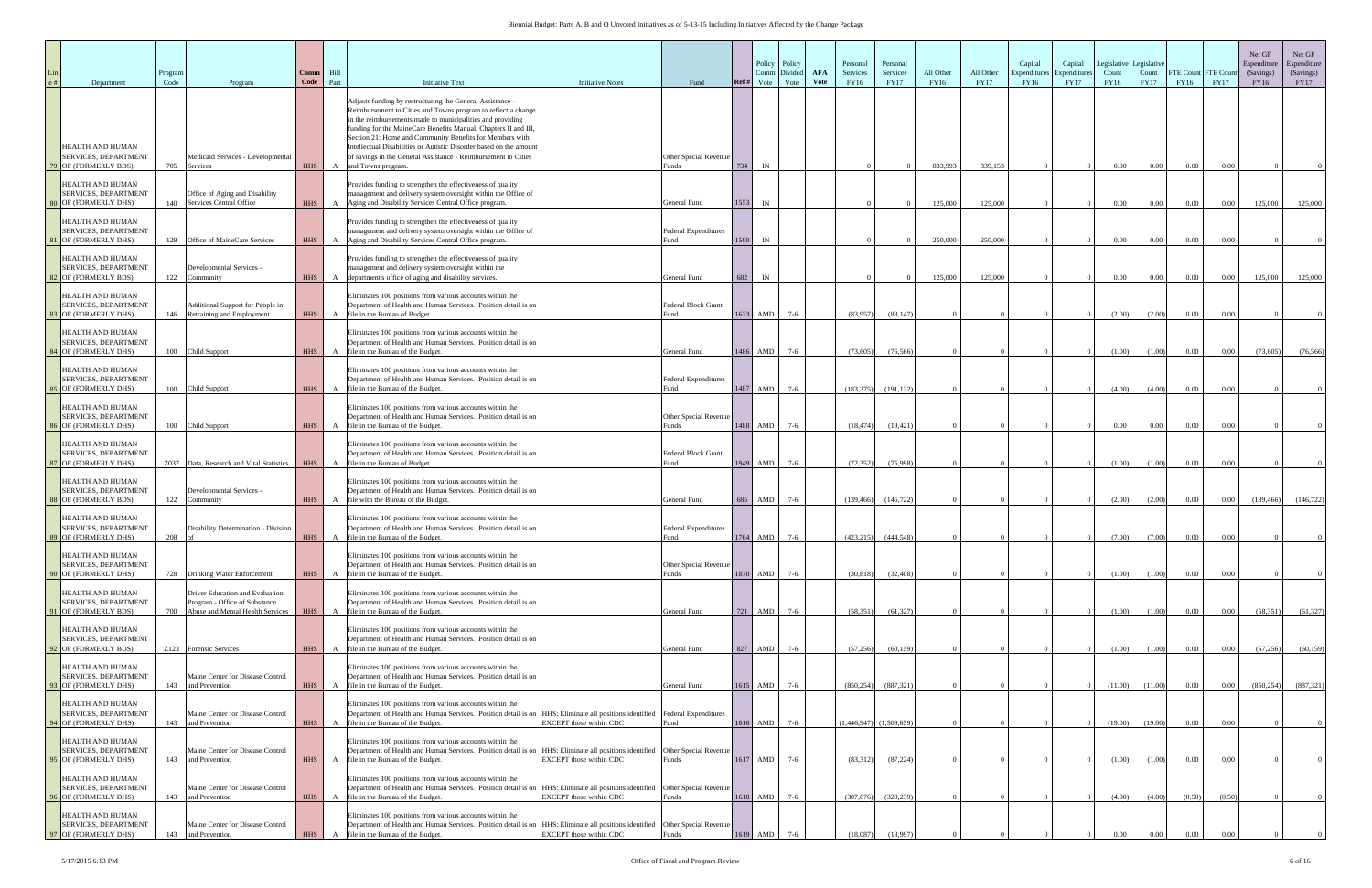## Biennial Budget: Parts A, B and Q Unvoted Initiatives as of 5-13-15 Including Initiatives Affected by the Change Package

| Department                                                                     | Program<br>Code | Program                                                        | <b>Comm</b><br>Code | Bill<br>Part | <b>Initiative Text</b>                                                                                                                                                                                                               | <b>Initiative Notes</b>        | Fund                                | Ref# | Policy Policy<br>Divided<br>Comm<br>Vote<br>Vote | <b>AFA</b><br>Vote | Personal<br>Services<br><b>FY16</b> | Personal<br>Services<br><b>FY17</b> | All Other<br><b>FY16</b> | All Other<br><b>FY17</b> | Capital<br>Expenditur<br>FY16 | Capital<br>Expenditure<br><b>FY17</b> | Legislative<br>Count<br>FY16 | Legislative<br>Count<br><b>FY17</b> | <b>FY16</b> | FTE Count FTE Coun<br><b>FY17</b> | Net GF<br>Espenditure<br>(Savings)<br>FY16 | Net GF<br>Espenditure<br>(Savings)<br><b>FY17</b> |
|--------------------------------------------------------------------------------|-----------------|----------------------------------------------------------------|---------------------|--------------|--------------------------------------------------------------------------------------------------------------------------------------------------------------------------------------------------------------------------------------|--------------------------------|-------------------------------------|------|--------------------------------------------------|--------------------|-------------------------------------|-------------------------------------|--------------------------|--------------------------|-------------------------------|---------------------------------------|------------------------------|-------------------------------------|-------------|-----------------------------------|--------------------------------------------|---------------------------------------------------|
| HEALTH AND HUMAN<br><b>SERVICES, DEPARTMENT</b><br>98 OF (FORMERLY DHS)        | 143             | Maine Center for Disease Control<br>and Prevention             |                     |              | Eliminates 100 positions from various accounts within the<br>Department of Health and Human Services. Position detail is on HHS: Eliminate all positions identified Other Special Revenue<br>HHS A file in the Bureau of the Budget. | <b>EXCEPT</b> those within CDC | unds <sup>?</sup>                   |      | $1620$ AMD<br>$7-6$                              |                    | (37,529)                            | (39,400)                            |                          |                          |                               |                                       | (1.00)                       | (1.00)                              | 0.00        | 0.00                              |                                            |                                                   |
| HEALTH AND HUMAN<br><b>SERVICES, DEPARTMENT</b><br>99 OF (FORMERLY DHS)        | 143             | Maine Center for Disease Control<br>and Prevention             | <b>HHS</b>          |              | Eliminates 100 positions from various accounts within the<br>Department of Health and Human Services. Position detail is on HHS: Eliminate all positions identified Fund for a Healthy<br>A file in the Bureau of the Budget.        | EXCEPT those within CDC        | Maine                               |      | 1621 AMD<br>$7-6$                                |                    | (34, 342)                           | (36,090)                            |                          |                          |                               |                                       | 0.00                         | 0.00                                | 0.00        | 0.00                              |                                            |                                                   |
| HEALTH AND HUMAN<br><b>SERVICES, DEPARTMENT</b><br>100 OF (FORMERLY DHS)       | 143             | Maine Center for Disease Control<br>and Prevention             | <b>HHS</b>          |              | Eliminates 100 positions from various accounts within the<br>Department of Health and Human Services. Position detail is on HHS: Eliminate all positions identified<br>A file in the Bureau of the Budget.                           | EXCEP those within CDC         | Fund for a Healthy<br>Maine         |      | 1622 AMD<br>$7-6$                                |                    | (86.939)                            | (91.328)                            |                          |                          |                               |                                       | (1.00)                       | (1.00)                              | 0.00        | 0.00                              |                                            |                                                   |
| HEALTH AND HUMAN<br><b>SERVICES, DEPARTMENT</b><br>01 OF (FORMERLY DHS)        |                 | 191 Maternal and Child Health                                  |                     |              | Eliminates 100 positions from various accounts within the<br>Department of Health and Human Services. Position detail is on<br>HHS A file in the Bureau of the Budget.                                                               |                                | <b>Federal Expenditures</b>         |      | $1713$ AMD<br>$7-6$                              |                    | (88, 460)                           | (93,086)                            |                          |                          |                               |                                       | (1.00)                       | (1.00)                              | 0.00        | 0.00                              |                                            |                                                   |
| HEALTH AND HUMAN<br><b>SERVICES, DEPARTMENT</b><br>02 OF (FORMERLY DHS)        | 191             | Maternal and Child Health                                      |                     |              | Eliminates 100 positions from various accounts within the<br>Department of Health and Human Services. Position detail is on<br>HHS A file in the Bureau of the Budget.                                                               |                                | Federal Block Grant<br>Fund         |      | 1714 AMD<br>$7-6$                                |                    | (368.049)                           | (385, 734)                          |                          |                          |                               |                                       | (4.00)                       | (4.00)                              | 0.00        | 0.00                              |                                            |                                                   |
| HEALTH AND HUMAN<br><b>SERVICES, DEPARTMENT</b><br>03 OF (FORMERLY DHS)        |                 | Maternal and Child Health Block<br>Z008 Grant Match            |                     |              | Eliminates 100 positions from various accounts within the<br>Department of Health and Human Services. Position detail is on<br>HHS A file in the Bureau of the Budget.                                                               |                                | General Fund                        |      | $1878$ AMD<br>$7-6$                              |                    | (34,350)                            | (36,096)                            |                          |                          |                               |                                       | 0.00                         | 0.00                                | $0.00\,$    | 0.00                              | (34,350)                                   | (36,096)                                          |
| HEALTH AND HUMAN<br><b>SERVICES, DEPARTMENT</b><br>104 OF (FORMERLY BDS)       |                 | 136 Mental Health Services - Children                          | <b>HHS</b>          | A            | Eliminates 100 positions from various accounts within the<br>Department of Health and Human Services. Position detail is on<br>file with the Bureau of the Budget.                                                                   |                                | General Fund                        |      | 694 AMD<br>$7-6$                                 |                    | (151, 281)                          | (159, 054)                          |                          |                          |                               |                                       | (2.50)                       | (2.50)                              | $0.00\,$    | $0.00\,$                          | (151, 281)                                 | (159, 054)                                        |
| HEALTH AND HUMAN<br><b>SERVICES, DEPARTMENT</b><br>105 OF (FORMERLY BDS)       | 121             | Mental Health Services -<br>Community                          | <b>HHS</b>          |              | Eliminates 100 positions from various accounts within the<br>Department of Health and Human Services. Position detail is on<br>A file in the Bureau of the Budget.                                                                   |                                | General Fund                        |      | $673$ AMD<br>$7-6$                               |                    | (22,903)                            | (24,063)                            |                          |                          |                               |                                       | (1.00)                       | (1.00)                              | $0.00\,$    | 0.00                              | (22,903)                                   | (24,063)                                          |
| HEALTH AND HUMAN<br><b>SERVICES, DEPARTMENT</b><br>106 OF (FORMERLY DHS)       |                 | Z020 Office for Family Independence                            | <b>HHS</b>          | A            | Eliminates 100 positions from various accounts within the<br>Department of Health and Human Services. Position detail is on<br>file in the Bureau of the Budget.                                                                     |                                | General Fund                        |      | 1906 AMD<br>$7-6$                                |                    | (64, 375)                           | (67,690)                            |                          |                          |                               |                                       | 0.00                         | $0.00\,$                            | 0.00        | 0.00                              | (64, 375)                                  | (67, 690)                                         |
| HEALTH AND HUMAN<br><b>SERVICES, DEPARTMENT</b><br>107 OF (FORMERLY DHS)       |                 | Z020 Office for Family Independence                            |                     |              | Eliminates 100 positions from various accounts within the<br>Department of Health and Human Services. Position detail is on<br>HHS A file in the Bureau of the Budget.                                                               |                                | Other Special Revenue<br>Funds      |      | 1907 AMD<br>$7-6$                                |                    | (64, 385)                           | (67, 697)                           |                          |                          |                               |                                       | (3.00)                       | (3.00)                              | $0.00\,$    | 0.00                              |                                            |                                                   |
| HEALTH AND HUMAN<br><b>SERVICES, DEPARTMENT</b><br><b>08 OF (FORMERLY DHS)</b> | 307             | Office of Child and Family Services<br>Central                 | <b>HHS</b>          | $\mathbf{A}$ | Eliminates 100 positions from various accounts within the<br>Department of Health and Human Services. Position detail is on<br>file in the Bureau of the Budget.                                                                     |                                | General Fund                        |      | $1793$ AMD<br>$7-6$                              |                    | (60, 346)                           | (63,318)                            |                          |                          |                               |                                       | (2.00)                       | (2.00)                              | 0.00        | 0.00                              | (60, 346)                                  | (63,318)                                          |
| HEALTH AND HUMAN<br><b>SERVICES, DEPARTMENT</b><br>109 OF (FORMERLY DHS)       | 307             | Office of Child and Family Services<br>Central                 | <b>HHS</b>          | A            | Eliminates 100 positions from various accounts within the<br>Department of Health and Human Services. Position detail is on<br>file in the Bureau of the Budget.                                                                     |                                | Other Special Revenue<br>Funds      |      | 1794 AMD<br>$7-6$                                |                    | (38, 582)                           | (40, 480)                           |                          |                          |                               |                                       | $0.00\,$                     | $0.00\,$                            | 0.00        | 0.00                              |                                            |                                                   |
| HEALTH AND HUMAN<br>SERVICES, DEPARTMENT<br>O OF (FORMERLY DHS)                | 453             | Office of Family Independence -<br>District                    | <b>HHS</b>          | A            | Eliminates 100 positions from various accounts within the<br>Department of Health and Human Services. Position detail is on<br>file in the Bureau of the Budget.                                                                     |                                | General Fund                        |      | 1823 AMD<br>$7-6$                                |                    | (23, 803)                           | (24,989)                            |                          |                          |                               |                                       | $0.00\,$                     | $0.00\,$                            | $0.00\,$    | 0.00                              | (23,803)                                   | (24,989)                                          |
| HEALTH AND HUMAN<br>SERVICES, DEPARTMENT<br>111 OF (FORMERLY DHS)              | 453             | Office of Family Independence -<br>District                    | <b>HHS</b>          |              | Eliminates 100 positions from various accounts within the<br>Department of Health and Human Services. Position detail is on<br>A file in the Bureau of the Budget.                                                                   |                                | Other Special Revenue<br>Funds      |      | $1824$ AMD<br>$7-6$                              |                    | (29,092)                            | (30,542)                            |                          |                          |                               |                                       | (1.00)                       | (1.00)                              | 0.00        | 0.00                              |                                            |                                                   |
| HEALTH AND HUMAN<br>SERVICES, DEPARTMENT<br>12 OF (FORMERLY DHS)               | 129             | Office of MaineCare Services                                   | HHS                 |              | Eliminates 100 positions from various accounts within the<br>Department of Health and Human Services. Position detail is on<br>A file in the Bureau of the Budget.                                                                   |                                | General Fund                        |      | 1509 AMD<br>$7-6$                                |                    | (323, 196)                          | (338, 644)                          |                          |                          |                               |                                       | (3.00)                       | (3.00)                              | 0.00        | $0.00\,$                          | (323, 196)                                 | (338, 644)                                        |
| HEALTH AND HUMAN<br>SERVICES, DEPARTMENT<br>13 OF (FORMERLY DHS)               |                 | 129 Office of MaineCare Services                               | <b>HHS</b>          |              | Eliminates 100 positions from various accounts within the<br>Department of Health and Human Services. Position detail is on<br>A file in the Bureau of the Budget.                                                                   |                                | <b>Federal Expenditures</b>         |      | $1510$ AMD<br>$7-6$                              |                    | (396, 530)                          | (414, 017)                          |                          |                          |                               |                                       | (8.00)                       | (8.00)                              | 0.00        | 0.00                              |                                            |                                                   |
| HEALTH AND HUMAN<br>SERVICES, DEPARTMENT<br>14 OF (FORMERLY BDS)               | 679             | Office of Substance Abuse and<br><b>Mental Health Services</b> | <b>HHS</b>          | A            | Eliminates 100 positions from various accounts within the<br>Department of Health and Human Services. Position detail is on<br>file with the Bureau of the Budget.                                                                   |                                | <b>Federal Expenditures</b><br>Fund |      | 712 AMD<br>$7-6$                                 |                    | (155,034)                           | (162, 525)                          |                          |                          |                               |                                       | (2.00)                       | (2.00)                              | 0.00        | 0.00                              |                                            |                                                   |
| HEALTH AND HUMAN<br>SERVICES, DEPARTMENT<br>115 OF (FORMERLY BDS)              | 679             | Office of Substance Abuse and<br><b>Mental Health Services</b> | <b>HHS</b>          |              | Eliminates 100 positions from various accounts within the<br>Department of Health and Human Services. Position detail is on<br>A file with the Bureau of the Budget.                                                                 |                                | Other Special Revenue<br>Funds      |      | $713$ AMD<br>$7-6$                               |                    |                                     |                                     |                          |                          |                               |                                       | $0.00\,$                     | $0.00\,$                            | 0.00        | $0.00\,$                          |                                            |                                                   |
| HEALTH AND HUMAN<br>SERVICES, DEPARTMENT<br>16 OF (FORMERLY DHS)               | 196             | Office of the Commissioner District<br>Operations              | <b>HHS</b>          |              | Eliminates 100 positions from various accounts within the<br>Department of Health and Human Services. Position detail is on<br>A file in the Bureau of the Budget.                                                                   |                                | General Fund                        |      | $1742$ AMD<br>$7-6$                              |                    | (350, 539)                          | (368, 259)                          |                          |                          |                               |                                       | (5.00)                       | (5.00)                              | 0.00        | $0.00\,$                          | (350, 539)                                 | (368, 259)                                        |
| HEALTH AND HUMAN<br>SERVICES, DEPARTMENT<br>117 OF (FORMERLY DHS)              | 196             | Office of the Commissioner District<br>Operations              | <b>HHS</b>          | $\mathbf{A}$ | Eliminates 100 positions from various accounts within the<br>Department of Health and Human Services. Position detail is on<br>file in the Bureau of the Budget.                                                                     |                                | Other Special Revenue<br>Funds      |      | 1743 AMD<br>$7-6$                                |                    | (197, 189)                          | (207, 140)                          |                          |                          |                               |                                       | (5.50)                       | (5,50)                              | 0.00        |                                   |                                            |                                                   |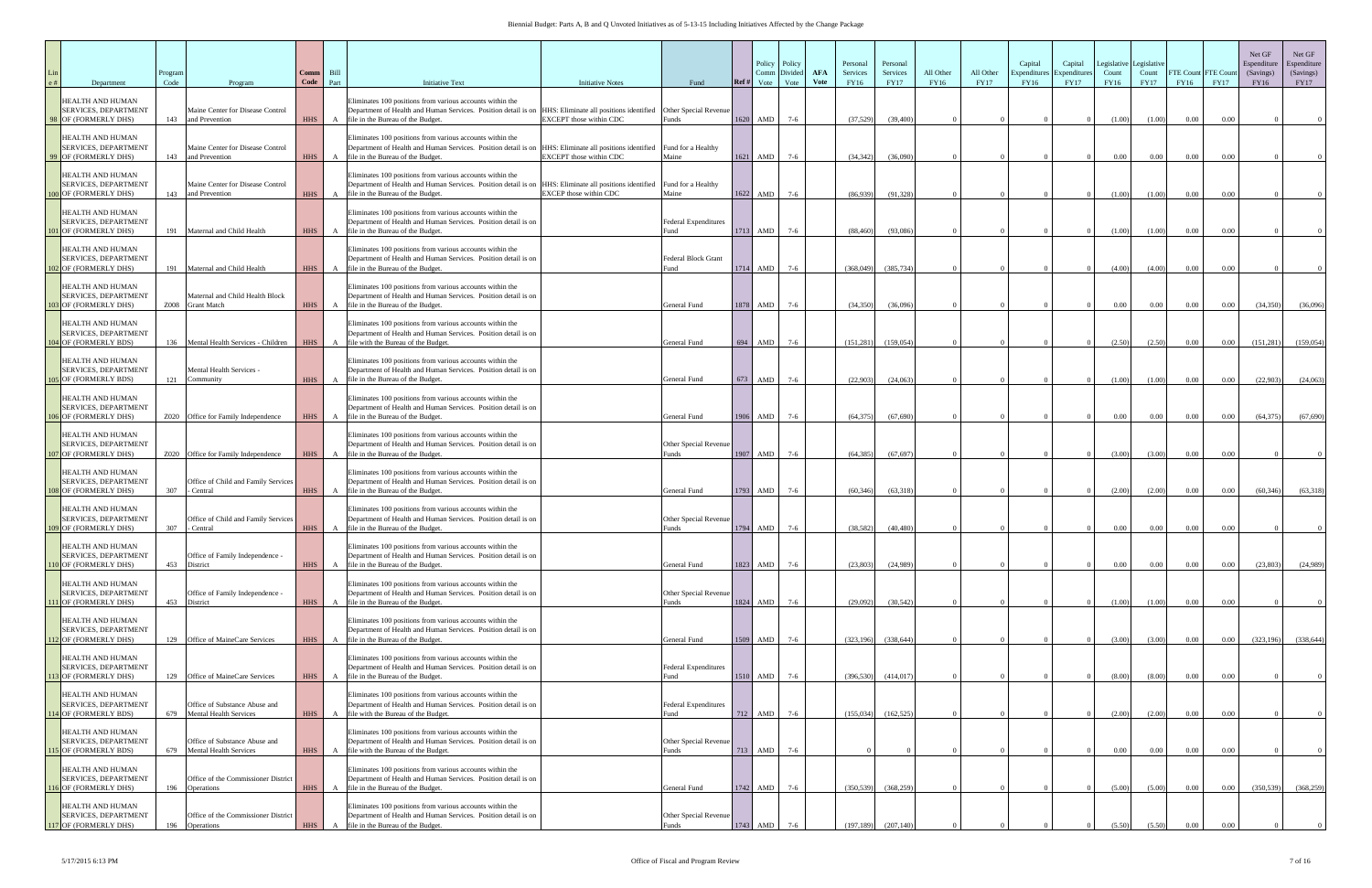| Department                                                                      | Program<br>Code | Program                                                              | Comm<br>Code | Bill<br>Part | <b>Initiative Text</b>                                                                                                                                                                                                                                                                                                                                                                                                                                                                                                                                                                                                                    | <b>Initiative Notes</b>                                                                           | Fund                                       | Policy Policy<br>Divided<br>Comm<br>Vote<br>Ref#<br>Vote | <b>AFA</b><br>Vote | Personal<br>Services<br><b>FY16</b> | Personal<br>Services<br><b>FY17</b> | All Other<br>FY16 | All Other<br><b>FY17</b> | Capital<br>Expenditur<br>FY16 | Capital<br>Count<br>Expenditure<br><b>FY17</b> | egislative<br>FY16 | Legislative<br>Count<br><b>FY17</b> | FTE Count FTE Cour<br><b>FY16</b> | <b>FY17</b>       | Net GF<br>Espenditure<br>(Savings)<br>FY16 | Net GF<br>Espenditure<br>(Savings)<br><b>FY17</b> |
|---------------------------------------------------------------------------------|-----------------|----------------------------------------------------------------------|--------------|--------------|-------------------------------------------------------------------------------------------------------------------------------------------------------------------------------------------------------------------------------------------------------------------------------------------------------------------------------------------------------------------------------------------------------------------------------------------------------------------------------------------------------------------------------------------------------------------------------------------------------------------------------------------|---------------------------------------------------------------------------------------------------|--------------------------------------------|----------------------------------------------------------|--------------------|-------------------------------------|-------------------------------------|-------------------|--------------------------|-------------------------------|------------------------------------------------|--------------------|-------------------------------------|-----------------------------------|-------------------|--------------------------------------------|---------------------------------------------------|
| <b>HEALTH AND HUMAN</b><br><b>SERVICES, DEPARTMENT</b><br>118 OF (FORMERLY DHS) | 205             | Plumbing - Control Over                                              | <b>HHS</b>   | A            | Eliminates 100 positions from various accounts within the<br>Department of Health and Human Services. Position detail is on<br>file in the Bureau of the Budget.                                                                                                                                                                                                                                                                                                                                                                                                                                                                          |                                                                                                   | Other Special Revenue<br>unds <sup>?</sup> | 1761<br>AMD<br>$7-6$                                     |                    | (58, 351)                           | (61, 327)                           |                   |                          |                               |                                                | (1.00)             | (1.00)                              | 0.00                              | 0.00              |                                            |                                                   |
| HEALTH AND HUMAN<br>SERVICES, DEPARTMENT<br>119 OF (FORMERLY DHS)               |                 | 204 Special Children's Services                                      | <b>HHS</b>   | A            | Eliminates 100 positions from various accounts within the<br>Department of Health and Human Services. Position detail is on<br>file in the Bureau of the Budget.                                                                                                                                                                                                                                                                                                                                                                                                                                                                          |                                                                                                   | <b>Federal Block Grant</b><br>Fund         | 1757<br>AMD<br>$7-6$                                     |                    | (58, 351)                           | (61, 327)                           |                   |                          |                               |                                                | (1.00)             | (1.00)                              | 0.00                              | 0.00              |                                            |                                                   |
| HEALTH AND HUMAN<br>SERVICES, DEPARTMENT<br>120 OF (FORMERLY DHS)               | 147             | Medical Care - Payments to<br>Providers                              | <b>HHS</b>   | $\mathbf{A}$ | Provides funding to eliminate the waiting list for home and<br>community-based services for older adults within long-term care.                                                                                                                                                                                                                                                                                                                                                                                                                                                                                                           |                                                                                                   | General Fund                               | IN<br>1646                                               |                    |                                     |                                     | 960,898           | 941.662                  |                               |                                                | 0.00               | 0.00                                | 0.00                              | $0.00\,$          | 960,898                                    | 941,662                                           |
| HEALTH AND HUMAN<br>SERVICES, DEPARTMENT<br>121 OF (FORMERLY DHS)               | 147             | Medical Care - Payments to<br>Providers                              | <b>HHS</b>   | A            | Provides funding to eliminate the waiting list for home and<br>community-based services for older adults within long-term care.                                                                                                                                                                                                                                                                                                                                                                                                                                                                                                           |                                                                                                   | <b>Federal Expenditures</b><br>ùnd         | 1647<br>IN                                               |                    |                                     |                                     | 1,599,448         | 1,580,873                |                               |                                                | 0.00               | $0.00\,$                            | 0.00                              | 0.00              |                                            |                                                   |
| HEALTH AND HUMAN<br><b>SERVICES, DEPARTMENT</b><br>22 OF (FORMERLY DHS)         | Z040            | Office of Aging and Disability<br>Services Adult Protective Services | <b>HHS</b>   | $\mathbf{A}$ | Transfers funding for state boarding homes from the PNMI<br>Room and Board program to the Office of Aging and Disability<br>Services Adult Protective Services program.                                                                                                                                                                                                                                                                                                                                                                                                                                                                   |                                                                                                   | General Fund                               | 1962<br>IN                                               |                    |                                     |                                     | 152,000           | 152,000                  |                               |                                                | 0.00               | 0.00                                | 0.00                              | 0.00              | 152,000                                    | 152,000                                           |
| HEALTH AND HUMAN<br>SERVICES, DEPARTMENT<br>23 OF (FORMERLY DHS)                |                 | Z009 PNMI Room and Board                                             | <b>HHS</b>   | A            | Transfers funding for state boarding homes from the PNMI<br>Room and Board program to the Office of Aging and Disability<br>Services Adult Protective Services program.                                                                                                                                                                                                                                                                                                                                                                                                                                                                   |                                                                                                   | General Fund                               | IN<br>1881                                               |                    |                                     |                                     | (152,000)         | (152,000)                |                               |                                                | 0.00               | 0.00                                | $0.00\,$                          | 0.00              | (152,000)                                  | (152,000)                                         |
| HEALTH AND HUMAN<br>SERVICES, DEPARTMENT<br><b>I</b> OF (FORMERLY DHS)          | 143             | Maine Center for Disease Control<br>and Prevention                   | <b>HHS</b>   | $\mathbf{A}$ | Adjusts funding to reflect a redistribution of funding to the<br>Medical Care - Payments to Providers program and the reduction<br>of resources in the Maine Center for Disease Control and<br>Prevention program, Community/Schools Grants and Statewide<br>Coordination account by reallocating the cost of 6 Public Service<br>Coordinator II positions by moving 1/3 of the cost from the<br>Maine Center for Disease Control and Prevention program, Fund redistributions, implementation would<br>for Healthy Maine to the Maternal and Child Health Block Grant<br>Match program, General Fund.                                    | Based on past FHM funding<br>require adding "notwithstanding"<br>language to the Initiative text. | Fund for a Healthy<br>Maine                | 1612<br>OUT<br>$7-6$                                     |                    | (204, 118)                          | (212, 539)                          | (4,781,144)       | (4,781,144)              |                               |                                                | $0.00\,$           | $0.00\,$                            | 0.00                              | 0.00              |                                            |                                                   |
| HEALTH AND HUMAN<br>SERVICES, DEPARTMENT<br>5 OF (FORMERLY DHS)                 | Z008            | Maternal and Child Health Block<br><b>Grant Match</b>                | <b>HHS</b>   | A            | Adjusts funding to reflect a redistribution of funding to the<br>Medical Care - Payments to Providers program and the reduction<br>of resources in the Maine Center for Disease Control and<br>Prevention program, Community/Schools Grants and Statewide<br>Coordination account by reallocating the cost of 6 Public Service<br>Coordinator II positions by moving 1/3 of the cost from the<br>Maine Center for Disease Control and Prevention program, Fund redistributions, implementation would<br>for Healthy Maine to the Maternal and Child Health Block Grant<br>Match program, General Fund.                                    | Based on past FHM funding<br>require adding "notwithstanding"<br>anguage to the Initiative text.  | General Fund                               | 1877 OUT<br>$7-6$                                        |                    | 204,118                             | 212,539                             | (204, 118)        | (212, 539)               |                               |                                                | 0.00               | 0.00                                | 0.00                              | 0.00              |                                            |                                                   |
| HEALTH AND HUMAN<br>SERVICES, DEPARTMENT<br>6 OF (FORMERLY DHS)                 | 147             | Medical Care - Payments to<br>Providers                              | <b>HHS</b>   | $\mathbf{A}$ | Adjusts funding to reflect a redistribution of funding to the<br>Medical Care - Payments to Providers program and the reduction<br>of resources in the Maine Center for Disease Control and<br>Prevention program, Community/Schools Grants and Statewide<br>Coordination account by reallocating the cost of 6 Public Service<br>Coordinator II positions by moving $1/3$ of the cost from the<br>Maine Center for Disease Control and Prevention program, Fund redistributions, implementation would<br>for Healthy Maine to the Maternal and Child Health Block Grant require adding "notwithstanding"<br>Match program, General Fund. | Based on past FHM funding<br>anguage to the Initiative text.                                      | General Fund                               | 1687 OUT<br>$7-6$                                        |                    |                                     |                                     | (4,985,262)       | (4,993,683)              |                               |                                                | $0.00\,$           | $0.00\,$                            | 0.00                              | 0.00              | (4,985,262)                                | (4.993.683)                                       |
| HEALTH AND HUMAN<br>SERVICES, DEPARTMENT<br>7 OF (FORMERLY DHS)                 | 147             | Medical Care - Payments to<br>Providers                              | <b>HHS</b>   | A            | Adjsuts funding to reflect a redistribution of funding to the<br>Medical Care - Payments to Providers program and the reduction<br>of resources in the Maine Center for Disease Control and<br>Prevention program, Community/Schools Grants and Statewide<br>Coordination account by reallocating the cost of 6 Public Service<br>Coordinator II positions by moving 1/3 of the cost from the<br>Maine Center for Disease Control and Prevention program, Fund redistributions, implementation would<br>for Healthy Maine to the Maternal and Child Health Block Grant require adding "notwithstanding"<br>Match program, General Fund.   | Based on past FHM funding<br>language to the Initiative text.                                     | Fund for a Healthy<br>Maine                | OUT<br>$7-6$<br>1688                                     |                    |                                     |                                     | 4,985,262         | 4,993,683                |                               |                                                | $0.00\,$           | $0.00\,$                            | 0.00                              | 0.00              |                                            |                                                   |
| HEALTH AND HUMAN<br>SERVICES, DEPARTMENT<br>128 OF (FORMERLY DHS)               | 143             | Maine Center for Disease Control<br>and Prevention                   | <b>HHS</b>   | $\mathbf{A}$ | Adjusts funding to reflect a redistribution of funding to the<br>Medical Care - Payments to Providers program and the reduction redistributions, implementation would<br>of resources in the Maine Center for Disease Control and<br>Prevention program, Tobacco Prevention and Control account.                                                                                                                                                                                                                                                                                                                                          | Based on past FHM funding<br>require adding "notwithstanding"<br>language to the Initiative text. | Fund for a Healthy<br>Maine                | $7-6$<br>1613<br>OUT                                     |                    |                                     |                                     | (3,980,000)       | (3,980,000)              |                               |                                                | 0.00               | 0.00                                | 0.00                              | $0.00\,$          |                                            |                                                   |
| HEALTH AND HUMAN<br>SERVICES, DEPARTMENT<br>129 OF (FORMERLY DHS)               | 147             | Medical Care - Payments to<br>Providers                              | HHS A        |              | Adjusts funding to reflect a redistribution of funding to the<br>Medical Care - Payments to Providers program and the reduction redistributions, implementation would<br>of resources in the Maine Center for Disease Control and<br>Prevention program, Tobacco Prevention and Control account.                                                                                                                                                                                                                                                                                                                                          | Based on past FHM funding<br>require adding "notwithstanding"<br>anguage to the Initiative text.  | General Fund                               | 1689 OUT<br>$7-6$                                        |                    |                                     |                                     | (3,980,000)       | (3.980,000)              |                               |                                                | 0.00               | 0.00                                | $0.00\,$                          | 0.00              | (3.980,000)                                | (3,980,000)                                       |
| HEALTH AND HUMAN<br>SERVICES, DEPARTMENT<br>0 OF (FORMERLY DHS)                 |                 | Medical Care - Payments to<br>147 Providers                          | <b>HHS</b>   | $\mathbf{A}$ | Adjusts funding to reflect a redistribution of funding to the<br>Medical Care - Payments to Providers program and the reduction redistributions, implementation would<br>of resources in the Maine Center for Disease Control and<br>Prevention program, Tobacco Prevention and Control account.                                                                                                                                                                                                                                                                                                                                          | Based on past FHM funding<br>require adding "notwithstanding"<br>language to the Initiative text. | Fund for a Healthy<br>Maine                | OUT<br>$7-6$<br>1690                                     |                    |                                     |                                     | 3.980.000         | 3.980,000                |                               |                                                | 0.00               | 0.00                                | 0.00                              | 0.00 <sub>1</sub> |                                            |                                                   |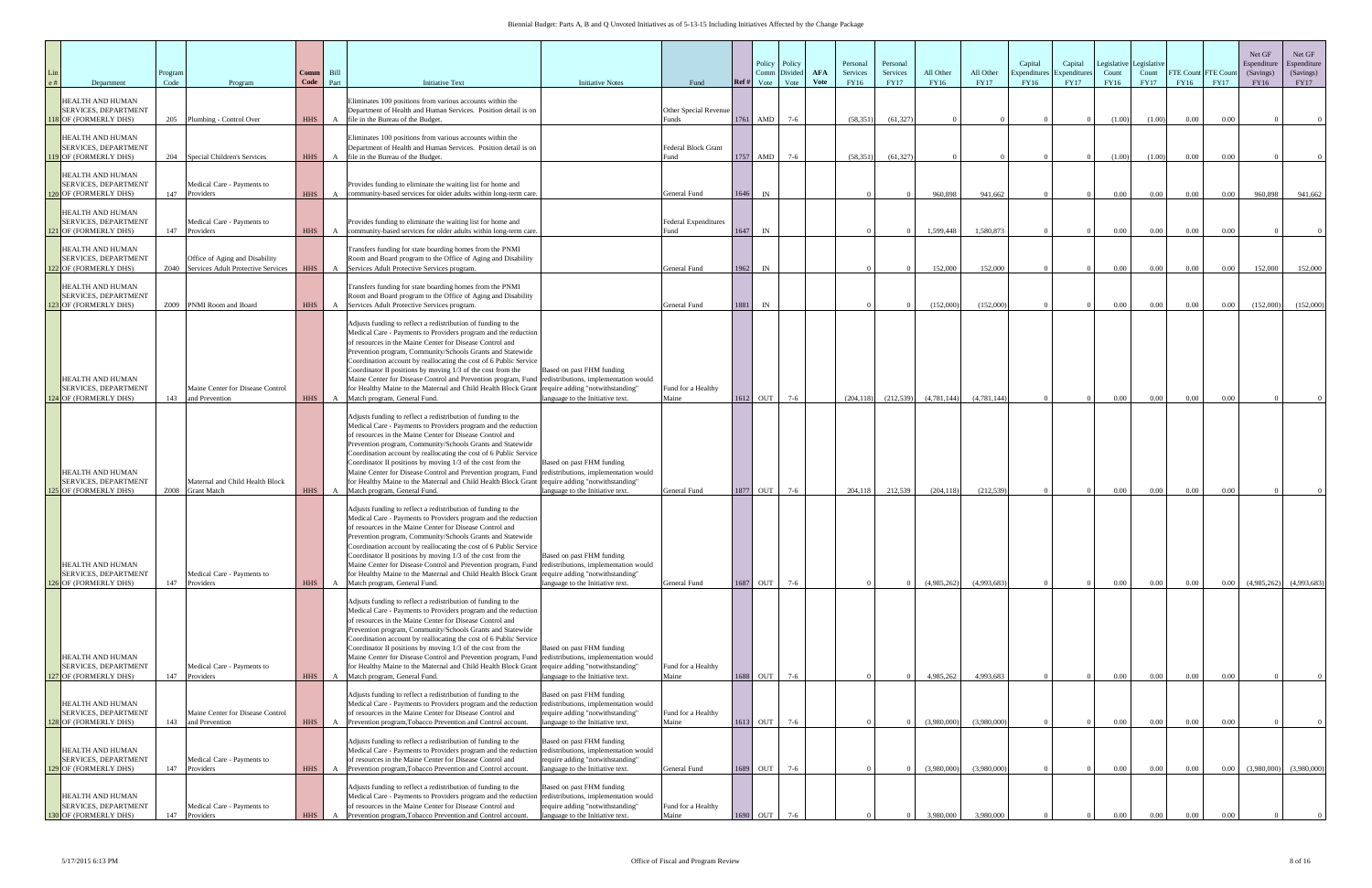| Department                                                                                  | Program<br>Code | Program                                                               | Comm  <br><b>Code</b>    | Bill<br>Part | <b>Initiative Text</b>                                                                                                                                                                                                                                                                                        | <b>Initiative Notes</b>                                                                                                                                                 | Fund                                               | Policy<br>Comm<br>Ref #<br>Vote | Policy<br>Divide<br>Vote | <b>AFA</b><br>Vote | Personal<br>Services<br>FY16 | Personal<br>Services<br><b>FY17</b> | All Other<br>FY16      | All Other<br><b>FY17</b> | Capital<br>Expenditur<br>FY16 | Capital<br>Expenditure<br><b>FY17</b> | Count<br>FY16        | Legislative Legislative<br>Count<br><b>FY17</b> | <b>FTE Count</b><br>FY16 | <b>FTE Cour</b><br><b>FY17</b> | Net GF<br>Espenditure<br>(Savings)<br>FY16 | Net GF<br>Espenditure<br>(Savings)<br>FY17 |
|---------------------------------------------------------------------------------------------|-----------------|-----------------------------------------------------------------------|--------------------------|--------------|---------------------------------------------------------------------------------------------------------------------------------------------------------------------------------------------------------------------------------------------------------------------------------------------------------------|-------------------------------------------------------------------------------------------------------------------------------------------------------------------------|----------------------------------------------------|---------------------------------|--------------------------|--------------------|------------------------------|-------------------------------------|------------------------|--------------------------|-------------------------------|---------------------------------------|----------------------|-------------------------------------------------|--------------------------|--------------------------------|--------------------------------------------|--------------------------------------------|
| HEALTH AND HUMAN<br>SERVICES, DEPARTMENT<br><b>B1</b> OF (FORMERLY DHS)                     | 143             | Maine Center for Disease Control<br>and Prevention                    | <b>HHS</b>               |              | Adjusts funding to reflect a redistribution of funding to the<br>Medical Care - Payments to Providers program and the reduction redistributions, implementation would<br>of resources in the Maine Center for Disease Control and<br>Prevention program, Immunization account.                                | Based on past FHM funding<br>require adding "notwithstanding"<br>language to the Initiative text.                                                                       | Fund for a Healthy<br>Maine                        | 1614<br>IN                      | $7-6$                    |                    |                              |                                     | (1,078,884)            | (1,078,884)              |                               |                                       | $0.00\,$             | 0.00                                            | $0.00\,$                 | 0.00                           |                                            |                                            |
| HEALTH AND HUMAN<br>SERVICES, DEPARTMENT<br><b>32 OF (FORMERLY DHS)</b>                     | 147             | Medical Care - Payments to<br>Providers                               | <b>HHS</b>               |              | Adjusts funding to reflect a redistribution of funding to the<br>Medical Care - Payments to Providers program and the reduction<br>of resources in the Maine Center for Disease Control and<br>Prevention program, Immunization account.                                                                      | Based on past FHM funding<br>redistributions, implementation would<br>require adding "notwithstanding"<br>language to the Initiative text.                              | General Fund                                       | 1691<br>IN                      | $7 - 6$                  |                    |                              |                                     | (1,078,884)            | (1,078,884)              |                               |                                       | 0.00                 | $0.00\,$                                        | 0.00                     | 0.00                           | (1,078,884)                                | (1,078,884)                                |
| HEALTH AND HUMAN<br>SERVICES, DEPARTMENT<br><b>33 OF (FORMERLY DHS)</b>                     | 147             | Medical Care - Payments to<br>Providers                               | <b>HHS</b>               |              | Adjusts funding to reflect a redistribution of funding to the<br>Medical Care - Payments to Providers program and the reduction<br>of resources in the Maine Center for Disease Control and<br>Prevention program, Immunization account.                                                                      | Based on past FHM funding<br>redistributions, implementation would<br>require adding "notwithstanding"<br>language to the Initiative text.                              | Fund for a Healthy<br>Maine                        | 1692<br>IN                      | $7-6$                    |                    |                              |                                     | 1,078,884              | 1.078.884                |                               |                                       | $0.00\,$             | 0.00                                            | $0.00\,$                 | 0.00                           |                                            |                                            |
| HEALTH AND HUMAN<br>SERVICES, DEPARTMENT<br><b>34 OF (FORMERLY BDS)</b>                     | 732             | <b>Mental Health Services -</b><br><b>Community Medicaid</b>          | <b>HHS</b>               |              | Adjusts funding to reflect revenue changes approved by the<br>Revenue Forecasting Committee report May 1, 2015.                                                                                                                                                                                               |                                                                                                                                                                         | Other Special Revenue NEW<br><b>unds</b>           | CP<br><b>UNK</b>                |                          |                    |                              |                                     | 100,000                | 100,000                  |                               |                                       | 0.00                 | $0.00\,$                                        | $0.00\,$                 | 0.00                           |                                            |                                            |
| HEALTH AND HUMAN<br><b>SERVICES, DEPARTMENT</b><br><b>35 OF (FORMERLY DHS)</b>              | 147             | Medical Care - Payments to<br>Providers                               | <b>HHS</b>               | $\mathbf{A}$ | Reduces funding in the PNMI Room and Board program by<br>eliminating state-funded medical coverage for applicants who are<br>applying for coverage in certain private non-medical institutions<br>and whose countable income is greater than 175% of the federal<br>poverty level.                            |                                                                                                                                                                         | Other Special Revenue<br>unds?                     | 1674 OUT                        | $7-6$                    |                    |                              |                                     | (31,250)               | (37,500)                 |                               |                                       | 0.00                 | 0.00                                            | 0.00                     | 0.00                           |                                            |                                            |
| HEALTH AND HUMAN<br><b>SERVICES, DEPARTMENT</b><br><b>36 OF (FORMERLY DHS)</b>              | Z009            | PNMI Room and Board                                                   | <b>HHS</b>               | A            | Reduces funding in the PNMI Room and Board program by<br>eliminating state-funded medical coverage for applicants who are<br>applying for coverage in certain private non-medical institutions<br>and whose countable income is greater than 175% of the federal<br>poverty level.                            |                                                                                                                                                                         | General Fund                                       | 1882<br>OUT                     | $7-6$                    |                    |                              |                                     | (593,750)              | (712,500)                |                               |                                       | 0.00                 | 0.00                                            | $0.00\,$                 | $0.00\,$                       | (593,750)                                  | (712,500)                                  |
| HEALTH AND HUMAN<br>SERVICES, DEPARTMENT<br>37 OF (FORMERLY DHS)                            | 202             | Low-cost Drugs To Maine's Elderly                                     | <b>HHS</b>               |              | Reduces funding by reducing the federal poverty level in the<br>Medicare Savings Program to the federal minimum.                                                                                                                                                                                              | See Part TT.                                                                                                                                                            | General Fund                                       | 1747 OUT                        | $8 - 5$                  |                    |                              |                                     | (577, 618)             | (693, 141)               |                               |                                       | 0.00                 | $0.00\,$                                        | $0.00\,$                 | 0.00                           | (577, 618)                                 | (693, 141)                                 |
| HEALTH AND HUMAN<br>SERVICES, DEPARTMENT<br><b>38 OF (FORMERLY DHS)</b><br>HEALTH AND HUMAN |                 |                                                                       |                          |              | Reduces funding by reducing the federal poverty level in the<br>202 Low-cost Drugs To Maine's Elderly HHS A Medicare Savings Program to the federal minimum.                                                                                                                                                  | See Part TT.                                                                                                                                                            | Fund for a Healthy<br>Maine                        | 1748 OUT                        | $8 - 5$                  |                    |                              |                                     | (1,874,160)            | (2,237,007)              |                               |                                       | $0.00\,$             | 0.00                                            | 0.00                     | 0.00                           |                                            |                                            |
| <b>SERVICES, DEPARTMENT</b><br>39 OF (FORMERLY DHS)<br>HEALTH AND HUMAN                     | 147             | Medical Care - Payments to<br>Providers                               | <b>HHS</b>               |              | Reduces funding by reducing the federal poverty level in the<br>Medicare Savings Program to the federal minimum.                                                                                                                                                                                              | See Part TT.                                                                                                                                                            | General Fund                                       | 1679 OUT                        | $8 - 5$                  |                    |                              |                                     | (19,656,936)           | (23, 462, 620)           |                               |                                       | $0.00\,$             | $0.00\,$                                        | $0.00\,$                 |                                | $0.00$ $(19,656,936)$ $(23,462,620)$       |                                            |
| SERVICES, DEPARTMENT<br>140 OF (FORMERLY DHS)<br>HEALTH AND HUMAN<br>SERVICES, DEPARTMENT   | 147             | Medical Care - Payments to<br>Providers<br>Medical Care - Payments to | <b>HHS</b>               | $\mathbf{A}$ | Reduces funding by reducing the federal poverty level in the<br>Medicare Savings Program to the federal minimum.<br>Reduces funding by reducing the federal poverty level in the                                                                                                                              | See Part TT.                                                                                                                                                            | Federal Expenditures<br>Fund<br>Fund for a Healthy | 1680 OUT                        | $8 - 5$                  |                    |                              |                                     | (28,617,020)           | (34, 466, 128)           |                               |                                       | $0.00\,$             | $0.00\,$                                        | $0.00\,$                 | 0.00                           |                                            |                                            |
| 141 OF (FORMERLY DHS)<br>HEALTH AND HUMAN                                                   | 147             | Providers                                                             | <b>HHS</b>               |              | A Medicare Savings Program to the federal minimum.<br>Adjusts funding to reflect a redistribution of funding to the<br>Medical Care - Payments to Providers program by reducing the<br>federal poverty level in the Low-cost Drugs to Maine's Elderly                                                         | See Part TT.<br>Based on past FHM funding<br>redistributions, implementation would<br>require adding "notwithstanding"                                                  | Maine                                              | 1681 OUT                        | $8 - 5$                  |                    |                              |                                     | 1,874,160              | 2,237,007                |                               |                                       | $0.00\,$             | 0.00                                            | 0.00                     | 0.00                           |                                            |                                            |
| SERVICES, DEPARTMENT<br>42 OF (FORMERLY DHS)                                                |                 | 202 Low-cost Drugs To Maine's Elderly HHS                             |                          | A            | program to align with the federal minimum for the federal<br>poverty level in the Medicare Savings Program.<br>Adjusts funding to reflect a redistribution of funding to the                                                                                                                                  | language to the Initiative text. Also, See<br>Part TT.<br>Based on past FHM funding<br>redistributions, implementation would                                            | General Fund                                       | $1749$ OUT $8-5$                |                          |                    |                              |                                     | (71, 883)              | (86, 259)                |                               |                                       | $0.00\,$             | $0.00\,$                                        | $0.00\,$                 | $0.00\,$                       | (71, 883)                                  | (86,259)                                   |
| HEALTH AND HUMAN<br><b>SERVICES, DEPARTMENT</b><br>43 OF (FORMERLY DHS)                     |                 | 202 Low-cost Drugs To Maine's Elderly HHS                             |                          | $\mathbf{A}$ | Medical Care - Payments to Providers program by reducing the<br>federal poverty level in the Low-cost Drugs to Maine's Elderly<br>program to align with the federal minimum for the federal<br>poverty level in the Medicare Savings Program.                                                                 | require adding "notwithstanding"<br>language to the Initiative text. Also, See Fund for a Healthy<br>Part TT.                                                           | Maine                                              | 1750 OUT                        | $8 - 5$                  |                    |                              |                                     | (1,579,084)            | (1,894,901)              |                               |                                       | 0.00                 | 0.00                                            | $0.00\,$                 | 0.00                           |                                            |                                            |
| HEALTH AND HUMAN<br>SERVICES, DEPARTMENT<br>144 OF (FORMERLY DHS)                           | 147             | Medical Care - Payments to<br>Providers                               | <b>HHS</b>               | $\mathbf{A}$ | Reduces funding to reflect a redistribution of funding to the<br>Medical Care - Payments to Provders program by reducing the<br>federal poverty level in the Low-cost Drugs to Maine's Elderly<br>program to align with the federal minimum for the federal<br>poverty level in the Medicare Savings Program. | Based on past FHM funding<br>redistributions, implementation would<br>require adding "notwithstanding"<br>language to the Initiative text. Also, See<br>Part TT.        | <b>General Fund</b>                                | 1682 OUT                        | $8 - 5$                  |                    |                              |                                     | (1,579,084)            | (1,894,901)              |                               |                                       | $0.00\,$             | $0.00\,$                                        | $0.00\,$                 | $0.00\,$                       | (1,579,084)                                | (1,894,901)                                |
| HEALTH AND HUMAN<br>SERVICES, DEPARTMENT                                                    |                 | Medical Care - Payments to                                            |                          |              | Reduces funding to reflect a redistribution of funding to the<br>Medical Care - Payments to Provders program by reducing the<br>federal poverty level in the Low-cost Drugs to Maine's Elderly<br>program to align with the federal minimum for the federal                                                   | Based on past FHM funding<br>redistributions, implementation would<br>require adding "notwithstanding"<br>language to the Initiative text. Also, See Fund for a Healthy |                                                    |                                 |                          |                    |                              |                                     |                        |                          |                               |                                       |                      |                                                 |                          |                                |                                            |                                            |
| 45 OF (FORMERLY DHS)<br>HEALTH AND HUMAN<br>SERVICES, DEPARTMENT<br>146 OF (FORMERLY DHS)   | 147<br>147      | Providers<br>Medical Care - Payments to<br>Providers                  | <b>HHS</b><br><b>HHS</b> |              | poverty level in the Medicare Savings Program.<br>Reduces funding by changing the time period for disability<br>determination to 90 days.                                                                                                                                                                     | Part TT.<br>See Part BBB.                                                                                                                                               | Maine<br>General Fund                              | 1683 OUT<br>1684 OUT            | $8 - 5$<br>$7-6$         |                    |                              |                                     | 1,579,084<br>(303.553) | 1,894,901<br>(364, 264)  |                               |                                       | $0.00\,$<br>$0.00\,$ | $0.00\,$<br>0.00                                | $0.00\,$<br>0.00         | 0.00<br>0.00                   | (303.553)                                  | (364, 264)                                 |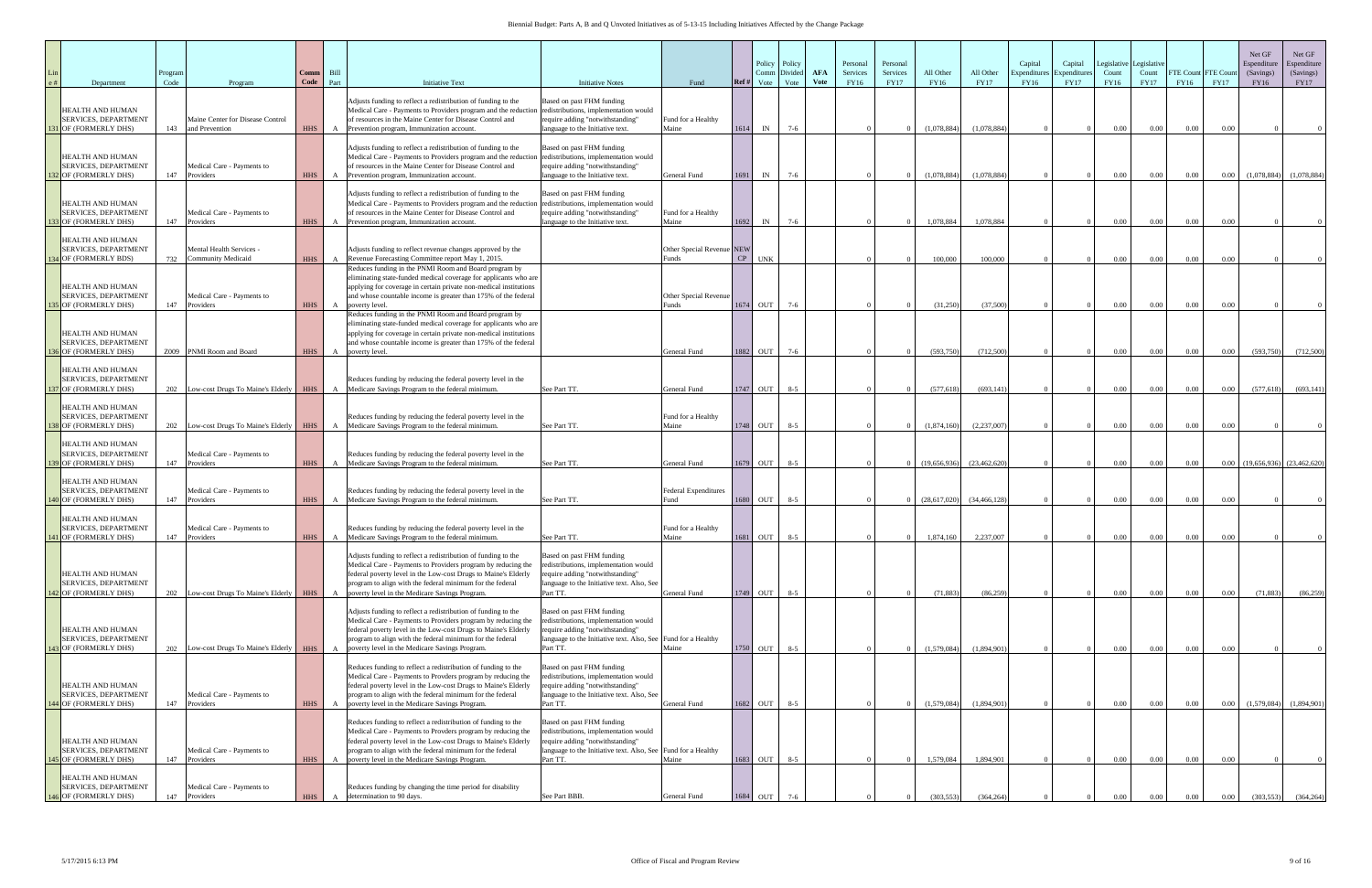| Department                                                                                              | Program<br>Code | Program                                                  | Comm<br>Code      | Bill<br>Part | <b>Initiative Text</b>                                                                                                                                                                                                                                                                                                                                                                                                                                                                                                                                                                                                                                            | <b>Initiative Notes</b>                                                                                                                                                             | Fund                                                | Ref#    | Policy<br>Comm<br>Vote | Policy<br>Divide<br>Vote | <b>AFA</b><br><b>Vote</b> | Personal<br>Services<br>FY16 | Personal<br>Services<br><b>FY17</b> | All Other<br><b>FY16</b> | All Other<br><b>FY17</b>  | Capital<br>Expenditur<br>FY16 | Capital<br>Expenditure<br><b>FY17</b> | Legislative<br>Count<br><b>FY16</b> | Legislative<br>Count<br><b>FY17</b> | FTE Count FTE Cour<br>FY16 | <b>FY17</b>      | Net GF<br>Espenditure<br>(Savings)<br>FY16 | Net GF<br>Espenditure<br>(Savings)<br><b>FY17</b> |
|---------------------------------------------------------------------------------------------------------|-----------------|----------------------------------------------------------|-------------------|--------------|-------------------------------------------------------------------------------------------------------------------------------------------------------------------------------------------------------------------------------------------------------------------------------------------------------------------------------------------------------------------------------------------------------------------------------------------------------------------------------------------------------------------------------------------------------------------------------------------------------------------------------------------------------------------|-------------------------------------------------------------------------------------------------------------------------------------------------------------------------------------|-----------------------------------------------------|---------|------------------------|--------------------------|---------------------------|------------------------------|-------------------------------------|--------------------------|---------------------------|-------------------------------|---------------------------------------|-------------------------------------|-------------------------------------|----------------------------|------------------|--------------------------------------------|---------------------------------------------------|
| HEALTH AND HUMAN<br><b>SERVICES, DEPARTMENT</b>                                                         |                 |                                                          |                   |              | Adjusts funding to reflect a redistribution of funding to the<br>Medical Care - Payments to Providers program by raising the<br>asset level for eligibility in the Low-cost Drugs to Maine's                                                                                                                                                                                                                                                                                                                                                                                                                                                                      | Based on past FHM funding<br>redistributions, implementation would<br>require adding "notwithstanding"<br>language to the Initiative text. Also, See                                |                                                     |         |                        |                          |                           |                              |                                     |                          |                           |                               |                                       |                                     |                                     |                            |                  |                                            |                                                   |
| <b>47 OF (FORMERLY DHS)</b>                                                                             |                 | 202 Low-cost Drugs To Maine's Elderly                    | HHS               | $\mathbf{A}$ | Elderly program to align with the Medicare Savings Program.                                                                                                                                                                                                                                                                                                                                                                                                                                                                                                                                                                                                       | Part UU.<br>Based on past FHM funding                                                                                                                                               | General Fund                                        | 1752    | IN                     | $12-1$                   |                           |                              |                                     | (30, 883)                | (37,060)                  |                               |                                       | 0.00                                | 0.00                                | 0.00                       | 0.00             | (30.883)                                   | (37,060)                                          |
| <b>HEALTH AND HUMAN</b><br><b>SERVICES, DEPARTMENT</b><br>48 OF (FORMERLY DHS)                          |                 | 202 Low-cost Drugs To Maine's Elderly                    | <b>HHS</b>        |              | Adjusts funding to reflect a redistribution of funding to the<br>Medical Care - Payments to Providers program by raising the<br>asset level for eligibility in the Low-cost Drugs to Maine's<br>Elderly program to align with the Medicare Savings Program.                                                                                                                                                                                                                                                                                                                                                                                                       | redistributions, implementation would<br>require adding "notwithstanding"<br>language to the Initiative text. Also, See Fund for a Healthy<br>Part UU.                              | Maine                                               | 1753    | IN                     | $12-1$                   |                           |                              |                                     | (678, 427)               | (814, 113)                |                               |                                       | $0.00\,$                            | $0.00\,$                            | 0.00                       | 0.00             |                                            |                                                   |
| HEALTH AND HUMAN<br>SERVICES, DEPARTMENT<br>49 OF (FORMERLY DHS)                                        |                 | Medical Care - Payments to<br>147 Providers              | <b>HHS</b>        |              | Adjusts funding to reflect a redistribution of funding to the<br>Medical Care - Payments to Providers program by raising the<br>asset level for eligibility in the Low-cost Drugs to Maine's<br>Elderly program to align with the Medicare Savings Program.                                                                                                                                                                                                                                                                                                                                                                                                       | Based on past FHM funding<br>redistributions, implementation would<br>require adding "notwithstanding"<br>language to the Initiative text. Also, See<br>Part UU.                    | General Fund                                        | 1693    | IN                     | $12-1$                   |                           |                              |                                     | (678, 427)               | (814, 113)                |                               |                                       | $0.00\,$                            | $0.00\,$                            | 0.00                       | $0.00\,$         | (678, 427)                                 | (814, 113)                                        |
| HEALTH AND HUMAN<br><b>SERVICES, DEPARTMENT</b><br>50 OF (FORMERLY DHS)                                 |                 | Medical Care - Payments to<br>147 Providers              | <b>HHS</b>        |              | Adjusts funding to reflect a redistribution of funding to the<br>Medical Care - Payments to Providers program by raising the<br>asset level for eligibility in the Low-cost Drugs to Maine's<br>Elderly program to align with the Medicare Savings Program.                                                                                                                                                                                                                                                                                                                                                                                                       | Based on past FHM funding<br>redistributions, implementation would<br>require adding "notwithstanding"<br>language to the Initiative text. Also, See Fund for a Healthy<br>Part UU. | Maine                                               | 1694 IN |                        | $12-1$                   |                           |                              |                                     | 678,427                  | 814,113                   |                               |                                       | $0.00\,$                            | $0.00\,$                            | 0.00                       | 0.00             |                                            |                                                   |
| HEALTH AND HUMAN<br><b>SERVICES, DEPARTMENT</b>                                                         |                 | Medical Care - Payments to                               |                   |              | Reduces funding by eliminating the separate facility fee<br>payments that are billed on a UB-04 claim form and paid to<br>hospitals for the services of hospital-compensated physicians,<br>provides funding to equalize reimbursement rates of hospital-<br>compensated physicians and nonhospital-compensated physicians<br>and eliminates the cost settlement component of hospital-<br>compensated physician reimbursement. This would eliminate the<br>separate fee schedules of reimbursement and ensure all<br>physicians billing under the MaineCare Benefits Manual,<br>Chapter II, Section 90 would be reimbursed on the nonfacility fee                |                                                                                                                                                                                     |                                                     |         |                        |                          |                           |                              |                                     |                          |                           |                               |                                       |                                     |                                     |                            |                  |                                            |                                                   |
| 1 OF (FORMERLY DHS)<br>HEALTH AND HUMAN<br>SERVICES, DEPARTMENT                                         |                 | 147 Providers<br>Medical Care - Payments to              | <b>HHS</b>        | $\mathbf{A}$ | schedule.<br>Reduces funding by eliminating the separate facility fee<br>payments that are billed on a UB-04 claim form and paid to<br>hospitals for the services of hospital-compensated physicians,<br>provides funding to equalize reimbursement rates of hospital-<br>compensated physicians and nonhospital-compensated physicians<br>and eliminates the cost settlement component of hospital-<br>compensated physician reimbursement. This would eliminate the<br>e separate fee schedules of reimbursement and ensure all<br>physicians billing under the MaineCare Benefits Manual,<br>Chapter II, Section 90 would be reimbursed on the nonfacility fee |                                                                                                                                                                                     | General Fund<br><b>Federal Expenditures</b>         |         | 1651 OUT               | $7-6$                    |                           |                              |                                     | (4,370,309)              | (4,347,020)               |                               |                                       | $0.00\,$                            | $0.00\,$                            | 0.00                       | 0.00             | (4,370,309)                                | (4,347,020)                                       |
| <b>52 OF (FORMERLY DHS)</b><br>HEALTH AND HUMAN<br><b>SERVICES, DEPARTMENT</b>                          | 147             | Providers<br>Medical Care - Payments to                  | <b>HHS</b>        | A            | schedule<br>Reduces funding by requiring all community-based behavioral<br>health services, including those that are operating as part of a<br>hospital or in an administrative unit of a hospital, to bill and<br>receive rates of reimbursement under the MaineCare Benefits                                                                                                                                                                                                                                                                                                                                                                                    |                                                                                                                                                                                     | Fund                                                |         | 1652 OUT               | $7-6$                    |                           |                              |                                     | (7, 274, 533)            | (7, 297, 823)             |                               |                                       | $0.00\,$                            | $0.00\,$                            | 0.00                       | 0.00             |                                            |                                                   |
| 153 OF (FORMERLY DHS)<br>HEALTH AND HUMAN<br><b>SERVICES, DEPARTMENT</b><br><b>54 OF (FORMERLY DHS)</b> | 147             | Providers<br>Medical Care - Payments to<br>147 Providers | HHS<br><b>HHS</b> | $\mathbf{A}$ | A Manual, Chapters II and III, Section 65.<br>Reduces funding by requiring all community-based behavioral<br>health services, including those that are operating as part of a<br>hospital or in an administrative unit of a hospital, to bill and<br>receive rates of reimbursement under the MaineCare Benefits<br>Manual, Chapters II and III, Section 65.                                                                                                                                                                                                                                                                                                      |                                                                                                                                                                                     | General Fund<br><b>Federal Expenditures</b><br>Fund | 1658    | $1657$ OUT 7-6<br>OUT  | $7-6$                    |                           |                              |                                     | (824,002)<br>(1,371,580) | (819, 611)<br>(1,375,971) |                               |                                       | 0.00<br>$0.00\,$                    | 0.00<br>$0.00\,$                    | 0.00<br>0.00               | $0.00\,$<br>0.00 | (824,002)                                  | (819,611)                                         |
| HEALTH AND HUMAN<br>SERVICES, DEPARTMENT<br>55 OF (FORMERLY DHS)                                        |                 | Medical Care - Payments to<br>147 Providers              | <b>HHS</b>        |              | Reduces funding by aligning with Medicare and reimbursing<br>A critical access hospitals at 101% of cost.                                                                                                                                                                                                                                                                                                                                                                                                                                                                                                                                                         | See Part HHH.                                                                                                                                                                       | General Fund                                        | 1659    | <b>OUT</b>             | $7-6$                    |                           |                              |                                     | (2,554,756)              | (2,541,142)               |                               |                                       | $0.00\,$                            | $0.00\,$                            | 0.00                       | $0.00\,$         | (2,554,756)                                | (2,541,142)                                       |
| HEALTH AND HUMAN<br><b>SERVICES, DEPARTMENT</b><br>56 OF (FORMERLY DHS)                                 |                 | Medical Care - Payments to<br>147 Providers              | <b>HHS</b>        |              | Reduces funding by aligning with Medicare and reimbursing<br>A critical access hospitals at 101% of cost.                                                                                                                                                                                                                                                                                                                                                                                                                                                                                                                                                         | See Part HHH.                                                                                                                                                                       | <b>Federal Expenditures</b><br>Fund                 |         | 1660 OUT               | $7-6$                    |                           |                              |                                     | (4,252,481)              | (4,266,095)               |                               |                                       | 0.00                                | $0.00\,$                            | 0.00                       | 0.00             |                                            |                                                   |
| HEALTH AND HUMAN<br>SERVICES, DEPARTMENT<br><b>57 OF (FORMERLY DHS)</b>                                 |                 | Medical Care - Payments to<br>147 Providers              | <b>HHS</b>        |              | Reduces funding by changing reimbursement of nonemergency<br>A use of emergency services to an office visit rate.                                                                                                                                                                                                                                                                                                                                                                                                                                                                                                                                                 |                                                                                                                                                                                     | General Fund                                        |         | 1677 OUT               | $7-6$                    |                           |                              |                                     | (1, 157, 315)            | (1,534,864)               |                               |                                       | 0.00                                | $0.00\,$                            | 0.00                       | 0.00             | (1,157,315)                                | (1,534,864)                                       |
| HEALTH AND HUMAN<br>SERVICES, DEPARTMENT<br>58 OF (FORMERLY DHS)                                        | 147             | Medical Care - Payments to<br>Providers                  | <b>HHS</b>        |              | Reduces funding by changing reimbursement of nonemergency<br>A use of emergency services to an office visit rate.                                                                                                                                                                                                                                                                                                                                                                                                                                                                                                                                                 |                                                                                                                                                                                     | <b>Federal Expenditures</b><br>Fund                 | 1678    | OUT                    | $7-6$                    |                           |                              |                                     | (1,926,392)              | (2,576,746)               |                               |                                       | 0.00                                | $0.00\,$                            | 0.00                       | 0.00             |                                            |                                                   |
| HEALTH AND HUMAN<br><b>SERVICES, DEPARTMENT</b><br>59 OF (FORMERLY DHS)                                 | 147             | Medical Care - Payments to<br>Providers                  | <b>HHS</b>        |              | Provides funding for the MaineCare Benefits Manual, Chapter II,<br>Section 92, behavioral health homes for adults with serious and<br>persistent mental illness and children with serious emotional<br>disturbance and for MaineCare Benefits Manual, Chapter II,<br>Section 91, health homes for individuals with one or more<br>chronic conditions due to the elimination of the enhanced federal<br>match of 90/10 under the federal Patient Protection and<br>Affordable Care Act.                                                                                                                                                                            |                                                                                                                                                                                     | General Fund                                        |         |                        |                          |                           |                              |                                     | 5.644.171                | 7.840.800                 |                               |                                       |                                     |                                     |                            |                  |                                            | 7,840,800                                         |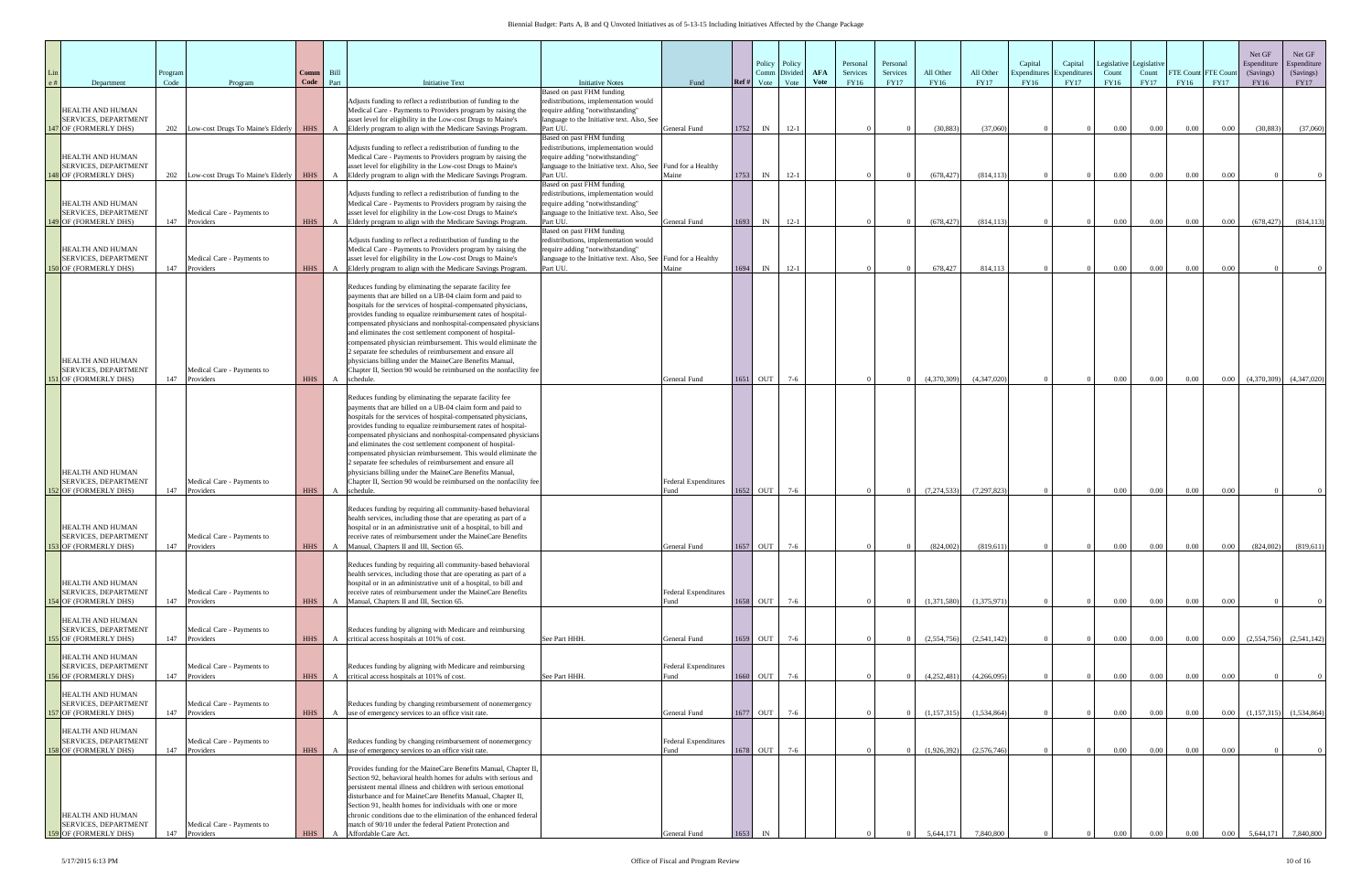| Department                                                                                 | Program<br>Code | Program                                                           | Comm<br>Code             | Bill<br>Part        | <b>Initiative Text</b>                                                                                                                                                                                                                                                                                                                                                                                                                                                                | <b>Initiative Notes</b>                 | Fund                                            | Policy Policy<br>Divided<br>Comm<br>Ref#<br>Vote<br>Vote | AFA<br><b>Vote</b> | Personal<br>Services<br>FY16 | Personal<br>Services<br><b>FY17</b> | All Other<br><b>FY16</b> | All Other<br><b>FY17</b> | Capital<br>Expenditure<br>FY16 | Capital<br>Expenditure<br><b>FY17</b> | Legislative<br>Count<br><b>FY16</b> | Legislativ<br>Count<br><b>FY17</b> | FTE Count FTE Coun<br>FY16 | <b>FY17</b>      | Net GF<br>Espenditure<br>(Savings)<br>FY16 | Net GF<br>Espenditure<br>(Savings)<br><b>FY17</b> |
|--------------------------------------------------------------------------------------------|-----------------|-------------------------------------------------------------------|--------------------------|---------------------|---------------------------------------------------------------------------------------------------------------------------------------------------------------------------------------------------------------------------------------------------------------------------------------------------------------------------------------------------------------------------------------------------------------------------------------------------------------------------------------|-----------------------------------------|-------------------------------------------------|----------------------------------------------------------|--------------------|------------------------------|-------------------------------------|--------------------------|--------------------------|--------------------------------|---------------------------------------|-------------------------------------|------------------------------------|----------------------------|------------------|--------------------------------------------|---------------------------------------------------|
| HEALTH AND HUMAN<br><b>SERVICES, DEPARTMENT</b><br>160 OF (FORMERLY DHS)                   | 147             | Medical Care - Payments to<br>Providers                           | <b>HHS</b>               | A                   | Provides funding for the MaineCare Benefits Manual, Chapter II<br>Section 92, behavioral health homes for adults with serious and<br>persistent mental illness and children with serious emotional<br>disturbance and for MaineCare Benefits Manual, Chapter II,<br>Section 91, health homes for individuals with one or more<br>chronic conditions due to the elimination of the enhanced federal<br>match of 90/10 under the federal Patient Protection and<br>Affordable Care Act. |                                         | <b>Federal Expenditures</b><br><sup>7</sup> und | 1654<br>IN                                               |                    |                              |                                     | (5,644,171)              | (7,840,800)              |                                |                                       | $0.00\,$                            | $0.00\,$                           | 0.00                       | 0.00             |                                            |                                                   |
| HEALTH AND HUMAN<br>SERVICES, DEPARTMENT<br>161 OF (FORMERLY DHS)                          | 147             | Medical Care - Payments to<br>Providers                           | <b>HHS</b>               |                     | Provides funding for the reimbursement of primary care<br>physicians at an enhanced rate, which replaces expiring funds<br>provided through the federal Patient Protection and Affordable<br>A Care Act.                                                                                                                                                                                                                                                                              |                                         | General Fund                                    | 1655<br>IN                                               |                    |                              |                                     | 7,448,493                | 7,409,152                |                                |                                       | 0.00                                | 0.00                               | $0.00\,$                   | $0.00\,$         | 7,448,493                                  | 7,409,152                                         |
| HEALTH AND HUMAN<br>SERVICES, DEPARTMENT<br>2 OF (FORMERLY DHS)                            | 147             | Medical Care - Payments to<br>Providers                           | <b>HHS</b>               | $\mathbf{A}$        | Provides funding for the reimbursement of primary care<br>physicians at an enhanced rate, which replaces expiring funds<br>provided through the federal Patient Protection and Affordable<br>Care Act.                                                                                                                                                                                                                                                                                |                                         | <b>Federal Expenditures</b><br>Fund             | 1656<br>$\ensuremath{\text{IN}}$                         |                    |                              |                                     | 12,470,238               | 12,509,580               |                                |                                       | $0.00\,$                            | $0.00\,$                           | 0.00                       | 0.00             |                                            |                                                   |
| HEALTH AND HUMAN<br>SERVICES, DEPARTMENT<br><b>OF (FORMERLY DHS)</b>                       |                 | 148 Nursing Facilities                                            | <b>HHS</b>               | $\mathbf{A}$        | Provides funding in the Nursing Facilities program to replace the<br>one-time General Fund appropriation provided in fiscal year<br>2014-15 and to fund the recommendations in Public Law 2013,<br>Chapter 594, An Act To Implement the Recommendations of the<br>Commission To Study Long-term Care Facilities.                                                                                                                                                                      |                                         | General Fund                                    | 1701<br>IN                                               |                    |                              |                                     | 9,737,005                | 12,274,882               |                                |                                       | $0.00\,$                            | $0.00\,$                           | 0.00                       | 0.00             | 9,737,005                                  | 12,274,882                                        |
| HEALTH AND HUMAN<br><b>SERVICES, DEPARTMENT</b><br>164 OF (FORMERLY DHS)                   |                 | 148 Nursing Facilities                                            | <b>HHS</b>               | A                   | Provides funding in the Nursing Facilities program to replace the<br>one-time General Fund appropriation provided in fiscal year<br>2014-15 and to fund the recommendations in Public Law 2013,<br>Chapter 594, An Act To Implement the Recommendations of the<br>Commission To Study Long-term Care Facilities.                                                                                                                                                                      |                                         | <b>Federal Expenditures</b><br>Fund             | 1702<br>IN                                               |                    |                              |                                     | 19,291,810               | 24,553,683               |                                |                                       | 0.00                                | 0.00                               | 0.00                       | $0.00\,$         |                                            |                                                   |
| HEALTH AND HUMAN<br>SERVICES, DEPARTMENT                                                   |                 |                                                                   |                          |                     | Provides funding in the Nursing Facilities program to replace the<br>one-time General Fund appropriation provided in fiscal year<br>2014-15 and to fund the recommendations in Public Law 2013,<br>Chapter 594, An Act To Implement the Recommendations of the                                                                                                                                                                                                                        |                                         | Other Special Revenue                           |                                                          |                    |                              |                                     |                          |                          |                                |                                       |                                     |                                    |                            |                  |                                            |                                                   |
| 165 OF (FORMERLY DHS)<br>HEALTH AND HUMAN<br>SERVICES, DEPARTMENT<br>166 OF (FORMERLY DHS) | 147             | 148 Nursing Facilities<br>Medical Care - Payments to<br>Providers | <b>HHS</b><br><b>HHS</b> | $\overline{A}$<br>A | Commission To Study Long-term Care Facilities.<br>Reduces funding by decreasing the rate of reimbursement for<br>medication management services under the MaineCare Benefits<br>Manual, Chapters II and III, Section 65 to achieve consistency in<br>provider rates based on services provided in other sections of<br>policy                                                                                                                                                         |                                         | Funds<br>General Fund                           | 1703<br>IN<br>1661 OUT<br>$7-6$                          |                    |                              |                                     | 1,852,903<br>(3,206,083) | 2.350.759<br>(3,188,998) |                                |                                       | 0.00<br>$0.00\,$                    | 0.00<br>$0.00\,$                   | 0.00<br>0.00               | 0.00<br>$0.00\,$ | (3,206,083)                                | (3,188,998)                                       |
| <b>HEALTH AND HUMAN</b><br>SERVICES, DEPARTMENT<br>167 OF (FORMERLY DHS)                   | 147             | Medical Care - Payments to<br>Providers                           | <b>HHS</b>               |                     | Reduces funding by decreasing the rate of reimbursement for<br>medication management services under the MaineCare Benefits<br>Manual, Chapters II and III, Section 65 to achieve consistency in<br>provider rates based on services provided in other sections of<br>A policy.                                                                                                                                                                                                        |                                         | <b>Federal Expenditures</b><br>Fund             | 1662 OUT<br>$7-6$                                        |                    |                              |                                     | (5,336,638)              | (5,353,723)              |                                |                                       | 0.00                                | 0.00                               | 0.00                       | 0.00             |                                            |                                                   |
| HEALTH AND HUMAN<br>SERVICES, DEPARTMENT<br>168 OF (FORMERLY DHS)                          | 147             | Medical Care - Payments to<br>Providers                           | <b>HHS</b>               | $\mathbf{A}$        | Reduces funding related to a reduction in the rate of<br>reimbursement of 10% for outpatient services in the MaineCare<br>Benefits Manual, Chapters II and III, Section 65: Behavioral<br>Health Services and Section 28: Rehabilitative and Community<br>Support Services for Children with Cognitive Impairments and<br>Functional Limitations.                                                                                                                                     |                                         | General Fund                                    | 1663<br>OUT<br>$7-6$                                     |                    |                              |                                     | (3,775,499)              | (3,752,287)              |                                |                                       | $0.00\,$                            | $0.00\,$                           | 0.00                       | $0.00\,$         | (3,775,499)                                | (3,752,287)                                       |
| HEALTH AND HUMAN<br>SERVICES, DEPARTMENT<br>169 OF (FORMERLY DHS)                          | 147             | Medical Care - Payments to<br>Providers                           | <b>HHS</b>               | $\mathbf{A}$        | Reduces funding related to a reduction in the rate of<br>reimbursement of 10% for outpatient services in the MaineCare<br>Benefits Manual, Chapters II and III, Section 65: Behavioral<br>Health Services and Section 28: Rehabilitative and Community<br>Support Services for Children with Cognitive Impairments and<br><b>Functional Limitations.</b>                                                                                                                              |                                         | <b>Federal Expenditures</b><br>Fund             | 1664 OUT<br>$7-6$                                        |                    |                              |                                     | (10, 357, 711)           | (10, 390, 871)           |                                |                                       | $0.00\,$                            | $0.00\,$                           | 0.00                       | 0.00             |                                            |                                                   |
| HEALTH AND HUMAN<br>SERVICES, DEPARTMENT<br>O OF (FORMERLY DHS)                            | 148             | <b>Nursing Facilities</b>                                         | <b>HHS</b>               |                     | Provides funding to establish state-funded grants under a remote OFPR is working with DHHS on<br>A nursing facility grant program.                                                                                                                                                                                                                                                                                                                                                    | statutory language for this initiative. | General Fund                                    | 1708<br>IN                                               |                    |                              |                                     |                          | 2,206,760                |                                |                                       | $0.00\,$                            | $0.00\,$                           | 0.00                       | 0.00             |                                            | 2,206,760                                         |
| HEALTH AND HUMAN<br>SERVICES, DEPARTMENT<br>171 OF (FORMERLY DHS)                          | 147             | Medical Care - Payments to<br>Providers                           | <b>HHS</b>               |                     | A Reduces funding by eliminating methadone treatment.                                                                                                                                                                                                                                                                                                                                                                                                                                 |                                         | General Fund                                    | 1675<br>$7-6$<br>IN                                      |                    |                              |                                     | (726, 921)               | (867, 657)               |                                |                                       | $0.00\,$                            | $0.00\,$                           | 0.00                       | $0.00\,$         | (726, 921)                                 | (867, 657)                                        |
| HEALTH AND HUMAN<br>SERVICES, DEPARTMENT<br>2 OF (FORMERLY DHS)                            | 147             | Medical Care - Payments to<br>Providers                           | <b>HHS</b>               |                     | A Reduces funding by eliminating methadone treatment.                                                                                                                                                                                                                                                                                                                                                                                                                                 |                                         | <b>Federal Expenditures</b><br>Fund             | $7-6$<br>1676<br>IN                                      |                    |                              |                                     | (1,209,986)              | (1,456,632)              |                                |                                       | $0.00\,$                            | 0.00                               | 0.00                       | 0.00             |                                            |                                                   |
| HEALTH AND HUMAN<br>SERVICES, DEPARTMENT<br>173 OF (FORMERLY BDS)                          | 705             | Medicaid Services - Developmental<br>Services                     | <b>HHS</b>               | $\mathbf{A}$        | Reduces funding related to a change in the rate of reimbursement<br>of 10% for outpatient services in the MaineCare Benefits<br>Manual, Chapters II and III, Section 65: Behavioral Health<br>Services and Section 28: Rehabilitative and Community Support<br>Services for Children with Cognitive Impairments and Functional<br>Limitations.                                                                                                                                        |                                         | Other Special Revenue                           | 738                                                      |                    |                              |                                     | (829, 015)               | (829, 015)               |                                |                                       |                                     |                                    |                            |                  |                                            |                                                   |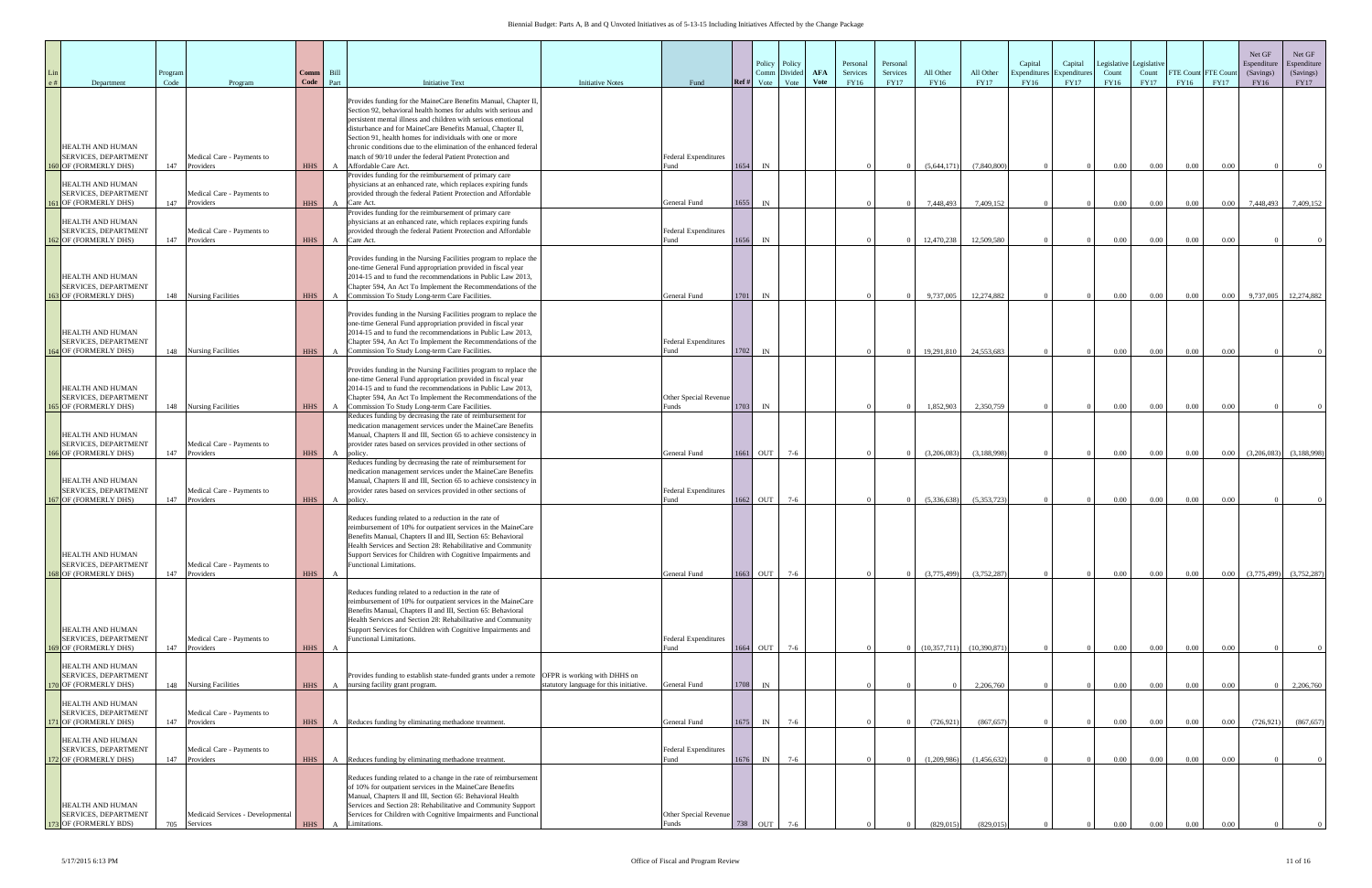| Department                                                                                              | Program<br>Code | Program                                                                    | <b>Comm</b><br>Code | Bill<br>Part      | <b>Initiative Text</b>                                                                                                                                                                                                                                                                                                                                                                                                                           | <b>Initiative Notes</b>                                                                                                                                                                                                    | Fund                                                | Ref#     | Policy Policy<br>Divided<br>Comm<br>Vote<br>Vote | <b>AFA</b><br><b>Vote</b> | Personal<br>Services<br>FY16 | Personal<br>Services<br><b>FY17</b> | All Other<br>FY16      | All Other<br><b>FY17</b> | Capital<br>Expenditur<br>FY16 | Capital<br>Expenditure<br><b>FY17</b> | Count<br>FY16        | Legislative Legislative<br>Count<br><b>FY17</b> | <b>FTE Count FTE Cour</b><br>FY16 | <b>FY17</b>  | Net GF<br>Espenditure<br>(Savings)<br>FY16 | Net GF<br>Espenditure<br>(Savings)<br><b>FY17</b> |
|---------------------------------------------------------------------------------------------------------|-----------------|----------------------------------------------------------------------------|---------------------|-------------------|--------------------------------------------------------------------------------------------------------------------------------------------------------------------------------------------------------------------------------------------------------------------------------------------------------------------------------------------------------------------------------------------------------------------------------------------------|----------------------------------------------------------------------------------------------------------------------------------------------------------------------------------------------------------------------------|-----------------------------------------------------|----------|--------------------------------------------------|---------------------------|------------------------------|-------------------------------------|------------------------|--------------------------|-------------------------------|---------------------------------------|----------------------|-------------------------------------------------|-----------------------------------|--------------|--------------------------------------------|---------------------------------------------------|
| HEALTH AND HUMAN<br><b>SERVICES, DEPARTMENT</b><br>74 OF (FORMERLY BDS)                                 | 731             | Mental Health Services - Child<br>Medicaid                                 | <b>HHS</b>          | A                 | Reduces funding related to a change in the rate of reimbursement<br>of 10% for outpatient services in the MaineCare Benefits<br>Manual, Chapters II and III, Section 65: Behavioral Health<br>Services and Section 28: Rehabilitative and Community Support<br>Services for Children with Cognitive Impairments and Functional<br>Limitations.                                                                                                   |                                                                                                                                                                                                                            | General Fund                                        |          | 743 OUT<br>$7-6$                                 |                           |                              |                                     | (1,618,071)            | (1,608,123)              |                               |                                       | 0.00                 | $0.00\,$                                        | $0.00\,$                          | $0.00\,$     | (1,618,071)                                | (1,608,123)                                       |
| <b>HEALTH AND HUMAN</b><br><b>SERVICES, DEPARTMENT</b><br>175 OF (FORMERLY BDS)                         | 987             | Developmental Services Waiver -<br>MaineCare                               | <b>HHS</b>          | $\mathbf{A}$      | Adjusts funding as a result of a change to the service provider tax                                                                                                                                                                                                                                                                                                                                                                              | See Part I                                                                                                                                                                                                                 | General Fund                                        | 805      | IN                                               |                           |                              |                                     | (1,390,667)            | (3,337,600)              |                               |                                       | $0.00\,$             | $0.00\,$                                        | $0.00\,$                          | $0.00\,$     | (1,390,667)                                | (3,337,600)                                       |
| <b>HEALTH AND HUMAN</b><br><b>SERVICES, DEPARTMENT</b><br><b>76 OF (FORMERLY BDS)</b>                   | 705             | Medicaid Services - Developmental<br>Services                              | <b>HHS</b>          | A                 | Adjusts funding as a result of a change to the service provider tax<br>rate.                                                                                                                                                                                                                                                                                                                                                                     | See Part I                                                                                                                                                                                                                 | General Fund                                        | 735      | IN                                               |                           |                              |                                     | (44, 401)              | (106, 562)               |                               |                                       | $0.00\,$             | $0.00\,$                                        | $0.00\,$                          | 0.00         | (44, 401)                                  | (106, 562)                                        |
| HEALTH AND HUMAN<br><b>SERVICES, DEPARTMENT</b><br>177 OF (FORMERLY BDS)                                | 705             | Medicaid Services - Developmental<br>Services                              | <b>HHS</b>          | A                 | Adjusts funding as a result of a change to the service provider tax<br>rate.                                                                                                                                                                                                                                                                                                                                                                     | See Part I.                                                                                                                                                                                                                | Other Special Revenue<br>Funds                      | 736      | IN                                               |                           |                              |                                     | 44,401                 | 106,562                  |                               |                                       | $0.00\,$             | 0.00                                            | $0.00\,$                          | 0.00         |                                            |                                                   |
| HEALTH AND HUMAN<br><b>SERVICES, DEPARTMENT</b><br><b>8 OF (FORMERLY BDS)</b>                           | 705             | Medicaid Services - Developmental<br>Services                              | <b>HHS</b>          |                   | Adjusts funding as a result of a change to the service provider tax<br>rate.                                                                                                                                                                                                                                                                                                                                                                     | See Part I                                                                                                                                                                                                                 | Other Special Revenue<br>Funds                      | 737      | IN                                               |                           |                              |                                     | 1,390,667              | 3,337,600                |                               |                                       | $0.00\,$             | $0.00\,$                                        | $0.00\,$                          | 0.00         |                                            |                                                   |
| HEALTH AND HUMAN<br><b>SERVICES, DEPARTMENT</b>                                                         |                 | Medical Care - Payments to                                                 |                     | A                 | Adjusts funding as a result of a change to the service provider tax 2,455,200                                                                                                                                                                                                                                                                                                                                                                    | See Part I.<br>General Fund Original Proposed<br>Amount FY1: (1,023,000) Original<br>Proposed Amount FY2: (2,455,200)<br>Other Special Revenue Original<br>Proposed Amount FY1: 1,023,000<br>Original Proposed Amount FY2: |                                                     | 1695     |                                                  |                           |                              |                                     |                        |                          |                               |                                       |                      |                                                 |                                   |              |                                            |                                                   |
| 79 OF (FORMERLY DHS)<br>HEALTH AND HUMAN<br><b>SERVICES, DEPARTMENT</b>                                 | 147             | Providers<br>Medical Care - Payments to                                    | <b>HHS</b>          | $\mathbf{A}$      | rate effective January 1, 2016.<br>Adjusts funding as a result of a change to the service provider tax $2,455,200$                                                                                                                                                                                                                                                                                                                               | See Part I.<br>General Fund Original Proposed<br>Amount FY1: (1,023,000) Original<br>Proposed Amount FY2: (2,455,200)<br>Other Special Revenue Original<br>Proposed Amount FY1: 1,023,000<br>Original Proposed Amount FY2: | General Fund<br>Other Special Revenue 1696<br>Funds | CP<br>CP | IN                                               |                           |                              |                                     | (1,059,699)            | (2,543,277)              |                               |                                       | $0.00\,$             | 0.00                                            | $0.00\,$                          | 0.00         | (1,059,699)                                | (2,543,277)                                       |
| 180 OF (FORMERLY DHS)<br>HEALTH AND HUMAN<br><b>SERVICES, DEPARTMENT</b><br><b>81 OF (FORMERLY DHS)</b> | 147<br>147      | Providers<br>Medical Care - Payments to<br>Providers                       | HHS<br><b>HHS</b>   | $\mathbf{A}$<br>A | rate effective January 1, 2016.<br>Adjusts funding as a result of a change to the service provider tax See Part I.                                                                                                                                                                                                                                                                                                                               |                                                                                                                                                                                                                            | Other Special Revenue<br>Funds                      | 1696     | IN<br>IN                                         |                           |                              |                                     | 1,059,699<br>1,023,000 | 2,543,277<br>2,455,200   |                               |                                       | $0.00\,$<br>$0.00\,$ | $0.00\,$<br>$0.00\,$                            | $0.00\,$<br>$0.00\,$              | 0.00<br>0.00 |                                            |                                                   |
| HEALTH AND HUMAN<br>SERVICES, DEPARTMENT<br>182 OF (FORMERLY BDS)                                       | 731             | Mental Health Services - Child<br>Medicaid                                 | <b>HHS</b>          | $\mathbf{A}$      | Adjusts funding as a result of a change to the service provider tax<br>rate.                                                                                                                                                                                                                                                                                                                                                                     | See Part I                                                                                                                                                                                                                 | General Fund                                        | 742      | IN                                               |                           |                              |                                     | (532, 277)             | (1,277,463)              |                               |                                       | $0.00\,$             | $0.00\,$                                        | $0.00\,$                          | 0.00         | (532, 277)                                 | (1,277,463)                                       |
| HEALTH AND HUMAN<br>SERVICES, DEPARTMENT<br><b>33 OF (FORMERLY BDS)</b>                                 | 732             | Mental Health Services -<br><b>Community Medicaid</b>                      | <b>HHS</b>          | $\mathsf{A}$      | Adjusts funding as a result of a change to the service provider tax                                                                                                                                                                                                                                                                                                                                                                              | See Part I                                                                                                                                                                                                                 | Other Special Revenue<br>Funds                      | 752      | IN                                               |                           |                              |                                     | 189,023                | 453,654                  |                               |                                       | $0.00\,$             | $0.00\,$                                        | $0.00\,$                          | 0.00         |                                            |                                                   |
| <b>HEALTH AND HUMAN</b><br>SERVICES, DEPARTMENT<br>184 OF (FORMERLY BDS)                                | 732             | Mental Health Services -<br><b>Community Medicaid</b>                      | <b>HHS</b>          | A                 | Adjusts funding as a result of a change to the service provider tax<br>rate.                                                                                                                                                                                                                                                                                                                                                                     | See Part I                                                                                                                                                                                                                 | Other Special Revenue<br>Funds                      | 753      | IN                                               |                           |                              |                                     | 343,254                | 823,809                  |                               |                                       | 0.00                 | $0.00\,$                                        | 0.00                              | 0.00         |                                            | $\overline{0}$                                    |
| <b>HEALTH AND HUMAN</b><br>SERVICES, DEPARTMENT<br>5 OF (FORMERLY BDS)                                  | 844             | Office of Substance Abuse and<br>Mental Health Services - Medicaid<br>Seed | <b>HHS</b>          |                   | Adjusts funding as a result of a change to the service provider tax<br>A rate.                                                                                                                                                                                                                                                                                                                                                                   | See Part I.                                                                                                                                                                                                                | General Fund                                        | 792      | IN                                               |                           |                              |                                     | (47, 577)              | (114, 184)               |                               |                                       | $0.00\,$             | $0.00\,$                                        | 0.00                              | 0.00         | (47,577)                                   | (114, 184)                                        |
| HEALTH AND HUMAN<br>SERVICES, DEPARTMENT<br>186 OF (FORMERLY BDS)                                       | 844             | Office of Substance Abuse and<br>Mental Health Services - Medicaid<br>Seed | <b>HHS</b>          | A                 | Adjusts funding as a result of a change to the service provider tax<br>rate.                                                                                                                                                                                                                                                                                                                                                                     | See Part I.                                                                                                                                                                                                                | Other Special Revenue<br>Funds                      | 793      | IN                                               |                           |                              |                                     | 47,577                 | 114,184                  |                               |                                       | $0.00\,$             | $0.00\,$                                        | 0.00                              | 0.00         |                                            | $\Omega$                                          |
| HEALTH AND HUMAN<br><b>SERVICES, DEPARTMENT</b><br>187 OF (FORMERLY DHS)                                | 453             | Office of Family Independence -<br>District                                | <b>HHS</b>          |                   | Continues 15 limited-period Customer Representative Associate<br>II - Human Services positions through June 10, 2017, funded<br>50% General Fund and 50% Other Special Revenue Funds in the<br>Office for Family Independence - District program and provides<br>funding in All Other to support the positions. These positions<br>were originally established by Public Law 2011, chapter 380 and<br>continued by Public Law 2013, chapter 368. |                                                                                                                                                                                                                            | General Fund                                        |          |                                                  |                           | 437.580                      | 451,620                             | 37.337                 | 37,337                   |                               |                                       |                      |                                                 |                                   | 0.00         | 474,917                                    | 488,957                                           |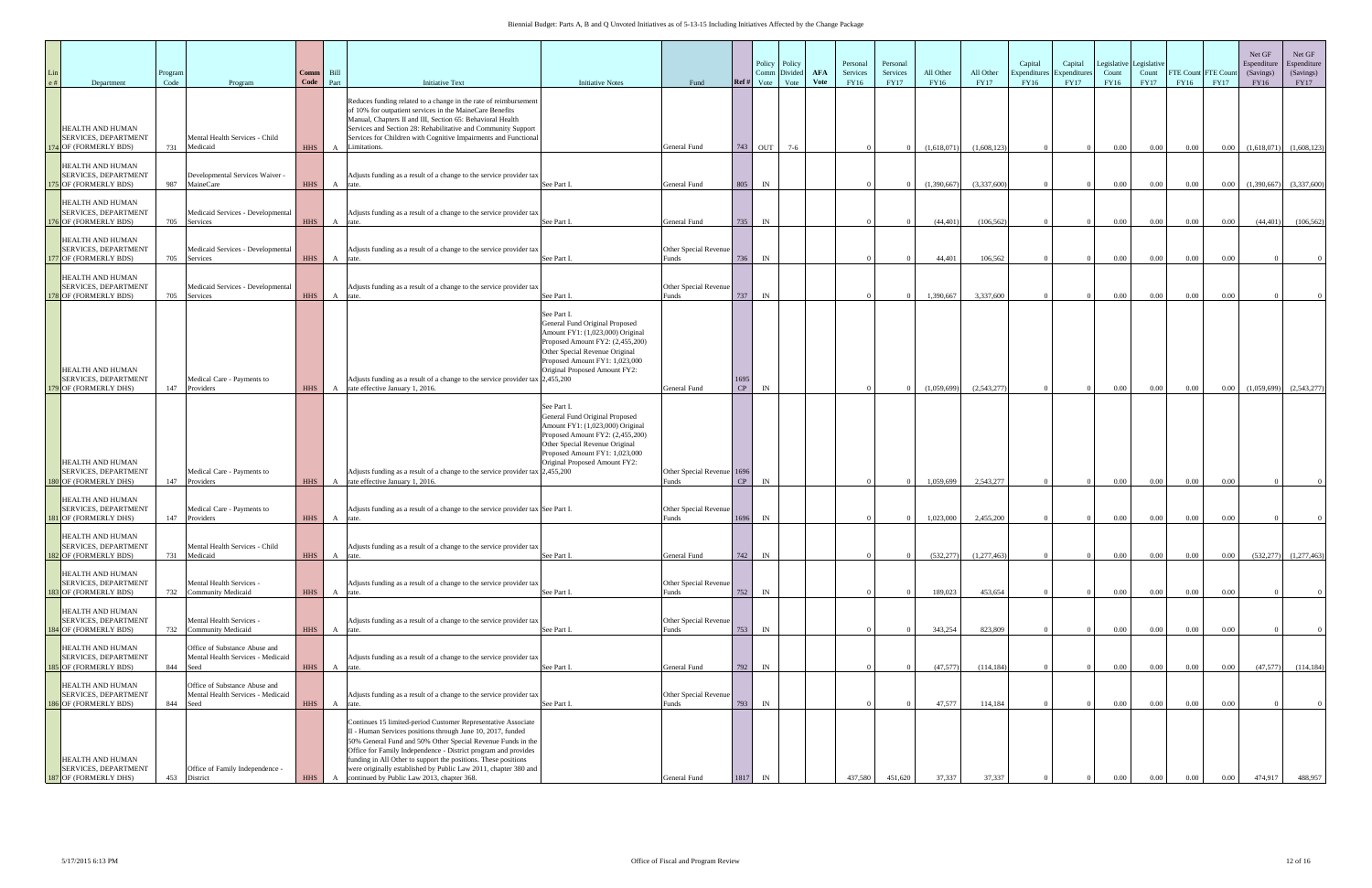| Department                                                                                      | Program<br>Code | Program                                                            | Comm<br>Code | Bill<br>Part | <b>Initiative Text</b>                                                                                                                                                                                                                                                                                                                                                                                                                                                                | <b>Initiative Notes</b>                                                                                                                                              | Fund                                | Policy<br>Policy<br>Divided<br>Comm<br>Ref#<br>Vote<br>Vote | <b>AFA</b><br><b>Vote</b> | Personal<br>Services<br>FY16 | Personal<br>Services<br><b>FY17</b> | All Other<br>FY16 | All Other<br><b>FY17</b> | Capital<br>Expenditur<br>FY16 | Capital<br>Expenditure<br><b>FY17</b> | Legislative<br>Count<br><b>FY16</b> | Legislativ<br>Count<br><b>FY17</b> | FTE Count<br>FY16 | FTE Cour<br><b>FY17</b> | Net GF<br>Espenditure<br>(Savings)<br>FY16 | Net GF<br>Espenditure<br>(Savings)<br><b>FY17</b> |
|-------------------------------------------------------------------------------------------------|-----------------|--------------------------------------------------------------------|--------------|--------------|---------------------------------------------------------------------------------------------------------------------------------------------------------------------------------------------------------------------------------------------------------------------------------------------------------------------------------------------------------------------------------------------------------------------------------------------------------------------------------------|----------------------------------------------------------------------------------------------------------------------------------------------------------------------|-------------------------------------|-------------------------------------------------------------|---------------------------|------------------------------|-------------------------------------|-------------------|--------------------------|-------------------------------|---------------------------------------|-------------------------------------|------------------------------------|-------------------|-------------------------|--------------------------------------------|---------------------------------------------------|
| HEALTH AND HUMAN<br><b>SERVICES, DEPARTMENT</b><br>188 OF (FORMERLY DHS)                        | 453             | Office of Family Independence -<br>District                        | <b>HHS</b>   | $\mathbf{A}$ | Continues 15 limited-period Customer Representative Associate<br>II - Human Services positions through June 10, 2017, funded<br>50% General Fund and 50% Other Special Revenue Funds in the<br>Office for Family Independence - District program and provides<br>funding in All Other to support the positions. These positions<br>were originally established by Public Law 2011, chapter 380 and<br>continued by Public Law 2013, chapter 368.                                      |                                                                                                                                                                      | Other Special Revenue<br>èmds       | 1818<br>IN                                                  |                           | 437,685                      | 451,665                             | 37,337            | 37,337                   |                               |                                       | $0.00\,$                            | $0.00\,$                           | 0.00              | 0.00                    |                                            |                                                   |
| HEALTH AND HUMAN<br><b>SERVICES, DEPARTMENT</b><br>189 OF (FORMERLY DHS)                        |                 | Z019 Food Supplement Administration                                | <b>HHS</b>   | $\mathbf{A}$ | Reduces funding in the General Fund in the Food Supplement<br>Administration program by eliminating state-funded Temporary<br>Assistance for Needy Families benefits and federal supplemental<br>nutrition assistance program benefits for legal noncitizens.                                                                                                                                                                                                                         | See Part ZZ.                                                                                                                                                         | General Fund                        | 1888<br><b>OUT</b><br>$7 - 6$                               |                           |                              |                                     | (906, 684)        | (1,208,912)              |                               |                                       | $0.00\,$                            | $0.00\,$                           | 0.00              | 0.00                    | (906, 684)                                 | (1,208,912)                                       |
| HEALTH AND HUMAN<br><b>SERVICES, DEPARTMENT</b><br>190 OF (FORMERLY DHS)                        | 138             | <b>Temporary Assistance for Needy</b><br>Families                  | <b>HHS</b>   | $\mathbf{A}$ | Reduces funding in the General Fund in the Food Supplement<br>Administration program by eliminating state-funded Temporary<br>Assistance for Needy Families benefits and federal supplemental<br>nutrition assistance program benefits for legal noncitizens.                                                                                                                                                                                                                         | See Part ZZ.                                                                                                                                                         | General Fund                        | 1529<br>OUT<br>$7-6$                                        |                           |                              |                                     | (139,986)         | (186, 648)               |                               |                                       | $0.00\,$                            | $0.00\,$                           | $0.00\,$          | $0.00\,$                | (139, 986)                                 | (186, 648)                                        |
| HEALTH AND HUMAN<br>SERVICES, DEPARTMENT<br>1 OF (FORMERLY DHS)                                 | 131             | State Supplement to Federal<br>Supplemental Security Income        | <b>HHS</b>   | $\mathbf{A}$ | Reduces funding in the State Supplement to Federal<br>Supplemental Security Income program by eliminating benefits<br>for legal noncitizens.                                                                                                                                                                                                                                                                                                                                          | See Part ZZ.                                                                                                                                                         | General Fund                        | 1517 OUT<br>$7-6$                                           |                           |                              |                                     | (716, 855)        | (955, 806)               |                               |                                       | $0.00\,$                            | 0.00                               | 0.00              | $0.00\,$                | (716, 855)                                 | (955,806)                                         |
| <b>HEALTH AND HUMAN</b><br>SERVICES, DEPARTMENT<br>2 OF (FORMERLY DHS)                          | 130             | General Assistance -<br>Reimbursement to Cities and Towns HHS      |              | A            | Adjusts funding by restructuring the General Assistance -<br>Reimbursement to Cities and Towns program to reflect a change<br>in the reimbursements made to municipalities and providing<br>funding for the MaineCare Benefits Manual, Chapters II and III,<br>Section 21: Home and Community Benefits for Members with<br>Intellectual Disabilities or Autistic Disorder based on the amount<br>of savings in the General Assistance - Reimbursement to Cities<br>and Towns program. | See Part DDD and Part KKK                                                                                                                                            | General Fund                        | 1514<br>OUT<br>$7-6$                                        |                           |                              |                                     | (5,425,960)       | (5,425,960)              |                               |                                       | $0.00\,$                            | $0.00\,$                           | 0.00              | $0.00\,$                | (5,425,960)                                | (5,425,960)                                       |
| HEALTH AND HUMAN<br>SERVICES, DEPARTMENT<br><b>BOF (FORMERLY BDS)</b>                           | 679             | Office of Substance Abuse and<br><b>Mental Health Services</b>     | <b>HHS</b>   | A            | Provides funding for a one-time 18 month pilot project to<br>prescribe treatment for individuals with opioid or alcohol<br>dependency who were recently incarcerated or have been<br>referred by the Department of Corrections or the drug court.                                                                                                                                                                                                                                     |                                                                                                                                                                      | General Fund                        | <b>NEW</b><br>CP<br><b>UNK</b>                              |                           |                              |                                     | 356,145           | 175,416                  |                               |                                       | 0.00                                | $0.00\,$                           | 0.00              | $0.00\,$                | 356,145                                    | 175,416                                           |
| PROFESSIONAL AND<br>FINANCIAL REGULATION,<br>4 DEPARTMENT OF                                    | 92              | Insurance - Bureau of                                              | <b>IFS</b>   | A            | Provides funding for the development and support of new<br>functionality for the Agency License Management System<br>(ALMS), the increased cost of application maintenance and<br>converting additional agency systems to ALMS.                                                                                                                                                                                                                                                       |                                                                                                                                                                      | Other Special Revenue<br>Funds      | 2476 NONE                                                   |                           |                              |                                     |                   |                          |                               |                                       | $0.00\,$                            | $0.00\,$                           | 0.00              | 0.00                    |                                            |                                                   |
| PROFESSIONAL AND<br>FINANCIAL REGULATION,<br><b>5 DEPARTMENT OF</b><br><b>ATTORNEY GENERAL,</b> | 92              | Insurance - Bureau of                                              | <b>IFS</b>   | $\mathbf{A}$ | Reduces funding for technology costs related to a change in the<br>Agency License Management System (ALMS) billing process to<br>other state agencies.<br>Establishes one Medicolegal Death Investigator position to                                                                                                                                                                                                                                                                  |                                                                                                                                                                      | Other Special Revenue<br>Funds      | 2475 NONE                                                   |                           |                              |                                     |                   |                          |                               |                                       | $0.00\,$                            | $0.00\,$                           | 0.00              | 0.00                    |                                            |                                                   |
| <b>SDEPARTMENT OF THE</b><br><b>ATTORNEY GENERAL</b>                                            | 412             | Chief Medical Examiner - Office of                                 | <b>JUD</b>   | $\mathbf{A}$ | accommodate increasing workload.<br>Establishes one Research Assistant position to serve as a medical                                                                                                                                                                                                                                                                                                                                                                                 |                                                                                                                                                                      | General Fund                        | 571<br>IN<br>$8 - 5$                                        |                           | 83,166                       | 85,499                              | 14,420            | 10,316                   |                               |                                       | 1.00                                | 1.00                               | 0.00              | 0.00                    | 97,586                                     | 95,815                                            |
| <b>DEPARTMENT OF THE</b><br><b>ATTORNEY GENERAL</b>                                             |                 | 412 Chief Medical Examiner - Office of JUD                         |              | A            | records analyst.                                                                                                                                                                                                                                                                                                                                                                                                                                                                      |                                                                                                                                                                      | General Fund                        | 567<br>IN<br>$11-2$                                         |                           | 61.561                       | 62.695                              | 3.618             | 1.618                    |                               |                                       | 1.00                                | 1.00                               | 0.00              | 0.00                    | 65,179                                     | 64.313                                            |
| 198 DEPARTMENT OF THE<br><b>ATTORNEY GENERAL,</b><br>199 DEPARTMENT OF THE                      |                 | 409 District Attorneys Salaries<br>409 District Attorneys Salaries | JUD<br>JUD - | A            | A Establishes 22 Assistant District Attorney positions.<br>Provides funding to restore Personal Services costs related to<br>attrition in the District Attorney Salaries Program.                                                                                                                                                                                                                                                                                                     | JUD minority recommended 16 ADA's General Fund<br>Added in CP. Part Q (attrition) is also<br>umended in CP to reflect the General<br>Fund portion of this exclusion. | General Fund                        | 562<br>IN<br>$9 - 4$<br><b>NEW</b><br>CP<br><b>UNK</b>      |                           | 1.993.222<br>158,390         | 2.096.622<br>166,052                |                   |                          |                               |                                       | 22.00<br>0.00                       | 22.00<br>0.00                      | 0.00<br>$0.00\,$  | 0.00<br>0.00            | 1,993,222<br>158,390                       | 2,096,622<br>166,052                              |
| <b>ATTORNEY GENERAL,</b><br>200 DEPARTMENT OF THE                                               |                 | 409 District Attorneys Salaries                                    | <b>JUD</b>   | A            | Provides funding to restore Personal Services costs related to<br>attrition in the District Attorney Salaries Program.                                                                                                                                                                                                                                                                                                                                                                |                                                                                                                                                                      | <b>Federal Expenditures</b><br>∛und | <b>NEW</b><br>CP UNK                                        |                           | 1,212                        | 1,276                               |                   |                          |                               |                                       | 0.00                                | $0.00\,$                           | $0.00\,$          | 0.00                    |                                            |                                                   |
| <b>ATTORNEY GENERAL,</b><br><b>I DEPARTMENT OF THE</b>                                          |                 | 409 District Attorneys Salaries                                    | <b>JUD</b>   | A            | Provides funding to restore Personal Services costs related to<br>attrition in the District Attorney Salaries Program.                                                                                                                                                                                                                                                                                                                                                                |                                                                                                                                                                      | Other Special Revenue NEW<br>Funds  | CP UNK                                                      |                           | 1,818                        | 1,920                               |                   |                          |                               |                                       | $0.00\,$                            | $0.00\,$                           | 0.00              | 0.00                    |                                            |                                                   |
| 2 JUDICIAL DEPARTMENT                                                                           | 63              | Courts - Supreme, Superior and<br>District                         | <b>JUD</b>   | A            | Establishes 4 District Court Judge positions to hear and decide<br>drug-related criminal cases.                                                                                                                                                                                                                                                                                                                                                                                       |                                                                                                                                                                      | General Fund                        | 2162<br>TBL                                                 |                           | 702,728                      | 727,220                             | 12,000            | 12,000                   |                               |                                       | 4.00                                | 4.00                               | 0.00              | 0.00                    | 714,728                                    | 739,220                                           |
|                                                                                                 |                 | Courts - Supreme, Superior and                                     |              |              | Establishes 6 Deputy Marshal positions and one Sergeant<br>position to start in fiscal year 2015-16 and 7 additional Deputy<br>Marshal positions to start in fiscal year 2016-17 to provide entry                                                                                                                                                                                                                                                                                     |                                                                                                                                                                      |                                     |                                                             |                           |                              |                                     |                   |                          |                               |                                       |                                     |                                    |                   |                         |                                            |                                                   |
| 203 JUDICIAL DEPARTMENT                                                                         | 63              | District<br>Courts - Supreme, Superior and                         | JUD -        | A            | screening in the courthouses throughout the State.<br>Provides funding for facility costs related to the Capital Judicial                                                                                                                                                                                                                                                                                                                                                             |                                                                                                                                                                      | General Fund                        | 2165<br>IN<br>$11-2$                                        |                           | 415,644                      | 857,765                             | 24,500            | 49,000                   |                               |                                       | 7.00                                | 14.00                              | 0.00              | $0.00\,$                | 440,144                                    | 906,765                                           |
| 204 JUDICIAL DEPARTMENT                                                                         | 63              | District<br>Courts - Supreme, Superior and                         | <b>JUD</b>   | $\mathbf{A}$ | Center.<br>Provides funding for increased facility costs for the Bangor                                                                                                                                                                                                                                                                                                                                                                                                               |                                                                                                                                                                      | General Fund                        | 2152<br>$\ensuremath{\text{IN}}$                            |                           |                              |                                     | 485.697           | 527.384                  |                               |                                       | $0.00\,$                            | 0.00                               | 0.00              | 0.00                    | 485,697                                    | 527,384                                           |
| 205 JUDICIAL DEPARTMENT                                                                         | 63              | District                                                           | <b>JUD</b>   | $\mathbf{A}$ | courthouse.                                                                                                                                                                                                                                                                                                                                                                                                                                                                           | See Part PPP.                                                                                                                                                        | General Fund                        | 2153<br>$\ensuremath{\text{IN}}$                            |                           |                              |                                     | 138,383           | 138,383                  |                               |                                       | $0.00\,$                            | 0.00                               | 0.00              | $0.00\,$                | 138,383                                    | 138,383                                           |
| 206 JUDICIAL DEPARTMENT                                                                         | 63              | Courts - Supreme, Superior and<br>District                         | <b>JUD</b>   | A            | Provides funding for the increase in the active retired judges per to \$400 per day and from \$250 per half-<br>diem rate from \$300 per day to \$500 per day and from \$175 per<br>1/2 day to \$250 per 1/2 day.                                                                                                                                                                                                                                                                     | JUD majority voted to amend from \$500<br>day to \$200.<br>Minority moved OUT.                                                                                       | General Fund                        | 2151 AMD<br>$11-2$                                          |                           | 151,800                      | 151,800                             |                   |                          |                               |                                       | $0.00\,$                            | $0.00\,$                           | 0.00              | $0.00\,$                | 151,800                                    | 151,800                                           |
| 207 JUDICIAL DEPARTMENT                                                                         | 63              | Courts - Supreme, Superior and<br>District                         | <b>JUD</b>   | $\mathbf{A}$ | Provides funding for the increase in the Kennebec County<br>security coverage contract.                                                                                                                                                                                                                                                                                                                                                                                               |                                                                                                                                                                      | General Fund                        | 2142                                                        |                           |                              |                                     | 77,000            | 77,000                   |                               |                                       | 0.00                                | 0.00                               | 0.00              | 0.00                    | 77,000                                     | 77,000                                            |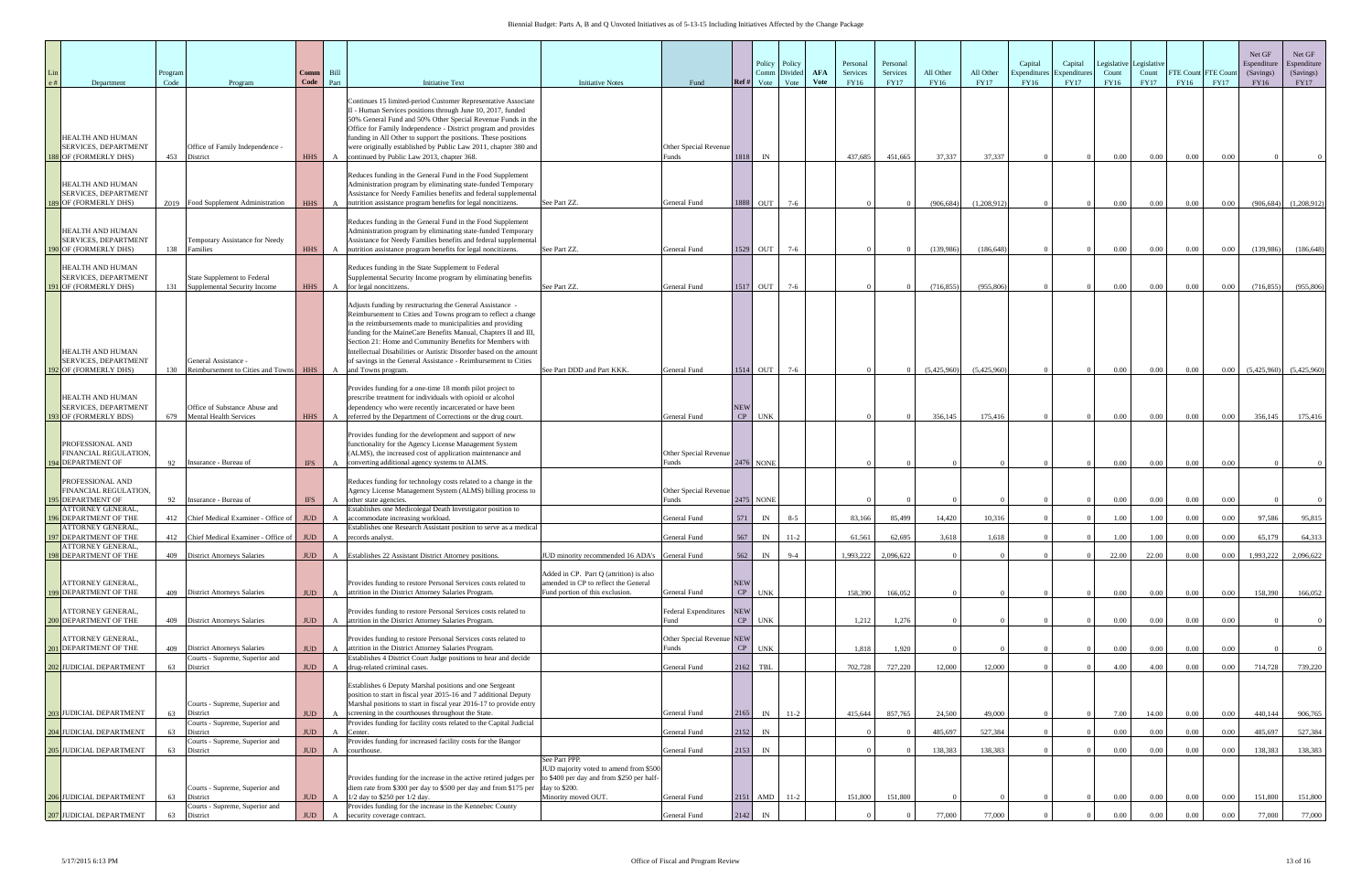| Department                                                                                          | Program<br>Code | Program                                                                                  | Comm<br>Code                    | Bill<br>Part | <b>Initiative Text</b>                                                                                                                                                                                                                                                                                                                                                                                                                | <b>Initiative Notes</b>                                                                                                                 | Fund                                               | Ref #                        | Policy<br>Policy<br>Divided<br>Comm<br>Vote<br>Vote | <b>AFA</b><br><b>V</b> ote | Personal<br>Services<br>FY16 | Personal<br>Services<br><b>FY17</b> | All Other<br>FY16        | All Other<br><b>FY17</b> | Capital<br>Expenditur<br>FY16 | Capital<br>Expenditure<br><b>FY17</b> | Legislative<br>Count<br>FY16 | Legislativ<br>Count<br><b>FY17</b> | <b>FTE Count FTE Cour</b><br>FY16 | <b>FY17</b>  | Net GF<br>Espenditure<br>(Savings)<br>FY16 | Net GF<br>Espenditure<br>(Savings)<br><b>FY17</b> |
|-----------------------------------------------------------------------------------------------------|-----------------|------------------------------------------------------------------------------------------|---------------------------------|--------------|---------------------------------------------------------------------------------------------------------------------------------------------------------------------------------------------------------------------------------------------------------------------------------------------------------------------------------------------------------------------------------------------------------------------------------------|-----------------------------------------------------------------------------------------------------------------------------------------|----------------------------------------------------|------------------------------|-----------------------------------------------------|----------------------------|------------------------------|-------------------------------------|--------------------------|--------------------------|-------------------------------|---------------------------------------|------------------------------|------------------------------------|-----------------------------------|--------------|--------------------------------------------|---------------------------------------------------|
| <b>ECONOMIC AND</b><br><b>COMMUNITY</b><br>DEVELOPMENT,<br><b>8</b> DEPARTMENT OF                   | 587             | Community Development Block<br><b>Grant Program</b>                                      | <b>LCED</b>                     |              | Reallocates the cost of one Development Program Manager<br>position from 100% Community Development Block Grant<br>Program, Federal Block Grant Fund to 50% Community<br>Development Block Grant Program, Federal Block Grant Fund<br>and 50% Office of Tourism program, Other Special Revenue<br>Funds and adjusts funding for related STA-CAP charges.                                                                              |                                                                                                                                         | <b>Federal Block Grant</b><br>Fund                 | 1090                         | IN                                                  |                            | (49,750)                     | (48, 581)                           | (3,932)                  | (3,840)                  |                               |                                       | $0.00\,$                     | $0.00\,$                           | 0.00                              | 0.00         |                                            |                                                   |
| <b>ECONOMIC AND</b><br><b>COMMUNITY</b><br>DEVELOPMENT,<br>09 DEPARTMENT OF                         | 587             | Community Development Block<br><b>Grant Program</b>                                      | <b>LCED</b>                     |              | Reorganizes one Public Service Manager II position to a Public<br>Service Coordinator II position and transfers the position from<br>the Community Development Block Grant Program, Federal<br>Block Grant Fund to the International Commerce program,<br>General Fund. Also provides funding for All Other costs to<br>permanently establish the Maine North Atlantic development<br>office at the Maine International Trade Center. |                                                                                                                                         | Federal Block Grant<br>Fund                        | 1089                         | IN                                                  |                            | (98, 659)                    | (100, 840)                          | (7,798)                  | (7.970)                  |                               |                                       | (1.00)                       | (1.00)                             | $0.00\,$                          | 0.00         |                                            |                                                   |
| <b>ECONOMIC AND</b><br><b>COMMUNITY</b><br>DEVELOPMENT,<br><b>10 DEPARTMENT OF</b>                  | 674             | <b>International Commerce</b>                                                            | <b>LCED</b>                     |              | Provides funding to increase overseas business recruitment<br>efforts of the Maine International Trade Center.                                                                                                                                                                                                                                                                                                                        |                                                                                                                                         | General Fund                                       | 1102                         | IN                                                  |                            |                              |                                     | 200,000                  | 200,000                  |                               |                                       | $0.00\,$                     | $0.00\,$                           | 0.00                              | $0.00\,$     | 200,000                                    | 200,000                                           |
| <b>ECONOMIC AND</b><br><b>COMMUNITY</b><br>DEVELOPMENT,<br><b>11 DEPARTMENT OF</b>                  | 674             | <b>International Commerce</b>                                                            | LCED                            |              | Reorganizes one Public Service Manager II position to a Public<br>Service Coordinator II position and transfers the position from<br>the Community Development Block Grant Program, Federal<br>Block Grant Fund to the International Commerce program,<br>General Fund. Also provides funding for All Other costs to<br>permanently establish the Maine North Atlantic development<br>office at the Maine International Trade Center. |                                                                                                                                         | General Fund                                       | 1101                         | IN                                                  |                            | 105,044                      | 107,024                             | 200,000                  | 200,000                  |                               |                                       | 1.00                         | $1.00\,$                           | 0.00                              | 0.00         | 305,044                                    | 307,024                                           |
| <b>ECONOMIC AND</b><br><b>COMMUNITY</b><br>DEVELOPMENT,<br>12 DEPARTMENT OF                         |                 | 577 Office of Tourism                                                                    |                                 |              | Adjusts funding to reflect increased transfers due to the<br>expansion of the Sales and Use Tax.                                                                                                                                                                                                                                                                                                                                      | Original FY 17 amt was \$1,631,825<br>Relates to Part H-1. Inadvertently left                                                           | Other Special Revenue<br>Funds                     |                              |                                                     |                            |                              |                                     |                          |                          |                               |                                       |                              |                                    |                                   |              |                                            |                                                   |
| <b>ECONOMIC AND</b><br><b>COMMUNITY</b><br>DEVELOPMENT,<br><b>3 DEPARTMENT OF</b>                   | 577             | Office of Tourism                                                                        | <b>LCED</b><br><b>LCED</b>      |              | Allocates funds to reflect the additional revenue due to the<br>expansion of the sales and use tax.                                                                                                                                                                                                                                                                                                                                   | out of original budget document.<br>Relates to Part H-1. Inadvertently left   Other Special Revenue<br>out of original budget document. | Funds                                              | CP                           | IN<br>IN                                            |                            |                              |                                     |                          | 205,355<br>1,631,825     |                               |                                       | $0.00\,$<br>$0.00\,$         | $0.00\,$<br>$0.00\,$               | 0.00<br>0.00                      | 0.00<br>0.00 |                                            |                                                   |
| <b>HOUSING AUTHORITY,</b><br>214 MAINE STATE                                                        |                 | 442 Housing Authority - State                                                            | <b>LCED</b>                     | $\mathbf{A}$ | Provides funding to meet unique housing needs in the areas of<br>homelessness, first-time homebuyers, rental unit production for<br>people with special needs and low income and repairs to<br>substandard homes.                                                                                                                                                                                                                     |                                                                                                                                         | Other Special Revenue<br><b>unds</b>               | 1455                         | IN                                                  |                            |                              |                                     | 6.035.105                | 5.833.732                |                               |                                       | 0.00                         | $0.00\,$                           | $0.00\,$                          | 0.00         |                                            |                                                   |
| HOUSING AUTHORITY,<br><b>15 MAINE STATE</b>                                                         | 442             | Housing Authority - State                                                                | <b>LCED</b>                     | $\mathbf{A}$ | Reduces funding to recognize the impact of additional transfers<br>of the real estate transfer tax to the General Fund.                                                                                                                                                                                                                                                                                                               |                                                                                                                                         | Other Special Revenue<br>Funds                     | 1456                         | OUT                                                 |                            |                              |                                     | (6,291,740)              | (6,090,367)              |                               |                                       | $0.00\,$                     | 0.00                               | 0.00                              | 0.00         |                                            |                                                   |
| 216 LABOR, DEPARTMENT OF                                                                            | 245             | <b>Employment Security Services</b>                                                      | <b>LCED</b>                     |              | Adjusts funding on a one-time basis for the administration of the<br>A Employment Security Services program.<br>Adjusts funding on a one-time basis for the administration of the                                                                                                                                                                                                                                                     |                                                                                                                                         | General Fund<br>Federal Expenditures               | 2218                         | IN                                                  |                            |                              |                                     | 1,300,000                | 1,300,000                |                               |                                       | $0.00\,$                     | $0.00\,$                           | 0.00                              | $0.00\,$     | 1,300,000                                  | 1,300,000                                         |
| 217 LABOR, DEPARTMENT OF 245 Employment Security Services<br><b>WORKERS</b>                         |                 | Administration - Workers'                                                                |                                 |              | <b>LCED</b> A Employment Security Services program.                                                                                                                                                                                                                                                                                                                                                                                   |                                                                                                                                         | Fund<br>Other Special Revenue                      | 2219                         | IN                                                  |                            |                              |                                     | (1,314,677)              | (1,314,677)              |                               |                                       | 0.00                         | $0.00\,$                           | 0.00                              | 0.00         |                                            |                                                   |
| 8 COMPENSATION BOARD<br><b>ADMINISTRATIVE AND</b><br>FINANCIAL SERVICES,<br>9 DEPARTMENT OF         | 183<br>38       | <b>Compensation Board</b><br><b>Administration - Human Resources</b>                     | LCED <sup>1</sup><br><b>SLG</b> |              | A Provides funding for increases in operational expenses.<br>Establishes one Public Service Manager II position and related<br>All Other costs to support statewide merit system assessment<br>efforts.                                                                                                                                                                                                                               | Added in CP                                                                                                                             | Funds<br>General Fund                              | 2777 UNK<br><b>NEW</b><br>CP | <b>UNK</b>                                          |                            | 119,147                      | 120,632                             | 7,829                    | 7,829                    |                               |                                       | $0.00\,$<br>1.00             | $0.00\,$<br>1.00                   | 0.00<br>0.00                      | 0.00<br>0.00 | 126,976                                    | 128,461                                           |
| <b>ADMINISTRATIVE AND</b><br>FINANCIAL SERVICES,<br>220 DEPARTMENT OF<br><b>ADMINISTRATIVE AND</b>  | 38              | Administration - Human Resources<br>Capital                                              | SLG                             |              | Establishes one Public Service Manager III position and related<br>All Other costs to serve as the Deputy Director of the Bureau of<br>Human Resources.                                                                                                                                                                                                                                                                               | Added in CP                                                                                                                             | General Fund                                       | <b>NEW</b><br>CP             | <b>UNK</b>                                          |                            | 137,842                      | 139,470                             | 7,829                    | 7,829                    |                               |                                       | 1.00                         | 1.00                               | 0.00                              | $0.00\,$     | 145,671                                    | 147,299                                           |
| <b>FINANCIAL SERVICES,</b><br>221 DEPARTMENT OF<br><b>ADMINISTRATIVE AND</b><br>FINANCIAL SERVICES. | 59              | Construction/Repairs/Improvements<br>Administration<br>inancial and Personnel Services - | SLG                             |              | Provides funding for capital construction and repairs for the 2016-<br>2017 biennium<br>Establishes 2 Management Analyst I positions to provide<br>additional services through the Health and Human Services                                                                                                                                                                                                                          |                                                                                                                                         | General Fund<br>inancial and<br>Personnel Services | 55<br><b>NEW</b>             | IN                                                  |                            |                              |                                     |                          |                          | 4,000,000                     | 4,000,000                             | $0.00\,$                     | 0.00                               | $0.00\,$                          | $0.00\,$     | 4,000,000                                  | 4,000,000                                         |
| 222 DEPARTMENT OF<br><b>ADMINISTRATIVE AND</b><br><b>FINANCIAL SERVICES,</b>                        | 713             | Division of<br>Fund for Efficient Delivery of Local<br>and Regional Services -           | SLG                             | $\mathbf{A}$ | Financial Service Center.<br>Provides one-time funding of \$5,000,000 in each year of the<br>2016-2017 biennium to foster the efficient delivery of local and                                                                                                                                                                                                                                                                         |                                                                                                                                         | `und<br>Other Special Revenue                      | CP                           | <b>UNK</b>                                          |                            | 138,590                      | 140,818                             | 15,658                   | 15,658                   |                               |                                       | 2.00                         | 2.00                               | 0.00                              | 0.00         |                                            |                                                   |
| 223 DEPARTMENT OF<br>ADMINISTRATIVE AND<br>FINANCIAL SERVICES,<br>224 DEPARTMENT OF                 | Z047<br>155     | Administration<br><b>Information Services</b>                                            | SLG<br>SLG                      |              | A regional services.<br>Adjusts funding for cost of goods sold in the Office of<br>Information Services Fund.                                                                                                                                                                                                                                                                                                                         | See Part U.                                                                                                                             | `unds<br>Office of Information<br>Services Fund    | 147<br>80                    | IN<br>IN                                            |                            |                              |                                     | 5,000,000<br>(9,000,000) | 5,000,000<br>(9,000,000) |                               |                                       | $0.00\,$<br>$0.00\,$         | $0.00\,$<br>$0.00\,$               | 0.00<br>0.00                      | 0.00<br>0.00 |                                            |                                                   |
| <b>ADMINISTRATIVE AND</b><br>FINANCIAL SERVICES,                                                    |                 |                                                                                          |                                 |              | Establishes 2 Systems Section Manager positions, one Systems<br>Group Manager position, one Systems Team Leader position, one<br>Management Analyst I position and one Senior Programmer<br>Analyst position within the Office of Information Technology<br>Application Development Office, Information Services program                                                                                                              |                                                                                                                                         | Office of Information                              |                              |                                                     |                            |                              |                                     |                          |                          |                               |                                       |                              |                                    |                                   |              |                                            |                                                   |
| 225 DEPARTMENT OF                                                                                   | 155             | <b>Information Services</b>                                                              | SLG                             |              | and provides funding for associated All Other costs.                                                                                                                                                                                                                                                                                                                                                                                  |                                                                                                                                         | Services Fund                                      | 79                           |                                                     |                            | 584,964                      | 596,373                             | 98,001                   | 98,001                   |                               |                                       | 6.00                         | 6.00                               | 0.00                              | 0.00         |                                            |                                                   |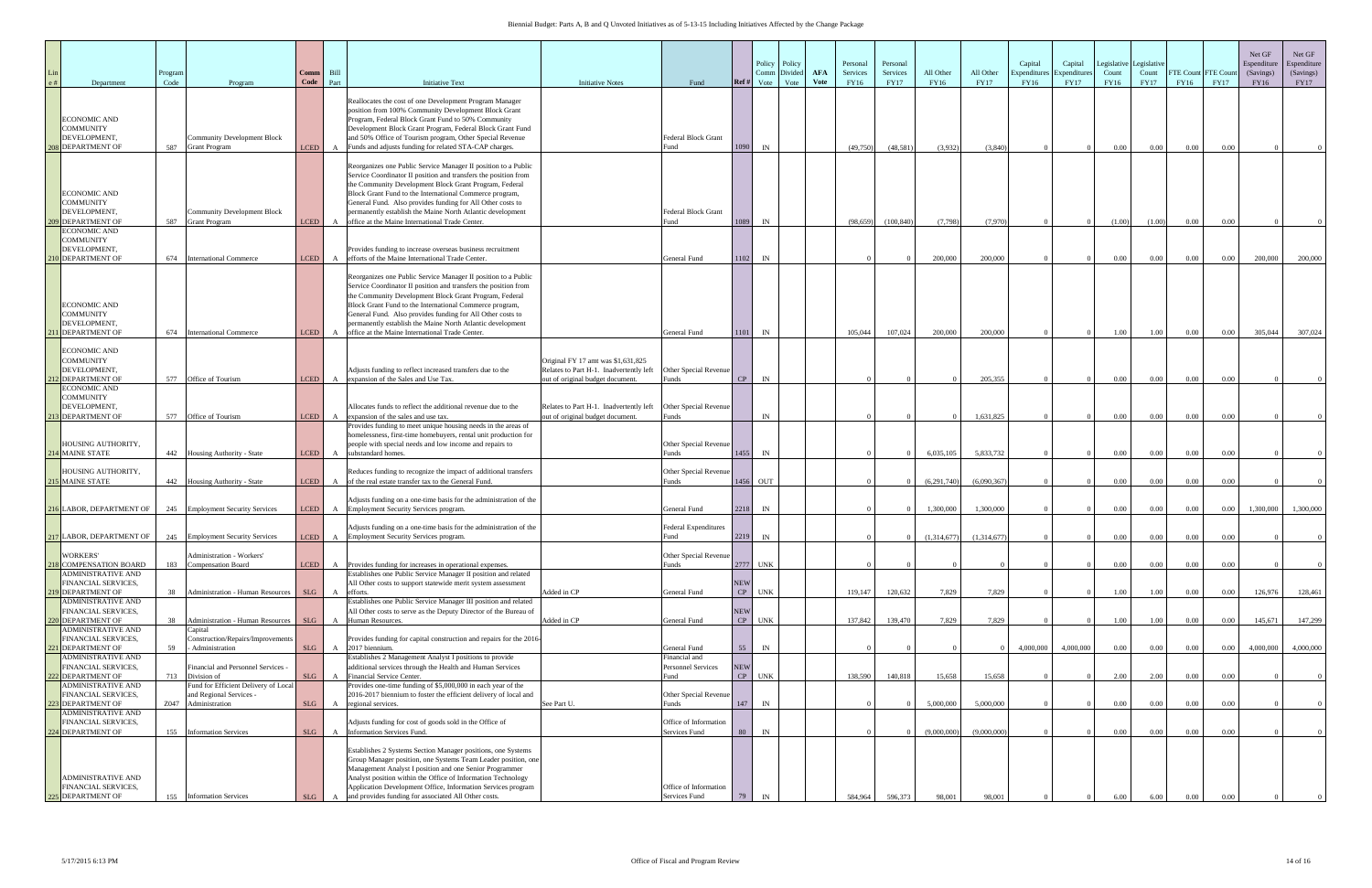| Department                                                                   | Program<br>Code |                             | Program                                                              | Comm<br>Code | Bill<br>Part | <b>Initiative Text</b>                                                                                                                                                                                                                                             | <b>Initiative Notes</b>                                                                                                                                                                                                                                                                                                                                     | Fund                                      | Ref#         | Policy<br>Comm<br>Vote | Policy<br>Divided<br>Vote | <b>AFA</b><br><b>Vote</b> | Personal<br>Services<br>FY16 | Personal<br>Services<br><b>FY17</b> | All Other<br>FY16 | All Other<br><b>FY17</b> | Capital<br>Expenditure<br>FY16 | Capital<br>Expenditure<br><b>FY17</b> | Legislative<br>Count<br>FY16 | Legislative<br>Count<br><b>FY17</b> | FTE Count FTE Cour<br>FY16 | <b>FY17</b> | Net GF<br>Espenditure<br>(Savings)<br>FY16 | Net GF<br>Espenditure<br>(Savings)<br><b>FY17</b> |
|------------------------------------------------------------------------------|-----------------|-----------------------------|----------------------------------------------------------------------|--------------|--------------|--------------------------------------------------------------------------------------------------------------------------------------------------------------------------------------------------------------------------------------------------------------------|-------------------------------------------------------------------------------------------------------------------------------------------------------------------------------------------------------------------------------------------------------------------------------------------------------------------------------------------------------------|-------------------------------------------|--------------|------------------------|---------------------------|---------------------------|------------------------------|-------------------------------------|-------------------|--------------------------|--------------------------------|---------------------------------------|------------------------------|-------------------------------------|----------------------------|-------------|--------------------------------------------|---------------------------------------------------|
| <b>ADMINISTRATIVE AND</b><br>FINANCIAL SERVICES,                             |                 |                             |                                                                      |              |              | Establishes 3 Office of Information Technology Business<br>Analyst positions, 5 Office of Information Technology Project<br>Manager positions and one Office of Information Technology<br>Program Manager position and provides funding for associated             |                                                                                                                                                                                                                                                                                                                                                             | Office of Information                     |              |                        |                           |                           |                              |                                     |                   |                          |                                |                                       |                              |                                     |                            |             |                                            |                                                   |
| 26 DEPARTMENT OF                                                             | 155             | <b>Information Services</b> |                                                                      | SLG          |              | All Other costs.<br>Establishes 3 Public Service Coordinator I positions to provide                                                                                                                                                                                |                                                                                                                                                                                                                                                                                                                                                             | Services Fund                             | 78           | IN                     |                           |                           | 918,371                      | 938,172                             | 148,542           | 148,542                  |                                |                                       | 9.00                         | 9.00                                | 0.00                       | 0.00        |                                            |                                                   |
| <b>ADMINISTRATIVE AND</b><br>FINANCIAL SERVICES,<br>27 DEPARTMENT OF         | 155             | <b>Information Services</b> |                                                                      | <b>SLG</b>   |              | financial auditing services in the Office of Information<br>Technology finance area, Information Services program and<br>provides funding for associated All Other costs.                                                                                          |                                                                                                                                                                                                                                                                                                                                                             | Office of Information<br>Services Fund    | 76           | IN                     |                           |                           | 279,342                      | 284,787                             | 47,172            | 47,172                   |                                |                                       | 3.00                         | 3.00                                | 0.00                       | 0.00        |                                            |                                                   |
| <b>ADMINISTRATIVE AND</b>                                                    |                 |                             |                                                                      |              |              | Establishes one Information System Support Specialist II position<br>and one Technical Support Specialist position to enhance<br>cybersecurity efforts to protect state information in the Office of<br>Information Technology security business area, Information |                                                                                                                                                                                                                                                                                                                                                             |                                           |              |                        |                           |                           |                              |                                     |                   |                          |                                |                                       |                              |                                     |                            |             |                                            |                                                   |
| FINANCIAL SERVICES,<br>228 DEPARTMENT OF                                     | 155             | <b>Information Services</b> |                                                                      | SLG          | A            | Services program and provides funding for associated All Other<br>costs.                                                                                                                                                                                           |                                                                                                                                                                                                                                                                                                                                                             | Office of Information<br>Services Fund    | 75           | IN                     |                           |                           | 180,820                      | 184,290                             | 31,448            | 31,448                   |                                |                                       | 2.00                         | 2.00                                | 0.00                       | 0.00        |                                            |                                                   |
| <b>ADMINISTRATIVE AND</b><br>FINANCIAL SERVICES,                             |                 |                             |                                                                      |              |              | Establishes one Senior Information System Support Specialist<br>position and 3 Information System Support Specialist II positions<br>to support statewide security and network maintenance and                                                                     |                                                                                                                                                                                                                                                                                                                                                             | Office of Information                     |              |                        |                           |                           |                              |                                     |                   |                          |                                |                                       |                              |                                     |                            |             |                                            |                                                   |
| 229 DEPARTMENT OF<br><b>ADMINISTRATIVE AND</b>                               | 155             | <b>Information Services</b> |                                                                      | SLG          | A            | provides funding for associated All Other costs.                                                                                                                                                                                                                   |                                                                                                                                                                                                                                                                                                                                                             | Services Fund                             | 72           | IN                     |                           |                           | 346,996                      | 353,656                             | 62,896            | 62,896                   |                                |                                       | 4.00                         | 4.00                                | 0.00                       | 0.00        |                                            |                                                   |
| FINANCIAL SERVICES,<br><b>230 DEPARTMENT OF</b>                              | 155             | <b>Information Services</b> |                                                                      | SLG          | $\mathbf{A}$ | Provides funding for the increased cost of supporting central<br>system applications.                                                                                                                                                                              |                                                                                                                                                                                                                                                                                                                                                             | General Fund                              | 77           | IN                     |                           |                           |                              |                                     | 549,711           | 435,891                  |                                |                                       | $0.00\,$                     | 0.00                                | 0.00                       | $0.00\,$    | 549,711                                    | 435,891                                           |
| <b>ADMINISTRATIVE AND</b><br>FINANCIAL SERVICES,<br>231 DEPARTMENT OF        | 155             | <b>Information Services</b> |                                                                      | SLG          |              | Reorganizes 2 Information System Support Specialist positions to<br>2 Information System Support Specialist II positions and<br>increases service department billing to fund the reorganization.                                                                   |                                                                                                                                                                                                                                                                                                                                                             | Office of Information<br>Services Fund    | 74           | IN                     |                           |                           | 22,147                       | 22,752                              |                   |                          |                                |                                       | 0.00                         | $0.00\,$                            | 0.00                       | 0.00        |                                            |                                                   |
| <b>ADMINISTRATIVE AND</b><br>FINANCIAL SERVICES,<br>232 DEPARTMENT OF        | 155             | <b>Information Services</b> |                                                                      | SLG          |              | Reorganizes one Inventory and Property Associate I position to<br>one Inventory and Property Associate II position and increases<br>service department billing to fund the reorganization.                                                                         |                                                                                                                                                                                                                                                                                                                                                             | Office of Information<br>Services Fund    | 73           | IN                     |                           |                           | 4,271                        | 4.129                               |                   |                          |                                |                                       | $0.00\,$                     | 0.00                                | 0.00                       | 0.00        |                                            |                                                   |
|                                                                              |                 |                             |                                                                      |              |              | Establishes one Principal Auditor position, one Senior Auditor<br>position and one Staff Auditor II position and provides funding                                                                                                                                  |                                                                                                                                                                                                                                                                                                                                                             |                                           |              |                        |                           |                           |                              |                                     |                   |                          |                                |                                       |                              |                                     |                            |             |                                            |                                                   |
| <b>AUDITOR, OFFICE OF THE</b><br>233 STATE                                   | 67              |                             | Audit - Departmental Bureau                                          | SLG          | $\mathbf{A}$ | for related All Other costs to create an information technology<br>audit unit in the Audit - Departmental Bureau program.                                                                                                                                          |                                                                                                                                                                                                                                                                                                                                                             | General Fund                              | 595          | IN                     |                           |                           | 93.836                       | 92,249                              | 2.000             | 2.000                    |                                |                                       | 1.00                         | 1.00                                | $0.00\,$                   | 0.00        | 95,836                                     | 94,249                                            |
| AUDITOR, OFFICE OF THE                                                       |                 |                             |                                                                      |              |              | Establishes one Principal Auditor position, one Senior Auditor<br>position and one Staff Auditor II position and provides funding<br>for related All Other costs to create an information technology                                                               |                                                                                                                                                                                                                                                                                                                                                             | Other Special Revenue                     |              |                        |                           |                           |                              |                                     |                   |                          |                                |                                       |                              |                                     |                            |             |                                            |                                                   |
| 234 STATE                                                                    | 67              |                             | Audit - Departmental Bureau<br>Administration - Executive            | SLG          | $\mathbf{A}$ | audit unit in the Audit - Departmental Bureau program.<br>Provides funding for legal contingencies in which the Attorney                                                                                                                                           |                                                                                                                                                                                                                                                                                                                                                             | Funds                                     | 596          | IN                     |                           |                           | 223,278                      | 218,976                             | 4,000             | 4.000                    |                                |                                       | 2.00                         | 2.00                                | 0.00                       | 0.00        |                                            |                                                   |
| 235 EXECUTIVE DEPARTMENT<br>TREASURER OF STATE,                              | 165             | Governor's Office           |                                                                      | SLG          |              | General declines to represent the State.                                                                                                                                                                                                                           |                                                                                                                                                                                                                                                                                                                                                             | General Fund                              | 1395         | OUT                    | $8 - 5$                   |                           |                              |                                     | 1,000,000         | 1,000,000                |                                |                                       | $0.00\,$                     | $0.00\,$                            | 0.00                       | 0.00        | 1,000,000                                  | 1,000,000                                         |
| <b>36 OFFICE OF</b><br>TREASURER OF STATE,                                   | 22              |                             | <b>Administration - Treasury</b>                                     | SLG          |              | Establishes one Management Analyst II position.<br>Provides funding for the modernization and replacement of the                                                                                                                                                   |                                                                                                                                                                                                                                                                                                                                                             | General Fund<br><b>Abandoned Property</b> | 2733         | IN                     |                           |                           | 76,368                       | 77,964                              |                   |                          |                                |                                       | 1.00                         | 1.00                                | 0.00                       | 0.00        | 76.368                                     | 77,964                                            |
| 237 OFFICE OF                                                                |                 |                             | 22 Administration - Treasury                                         | SLG          | $\mathbf{A}$ | State's unclaimed property application.                                                                                                                                                                                                                            |                                                                                                                                                                                                                                                                                                                                                             | Fund                                      | 2732         | IN                     |                           |                           |                              |                                     |                   | 66.175                   |                                |                                       | 0.00                         | $0.00\,$                            | 0.00                       | 0.00        |                                            |                                                   |
|                                                                              |                 |                             |                                                                      |              |              |                                                                                                                                                                                                                                                                    | CP removed District Attorneys from<br>attrition calculation. OFPR separated<br>the Judicial portion into a Part A<br>initiative (which was previously voted<br>IN by AFA). The account number was<br>changed to reflect that separation. The<br>CP amendment decreased the<br>deappropriation in this Part. Original<br>Deappropriation net of Judicial was |                                           |              |                        |                           |                           |                              |                                     |                   |                          |                                |                                       |                              |                                     |                            |             |                                            |                                                   |
| <b>ADMINISTRATIVE AND</b><br>FINANCIAL SERVICES.<br>238 DEPARTMENT OF        | 17              |                             | Executive Branch Departments and<br>Independent Agencies - Statewide | SLG          |              | Reduces funding to reflect projected savings from an increase in<br>the attrition rate from 1.6% to 3% for fiscal years 2015-16 and<br>Q 2016-17.                                                                                                                  | \$4,886,306 in FY16 and \$4,935,632 in<br>FY17. Original intiative voted IN by<br>AFA                                                                                                                                                                                                                                                                       | General Fund                              | 34<br>CP UNK |                        |                           |                           | $(4,747,724)$ $(4,790,263)$  |                                     |                   |                          |                                |                                       | $0.00\,$                     | $0.00\,$                            | 0.00                       | $0.00\,$    | (4,747,724)                                | (4,790,263)                                       |
| <b>ADMINISTRATIVE AND</b><br>FINANCIAL SERVICES,<br>239 DEPARTMENT OF        | 887             |                             | Homestead Property Tax Exemption<br>- Mandate Reimbursement          | <b>TAX</b>   |              | Provides funding for the printing of 45,000 homestead property<br>tax exemption applications.                                                                                                                                                                      |                                                                                                                                                                                                                                                                                                                                                             | General Fund                              | 135          | OUT                    |                           |                           |                              |                                     | 1,500             |                          |                                |                                       | $0.00\,$                     | $0.00\,$                            | 0.00                       | 0.00        | 1,500                                      |                                                   |
| <b>ADMINISTRATIVE AND</b><br>FINANCIAL SERVICES,<br><b>240 DEPARTMENT OF</b> | 887             |                             | Homestead Property Tax Exemption<br>- Mandate Reimbursement          | <b>TAX</b>   |              | Provides funding to reimburse municipalities 50% of the costs<br>associated with implementing the changes to the Homestead<br>A Property Tax Exemption - Mandate Reimbursement program.                                                                            |                                                                                                                                                                                                                                                                                                                                                             | General Fund                              | 134 OUT      |                        |                           |                           |                              |                                     |                   | 285,000                  |                                |                                       | $0.00\,$                     | $0.00\,$                            | 0.00                       | 0.00        |                                            | 285,000                                           |
| <b>ADMINISTRATIVE AND</b><br>FINANCIAL SERVICES,<br>241 DEPARTMENT OF        | 886             | Reimbursement               | Homestead Property Tax Exemption                                     | <b>TAX</b>   |              | Provides funding for projected increases in the Homestead<br>A Property Tax Exemption Reimbursement program.                                                                                                                                                       |                                                                                                                                                                                                                                                                                                                                                             | General Fund                              | 132          | IN                     |                           |                           |                              |                                     | 2,273,125         | 3,622,375                |                                |                                       | $0.00\,$                     | $0.00\,$                            | 0.00                       | $0.00\,$    | 2,273,125                                  | 3,622,375                                         |
| <b>ADMINISTRATIVE AND</b><br>FINANCIAL SERVICES,                             |                 |                             | Homestead Property Tax Exemption                                     |              |              | Reduces funding to reflect projected savings to the state resulting moved to Part A consistent with other                                                                                                                                                          | BoB included as Part F after the initial<br>publication of 16-17 Budget - OFPR                                                                                                                                                                                                                                                                              |                                           |              |                        |                           |                           |                              |                                     |                   |                          |                                |                                       |                              |                                     |                            |             |                                            |                                                   |
| 42 DEPARTMENT OF<br><b>ADMINISTRATIVE AND</b><br>FINANCIAL SERVICES,         | 886             | Reimbursement               | Mandate BETE - Reimburse                                             | TAX          |              | A from changes to the resident homestead property tax exemption. proposals.<br>Provides funding for projected increases in the Business                                                                                                                            |                                                                                                                                                                                                                                                                                                                                                             | General Fund                              |              | <b>OUT</b>             |                           |                           |                              |                                     | (8,883,750)       | (11,793,125)             |                                |                                       | 0.00                         | $0.00\,$                            | 0.00                       | 0.00        |                                            | $(8,883,750)$ $(11,793,125)$                      |
| 243 DEPARTMENT OF                                                            |                 | Z065 Municipalities         |                                                                      | <b>TAX</b>   |              | Equipment Tax Exemption program.                                                                                                                                                                                                                                   |                                                                                                                                                                                                                                                                                                                                                             | General Fund                              | 152          |                        |                           |                           |                              |                                     | 3.056             | 6.875                    |                                |                                       | 0.00                         | 0.00                                | 0.00                       | 0.00        | 3.056                                      | 6,875                                             |